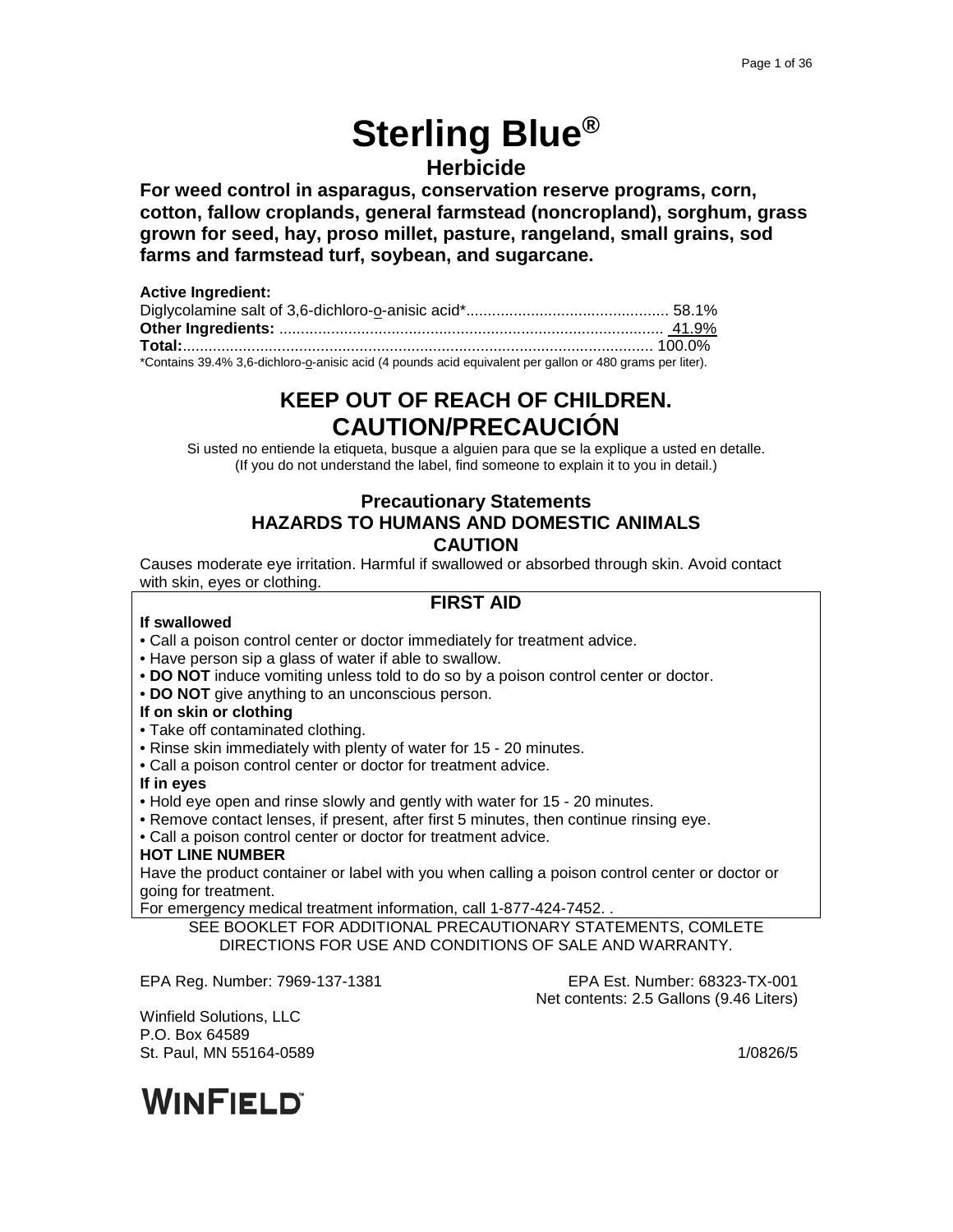### **Personal Protective Equipment (PPE)**

Some materials that are chemical-resistant to this product are nitrile rubber and butyl rubber. If you want more options, follow the instructions for **Category C** on an EPA chemical-resistance category selection chart.

#### **All mixers, loaders, and applicators and other handlers must wear:**

- Long-sleeved shirt and long pants
- Chemical-resistant gloves (except for pilots)
- Shoes plus socks

See **Engineering Controls Statement** for additional requirements. Follow the manufacturer's instructions for cleaning and maintaining PPE. If no such instructions for washables exist, use detergent and hot water. Keep and wash PPE separately from other laundry.

#### **Engineering Controls Statement**

When handlers use closed systems, enclosed cabs, or aircraft in a manner that meets the requirements listed in the Worker Protection Standard (WPS) for agricultural pesticides [40 CFR 170.240(d)(4-6)], the handler PPE requirements may be reduced or modified as specified in the WPS.

Pilots must use cockpits in a manner that meets the requirements listed in the Worker Protection Standard (WPS) for agricultural pesticides (40 CFR 170.240(d)(4-6).

# **User Safety Recommendations**

# **Users should:**

- Wash hands before eating, drinking, chewing gum, using tobacco, or using the toilet.
- Remove clothing/PPE immediately if pesticide gets inside. Then wash thoroughly and put on clean clothing.

• Remove PPE immediately after handling this product. Wash the outside of gloves before removing. As soon as possible, wash thoroughly and change into clean clothing.

### **Environmental Hazards**

**DO NOT** apply directly to water, or to areas where surface water is present or to intertidal areas below the mean high water mark. **DO NOT** contaminate water when disposing of equipment washwaters or rinsate. Apply this product only as directed on the label.

This chemical is known to leach through soil into ground water under certain conditions as a result of agricultural use. Use of this chemical in areas where soils are permeable, particularly where the water table is shallow, may result in ground water contamination.

### **Ground and Surface Water Protection**

**Point source contamination:** To prevent point source contamination, **DO NOT** mix, load this pesticide product within 50 feet of wells (including abandoned wells and drainage wells), sink holes, perennial or intermittent streams and rivers, and natural or impounded lakes and reservoirs. **DO NOT** apply pesticide product within 50 feet of wells. This setback does not apply to properly capped or plugged abandoned wells and does not apply to impervious pad or properly diked mixing/loading areas as described below.

Mixing, loading, rinsing, or washing operations performed within 50 feet of a well are allowed only when conducted on an impervious pad constructed to withstand the weight of the heaviest load that may be on or move across the pad. The pad must be self-contained to prevent surface water flow over or from the pad. The pad capacity must be maintained at 110% that of the largest pesticide container or application equipment used on the pad and have sufficient capacity to contain all product spills, equipment or container leaks, equipment wash waters, and rainwater that may fall on the pad. The containment capacity does not apply to vehicles delivering pesticide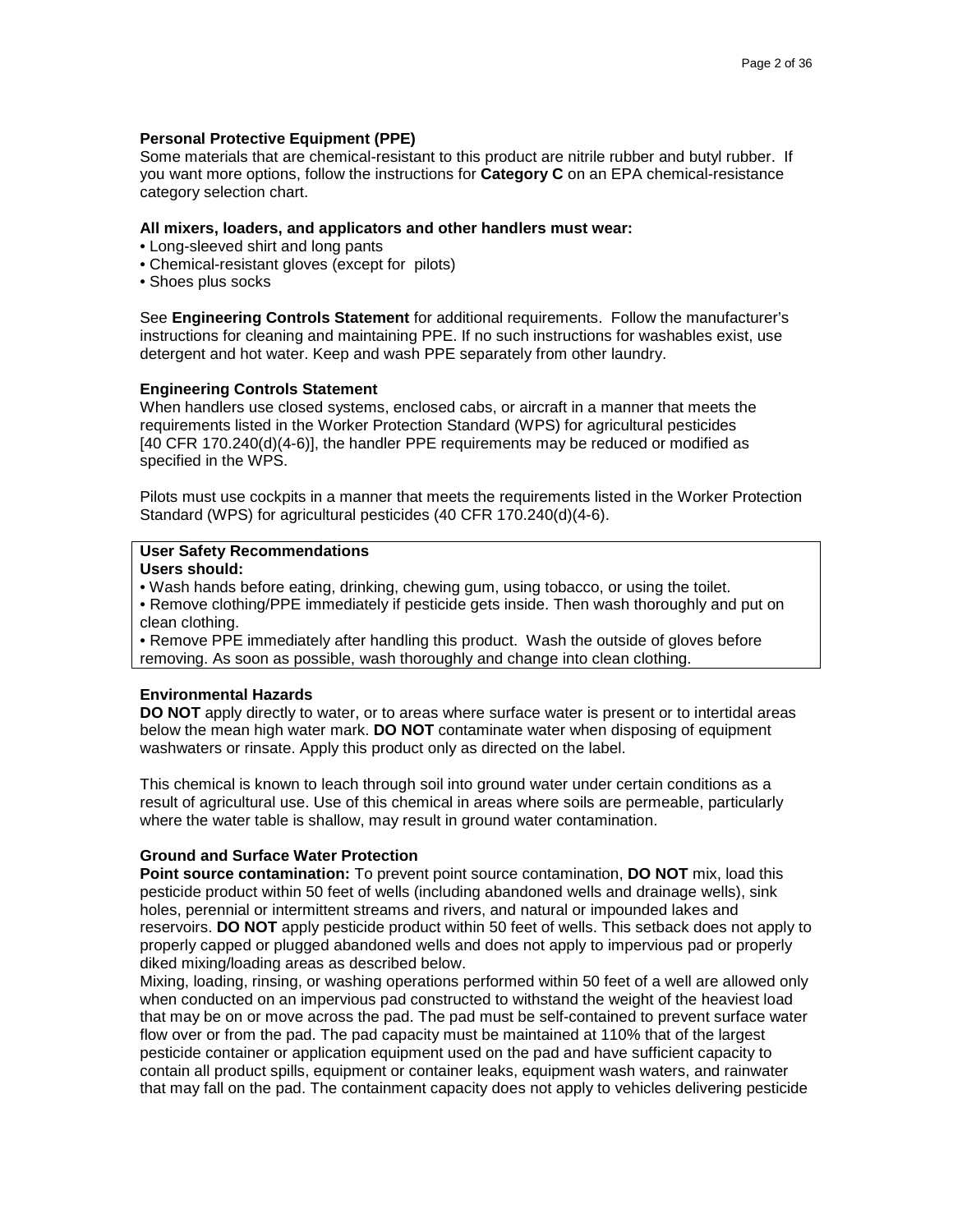shipments to the mixing/loading site. States may have in effect additional requirements regarding wellhead setbacks and operational containment.

Care must be taken when using this product to prevent: a) back siphoning into wells, b) spills or c) improper disposal of excess pesticide, spray mixtures or rinsates. Check valves or antisiphoning devices must be used on all mixing equipment.

**Movement by surface runoff or through soil: DO NOT** apply under conditions which favor runoff. **DO NOT** apply to impervious substrates such as paved or highly compacted surfaces in areas with high potential for ground water contamination. Ground water contamination may occur in areas where soils are permeable or coarse and ground water is near the surface. **DO NOT**  apply to soils classified as sand with less than 3% organic matter and where ground water depth is shallow. To minimize the possibility of ground water contamination, carefully follow application rate recommendations as affected by soil type in the general information section of this label.

**Movement by water erosion of treated soil: DO NOT** apply or incorporate this product through any type of irrigation equipment nor by flood or furrow irrigation. Ensure treated areas have received at least one-half inch rainfall (or irrigation) before using tailwater for subsequent irrigation of other fields.

#### **Endangered Species Concerns**

The use of any pesticide in a manner that may kill or otherwise harm an endangered species or adversely modify their habitat is a violation of federal law.

#### **DIRECTIONS FOR USE**

It is a violation of federal law to use this product in a manner inconsistent with its labeling. **DO NOT** apply this product in a way that will contact workers or other persons, either directly or through drift. Only protected handlers may be in the area during application. For any requirements specific to your state or tribe, consult the agency responsible for pesticide regulation. Unless otherwise directed in supplemental labeling, all applicable directions, restrictions, precautions and **Conditions of Sale and Warranty** are to be followed. This labeling must be in the user's possession during application.

### **Agricultural Use Requirements**

Use this product only in accordance with its labeling and with the Worker Protection Standard, 40 CFR part 170. This Standard contains requirements for the protection of agricultural workers on farms, forests, nurseries and greenhouses, and handlers of agricultural pesticides. It contains requirements for training, decontamination, notification, and emergency assistance. It also contains specific instructions and exceptions pertaining to the statements on this label about Personal Protective Equipment (PPE), and restricted-entry intervals. The requirements in this box only apply to uses of this product that are covered by the WPS.

**DO NOT** enter or allow worker entry into treated areas during the restricted-entry interval (REI) of **24 hours.**

PPE required for early entry to treated areas that is permitted under the Worker Protection Standard and that involves contact with anything that has been treated, such as, plants, soil, or water is:

- Coveralls worn over short-sleeved shirt and short pants
- Chemical-resistant footwear plus socks
- **•** Chemical-resistant gloves made of any waterproof material
- Chemical-resistant headgear for overhead exposure
- Protective eyewear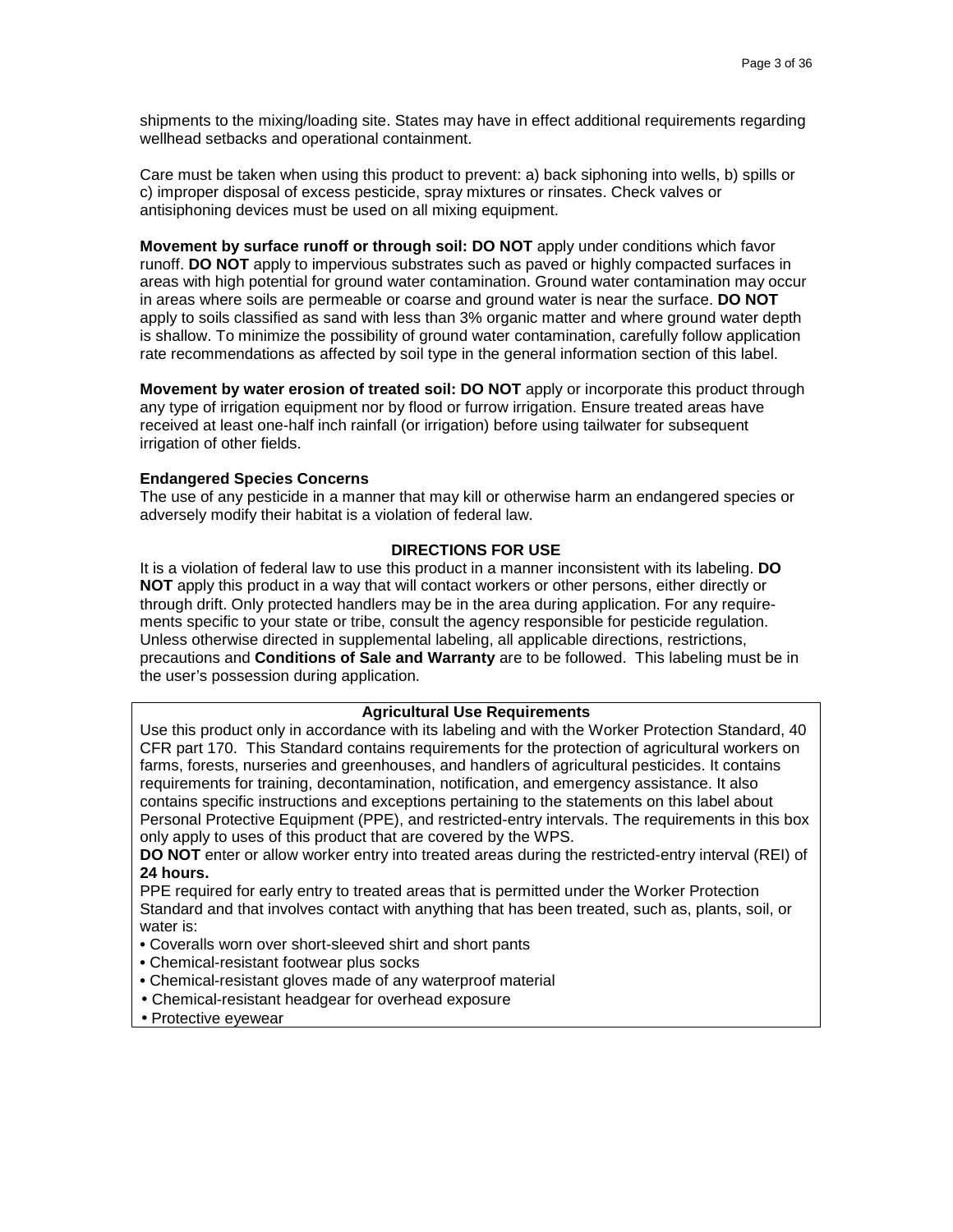### **Non-agricultural Use Requirements**

The requirements in the box apply to uses of this product that are NOT within the scope of the Worker Protection Standard for agricultural pesticides (40 CFR Part 170). The WPS applies when this product is used to produce agricultural plants on farms, forests, nurseries, or greenhouses.

**DO NOT** enter or allow or allow people (or pets) to enter the treated area until sprays have dried. **DO NOT** apply this product in a way that will contact workers or other persons, either directly or through drift. Only protected handlers may be in the area during application.

# **STORAGE AND DISPOSAL**

**DO NOT** contaminate water, food, or feed by storage or disposal. Open dumping is prohibited. This product may not be mixed, loaded, or used within 50 feet of all wells including abandoned wells, drainage wells, and sinkholes.

**Pesticide Storage:** Groundwater contamination may be reduced by diking and flooring of permanent liquid bulk storage sites with an impermeable material. Store in original container in a well-ventilated area separately from fertilizer, feed, and foodstuffs. Avoid cross-contamination with other pesticides.

**Pesticide Disposal:** Wastes resulting from this product may be disposed of on site or at an approved waste disposal facility.

Pesticide, spray mixture, or rinsate that cannot be used according to label instructions must be disposed of according to federal, state or local procedures under **Subtitle C** of the **Resource Conservation and Recovery Act**. Improper disposal of excess pesticide, spray mix, or rinsate is a violation of federal law.

### **Container Disposal:**

**Nonrefillable Container. DO NOT reuse or refill this container.** Triple rinse or pressure rinse container (or equivalent) promptly after emptying; then offer for recycling, if available, or reconditioning, if appropriate, or puncture and dispose of in a sanitary landfill, or by incineration, or by other procedures approved by state and local authorities.

**Triple rinse containers small enough to shake (capacity < 5 gallons) as follows:** Empty the remaining contents into application equipment or a mix tank and drain for 10 seconds after the flow begins to drip. Fill the container ¼ full with water and recap. Shake for 10 seconds. Pour rinsate into application equipment or a mix tank, or store rinsate for later use or disposal. Drain for 10 seconds after the flow begins to drip. Repeat this procedure two more times.

**Triple rinse containers too large to shake (capacity > 5 gallons) as follows:** Empty the remaining contents into application equipment or a mix tank. Fill the container ¼ full with water. Replace and tighten closures. Tip container on its side and roll it back and forth, ensuring at least one complete revolution, for 30 seconds. Stand the container on its end and tip it back and forth several times. Empty the rinsate into application equipment or a mix tank, or store rinsate for later use or disposal. Repeat this procedure two more times.

**Pressure rinse as follows:** Empty the remaining contents into application equipment or mix tank. Hold container upside down over application equipment or mix tank, or collect rinsate for later use or disposal. Insert pressure rinsing nozzle in the side of the container and rinse at about 40 PSI for at least 30 seconds. Drain for 10 seconds after the flow begins to drip.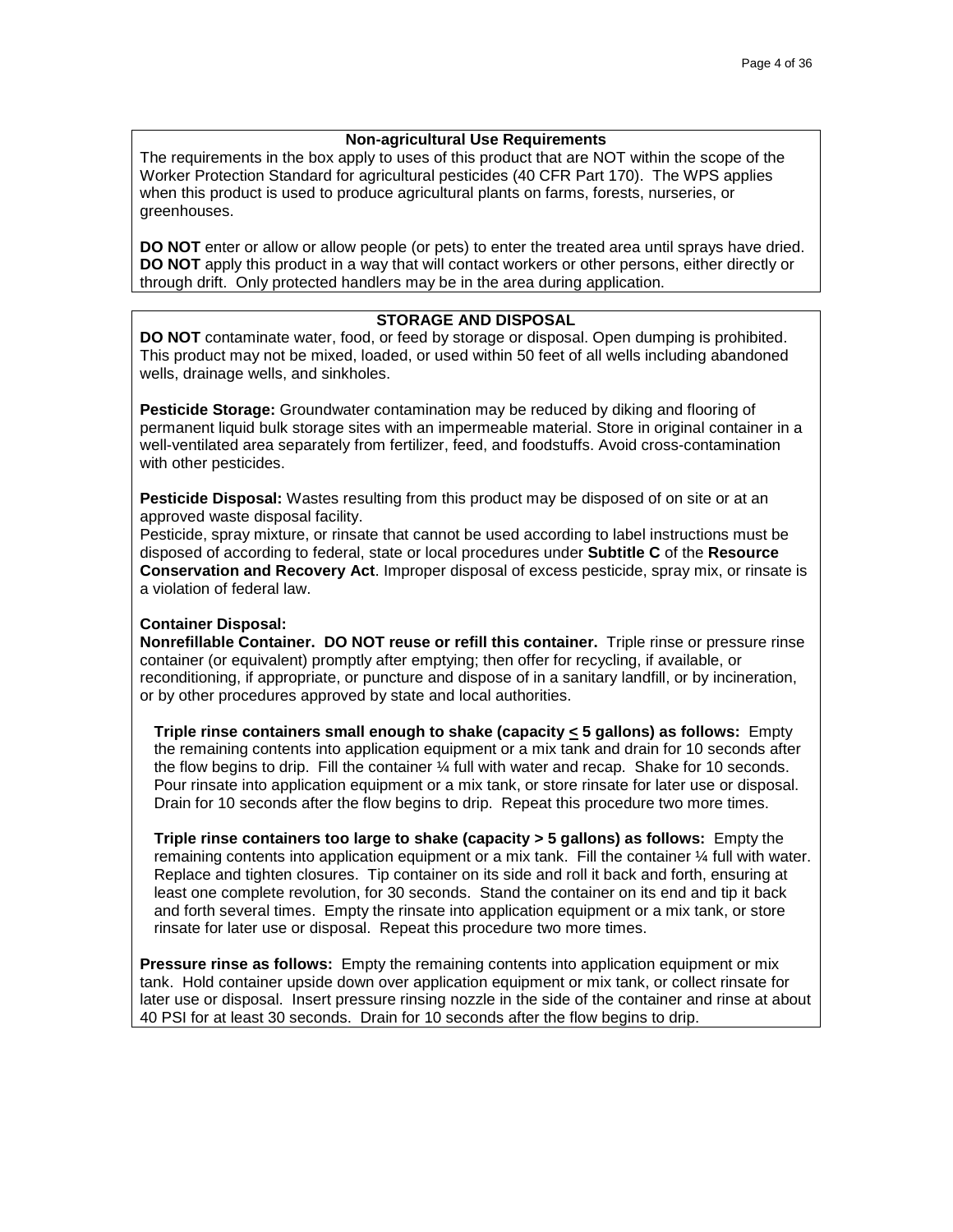# **STORAGE AND DISPOSAL (CONT'D)**

**Refillable Container.** Refill this container with pesticide only. **DO NOT** reuse this container for any other purpose. Triple rinsing the container before final disposal is the responsibility of the person disposing of the container. Cleaning before refilling is the responsibility of the refiller.

**Triple rinse as follows:** To clean the container before final disposal, empty the remaining contents from this container into application equipment or mix tank. Fill the container about 10% full with water. Agitate vigorously or recirculate water with the pump for 2 minutes. Pour or pump rinsate into application equipment or rinsate collection system. Repeat this rinsing procedure two more times.

When this container is empty, replace the cap and seal all openings that have been opened during use; return the container to the point of purchase or to a designated location. This container must only be refilled with a pesticide product. **DO NOT** reuse the container for any other purpose. Prior to refilling, inspect carefully for damage such as cracks, punctures, abrasions, worn-out threads and closure devices. Check for leaks after refilling and before transport. **DO NOT** transport if this container is damaged or leaking. If the container is damaged, or leaking, or obsolete and not returned to the point of purchase or to a designated location, triple rinse emptied container and offer for recycling, if available, or dispose of container in compliance with state and local regulations.

### **In Case of Spill**

In case of large-scale spillage regarding this product, call: CHEMTREC 1-800-424-9300

#### **Steps to be taken in case material is released or spilled:**

Dike and contain the spill with inert material (sand, earth, etc.) and transfer liquid and solid diking material to separate containers for disposal. Remove contaminated clothing, and wash affected skin areas with soap and water. Wash clothing before reuse. Keep the spill out of all sewers and open bodies of water.

### **I. GENERAL PRODUCT INFORMATION**

**STERLING BLUE ® herbicide** is a water-soluble formulation intended for control and suppression of many annual, biennial, and perennial broadleaf weeds, as well as woody brush and vines listed in **Table 1. General Weed List, Including ALS- and Triazine-Resistant Biotypes**. **STERLING BLUE®** may be used for control of these weeds in asparagus, corn, cotton, conservation reserve programs, fallow cropland, grass grown for seed, hay, proso millet, pasture, rangeland, general farmstead (noncropland), small grains, sod farms and farmstead turf, sorghum, soybean, and sugarcane.

#### **Mode of Action**

**STERLING BLUE®** is readily absorbed by plants through shoot and root uptake, translocates throughout the plant's system, and accumulates in areas of active growth. **STERLING BLUE®** interferes with the plant's growth hormones (auxins) resulting in death of many broadleaf weeds.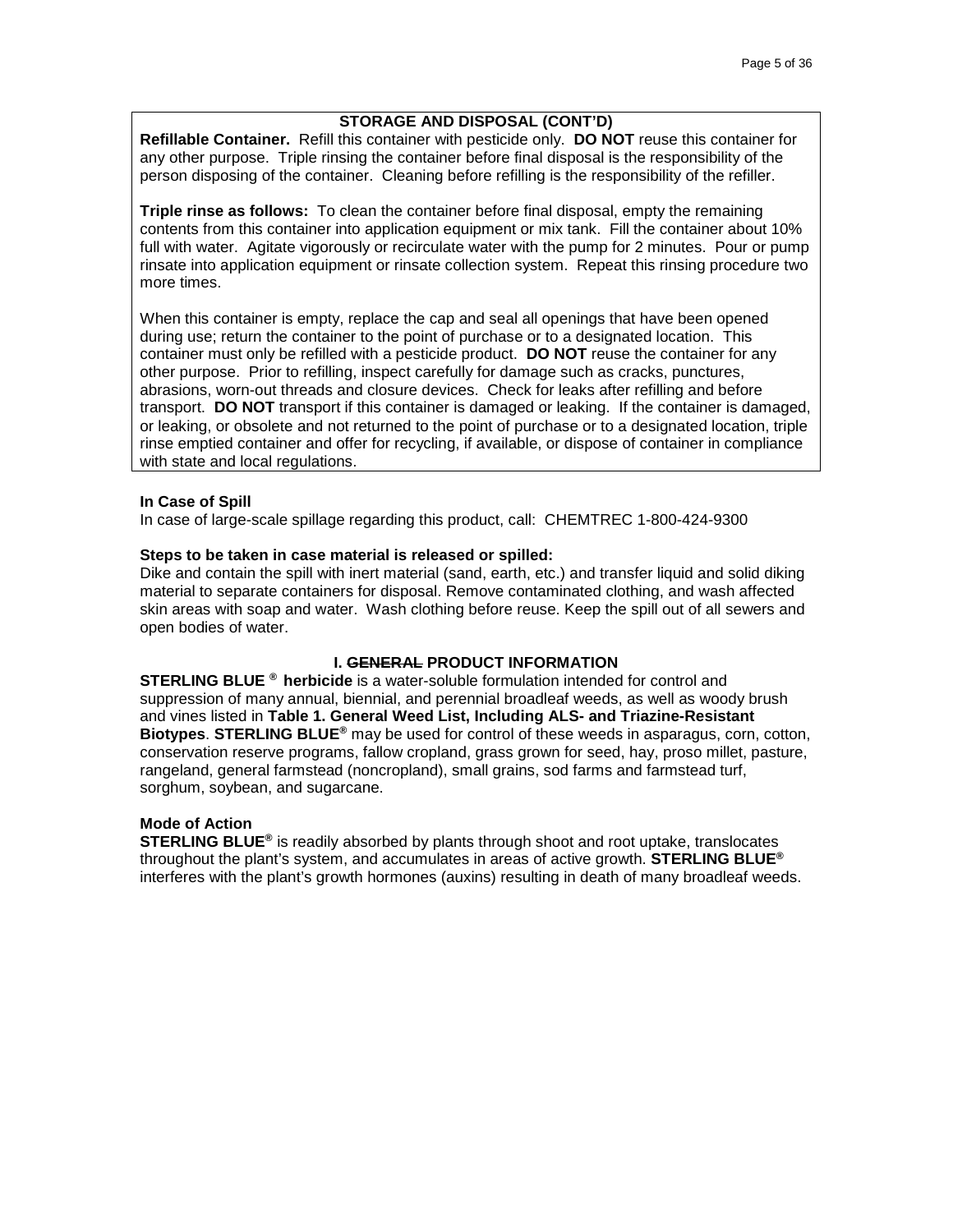# **Table 1. General Weed List, Including ALS- and Triazine-Resistant Biotypes**

| <b>ANNUALS</b>                  | Nightshade, Black, Cutleaf,     | <b>BIENNIALS</b>                 |
|---------------------------------|---------------------------------|----------------------------------|
| Alkanet                         | Pennycress, Field (Fanweed,     | Burdock, Common                  |
| Amaranth, Palmer, Powell, Spiny | Frenchweed, Stinkweed)          | Carrot, Wild (Queen Anne's Lace) |
| Aster, Slender                  | Pepperweed, Virginia            | Cockle, White                    |
| Bedstraw, Catchweed             | (Peppergrass)                   | Eveningprimrose, Common          |
| Beggarweed, Florida             | Pigweed, Prostrate, Redroot     | Geranium, Carolina               |
| Broomweed, Common               | (Carelessweed), Rough,          | Gromwell                         |
| Buckwheat, Tartary, Wild        | Smooth, Tumble                  | Knapweed, Diffuse, Spotted       |
| <b>Buffalobur</b>               | Pineappleweed                   | Mallow, Dwarf                    |
| Burclover, California           | Poorjoe                         | Plantain, Bracted                |
| <b>Burcucumber</b>              | Poppy, Red-horned               | Ragwort, Tansy                   |
| Buttercup, Corn, Creeping,      | Puncturevine                    | Starthistle, Yellow              |
| Roughseed, Western Field        | Purslane, Common                | Sweetclover                      |
| Carpetweed                      | Pusley, Florida                 | Teasel                           |
| Catchfly, Nightflowering        | Radish, Wild                    | Thistle, Bull, Milk, Musk,       |
| Chamomile, Corn                 | Ragweed, Common, Giant          | <b>Plumeless</b>                 |
| Chervil, Bur                    | (Buffaloweed), Lance-Leaf       |                                  |
| Chickweed, Common               | Rocket, London, Yellow          |                                  |
| <b>Clovers</b>                  | Rubberweed, Bitter (Bitterweed) |                                  |
| Cockle, Corn, Cow, White        | Salsify                         |                                  |
| Cocklebur, Common               | Senna, Coffee,                  |                                  |
| Copperleaf, Hophornbeam         | Sesbania, Hemp                  |                                  |
| Cornflower (Bachelor Button)    | Shepherdspurse                  |                                  |
| Croton, Tropic, Woolly          | Sicklepod                       |                                  |
| Daisy, English                  | Sida, Prickly (Teaweed)         |                                  |
| Dragonhead, American            | Smartweed, Green,               |                                  |
| Eveningprimrose, Cutleaf        | Pennsylvania                    |                                  |
| Falseflax, Smallseed            | Sneezeweed, Bitter              |                                  |
| Fleabane, Annual                | Sowthistle, Annual, Spiny       |                                  |
| Flixweed                        | <b>Spanish Needles</b>          |                                  |
| Fumitory                        | Spikeweed, Common               |                                  |
| Goosefoot, Nettleleaf           | Spurge, Prostrate, Leafy        |                                  |
| Hempnettle                      | Spurry, Corn                    |                                  |
| Henbit                          | Starbur, Bristly                |                                  |
| Jacobs-Ladder                   | Starwort, Little                |                                  |
| Jimsonweed                      | Sumpweed, Rough                 |                                  |
| Knawel (German Moss)            | Sunflower, Common (Wild),       |                                  |
| Knotweed, Prostrate             | Volunteer                       |                                  |
| Kochia                          | Thistle, Russian                |                                  |
| Ladysthumb                      | Velvetleaf                      |                                  |
| Lambsquarters, Common           | Waterhemp                       |                                  |
| Lettuce, Miners, Prickly        | Waterprimrose, Winged           |                                  |
| Mallow, Common, Venice          | Wormwood                        |                                  |
| Marestail (Horseweed)           |                                 |                                  |
| Mayweed                         |                                 |                                  |
| Morningglory, Ivyleaf, Tall     |                                 |                                  |
| Mustard, Black, Blue, Tansy,    |                                 |                                  |
| Treacle, Tumble, Wild,          |                                 |                                  |
| Yellowtops                      |                                 |                                  |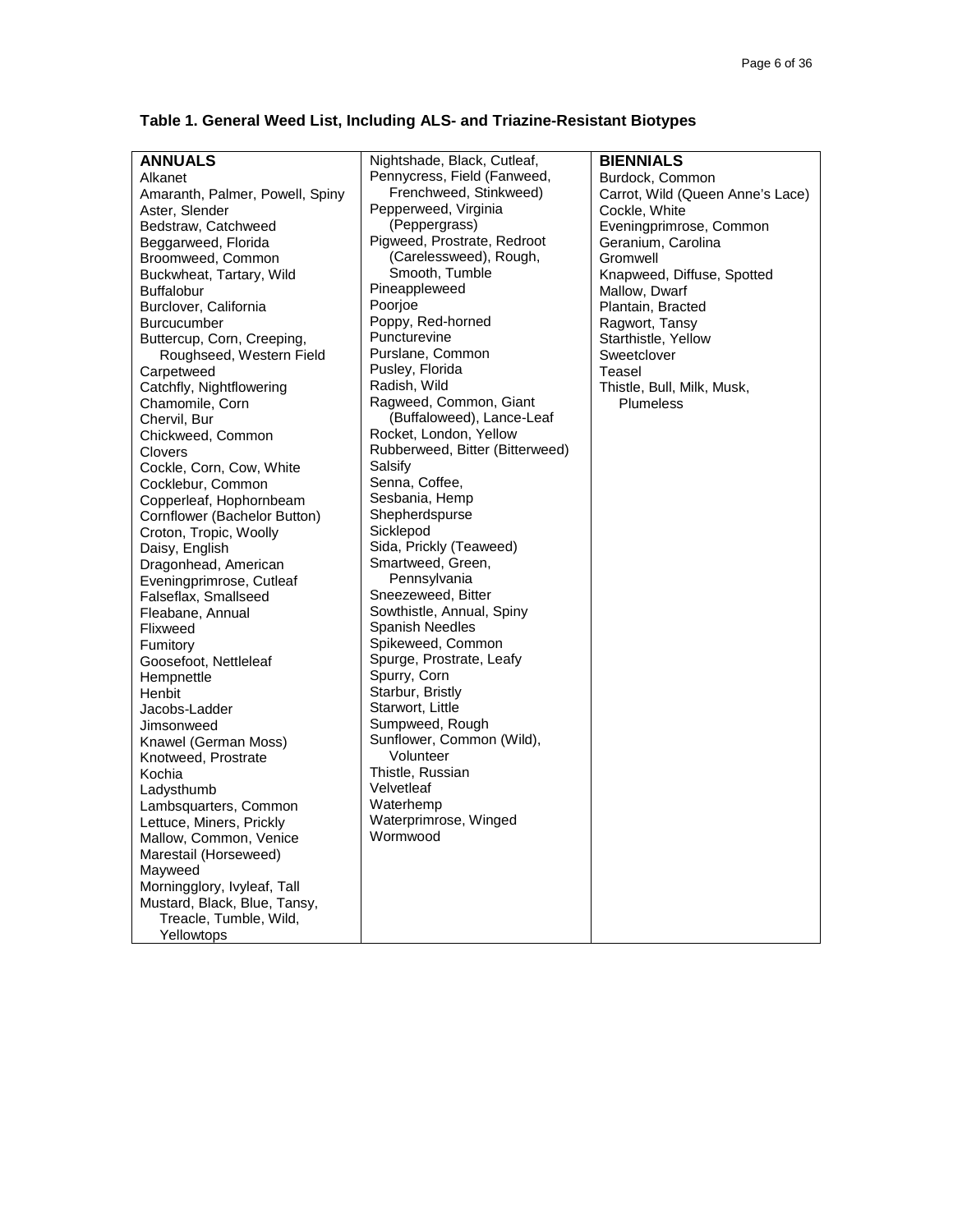| <b>PERENNIALS</b>                                                 | <b>WOODY SPECIES</b>                      |  |
|-------------------------------------------------------------------|-------------------------------------------|--|
| Alfalfa <sup>1</sup>                                              | Alder                                     |  |
| Artichoke, Jerusalem                                              | Ash                                       |  |
| Aster, Spiny, Whiteheath                                          | Aspen                                     |  |
| Bedstraw, Smooth                                                  | Basswood                                  |  |
| Bindweed, Field, Hedge                                            | Beech                                     |  |
| Blueweed, Texas                                                   | <b>Birch</b>                              |  |
| Bursage, Woollyleaf <sup>1</sup> (Bur                             | Blackberry <sup>2</sup>                   |  |
| Ragweed, Povertyweed)                                             | Blackgum <sup>2</sup>                     |  |
| Buttercup, Tall                                                   | Cedar <sup>2</sup>                        |  |
| Campion, Bladder                                                  | Cherry                                    |  |
| Chickweed, Field, Mouseear                                        | Chinquapin                                |  |
| Chicory <sup>1</sup>                                              | Cottonwood                                |  |
| Clover <sup>1</sup> , Hop                                         | Creosotebush <sup>2</sup>                 |  |
| Dandelion <sup>1</sup> ,                                          | Cucumbertree                              |  |
| Dock <sup>1</sup> , Broadleaf (Bitterdock),                       | Dewberry <sup>2</sup>                     |  |
| Curly                                                             | Dogwood <sup>2</sup>                      |  |
| Dogbane, Hemp                                                     | Elm                                       |  |
| Dogfennel <sup>1</sup> (Cypressweed)                              | Grape                                     |  |
| Fern, Bracken                                                     | Hawthorn (Thornapple) <sup>2</sup>        |  |
| Garlic, Wild                                                      | Hemlock                                   |  |
| Goldenrod, Canada, Missouri                                       | Hickory                                   |  |
| Goldenweed, Common                                                | Honeylocust                               |  |
| Hawkweed                                                          | Honeysuckle                               |  |
| Henbane, Black <sup>1</sup>                                       | Hornbeam                                  |  |
| Horsenettle, Carolina                                             | Huckleberry<br>Huisache                   |  |
| Ironweed                                                          |                                           |  |
| Knapweed, Black, Diffuse,<br>Russian <sup>1</sup> , Spotted       | Ivy, Poison<br>Kudzu                      |  |
| Milkweed, Common,                                                 | Locust, Black                             |  |
| Honeyvine, Western Whorled                                        | Maple                                     |  |
| Nettle, Stinging                                                  | Mesquite                                  |  |
| Nightshade, Silverleaf (White                                     | Oak                                       |  |
| Horsenettle)                                                      | Oak, Poison                               |  |
| Onion, Wild                                                       | Olive, Russian                            |  |
| Plantain, Broadleaf, Buckhorn                                     | Persimmon, Eastern                        |  |
| Pokeweed                                                          | Pine                                      |  |
| Ragweed, Western                                                  | Plum, Sand (Wild Plum) <sup>2</sup>       |  |
| Redvine                                                           | Poplar                                    |  |
| Sericea Lespedeza                                                 | Rabbitbrush                               |  |
| Smartweed, Swamp                                                  | Redcedar, Eastern <sup>2</sup>            |  |
| Snakeweed, Broom                                                  | Rose <sup>2</sup> , McCartney, Multiflora |  |
| Sorrel <sup>1</sup> , Red (Sheep Sorrel)                          | Sagebrush, Fringed <sup>2</sup>           |  |
| Sowthistle <sup>1</sup> , Perennial                               | Sassafras                                 |  |
| Spurge, Leafy                                                     | Serviceberry                              |  |
| Sundrop,                                                          | Spicebush                                 |  |
| Thistle, Canada, Scotch                                           | Spruce                                    |  |
| Toadflex, Dalmatian                                               | Sumac                                     |  |
| <b>Tropical Soda Apple</b>                                        | Sweetgum <sup>2</sup>                     |  |
| Trumpetcreeper (Buckvine)                                         | Sycamore                                  |  |
| Vetch                                                             | Tarbush                                   |  |
| Waterhemlock, Spotted                                             | Willow                                    |  |
| Waterprimrose, Creeping                                           | Witchhazel                                |  |
| Woodsorrel <sub>1</sub> , Creeping, Yellow<br>Wormwood, Louisiana | Yaupon <sup>2</sup><br>Yucca <sup>2</sup> |  |
| Yankeeweed                                                        |                                           |  |
| Yarrow, Common <sup>1</sup>                                       |                                           |  |
|                                                                   |                                           |  |

1Noted perennials may be controlled using lower rates of **STERLING BLUE™ herbicide** than those recommended for other listed perennial weeds.

<sup>2</sup>Growth suppression only.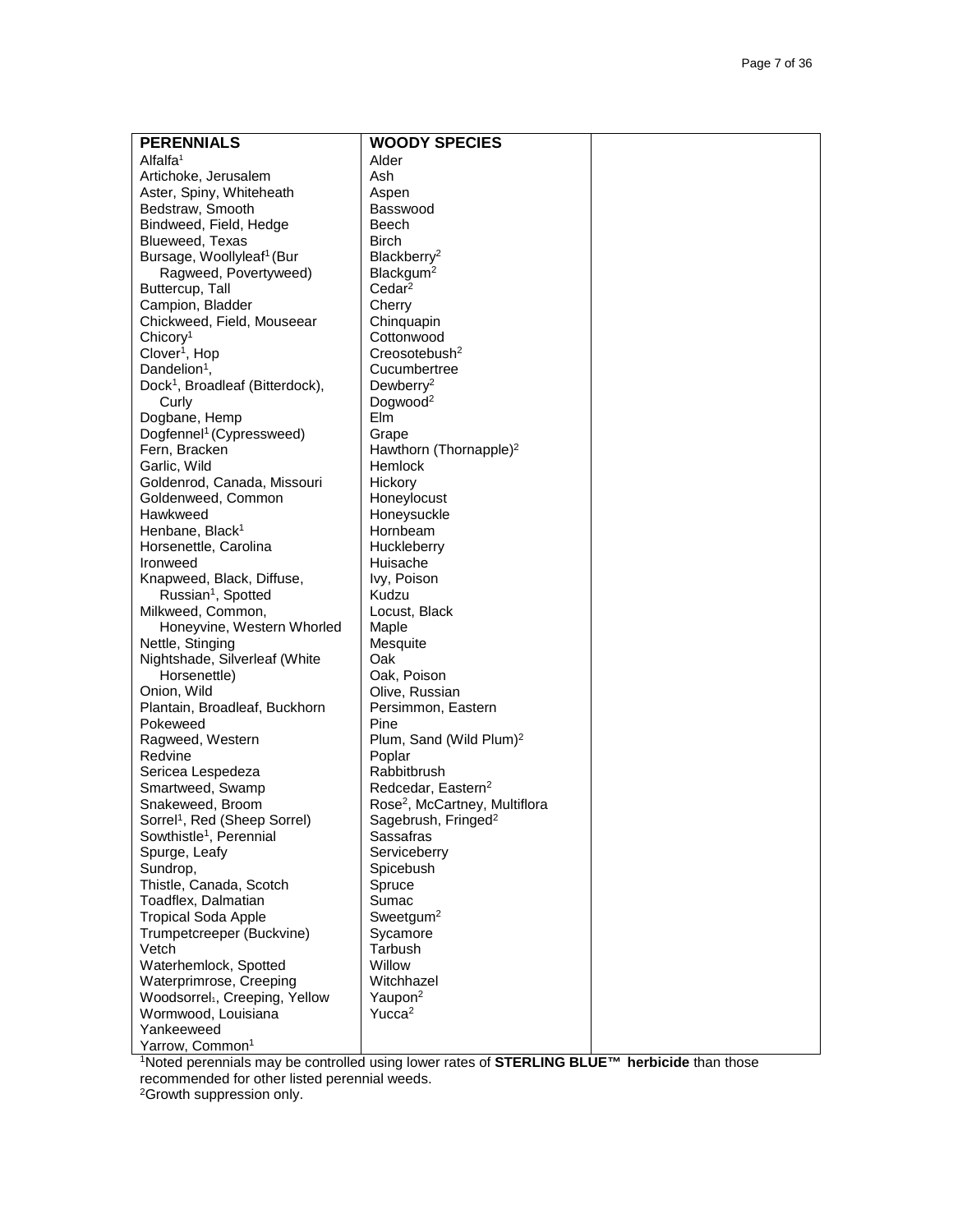#### **Resistance Management**

**STERLING BLUE<sup>®</sup>** has a low probability of selecting for resistant weed biotypes.

#### **Cleaning Spray Equipment**

Clean application equipment thoroughly by using a strong detergent or commercial sprayer cleaner, according to the manufacturer's directions, and then triple rinsing the equipment before and after applying this product.

# **II. APPLICATION INSTRUCTIONS**

STERLING BLUE<sup>®</sup> herbicide can be applied to actively growing weeds as aerial, broadcast, band, or spot spray applications using water or sprayable fertilizer as a carrier. For general STERLING BLUE™ application rates for control or suppression by weed type and growth stage see **Table 2. General STERLING BLUE**® **Application Rates for Control or Suppression by Weed Type and Growth Stage**. For crop-specific application timing and other details, refer to section **VI. Crop-Specific Information**.

To avoid uneven spray coverage, STERLING BLUE<sup>®</sup> should not be applied during periods of gusty wind or when wind is in excess of 15 mph.

Avoid off-target movement. Use extreme care when applying STERLING BLUE<sup>®</sup> to prevent injury to desirable plants and shrubs.

### **Cultivation**

**DO NOT** cultivate within 7 days after applying STERLING BLUE®.

#### **Sensitive Crop Precautions**

STERLING BLUE<sup>®</sup> may cause injury to desirable trees and plants, particularly beans, cotton, flowers, fruit trees, grapes, ornamentals, peas, potatoes, soybeans, sunflowers, tobacco, tomatoes, and other broadleaf plants when contacting their roots, stems, or foliage. These plants are most sensitive to STERLING BLUE $^{\circledR}$  during their development or growing stage.

#### **Precautions to avoid herbicide drift**

• Use coarse sprays (volume median diameter of 400 microns or more) to avoid potential herbicide drift. Select nozzles that are designed to produce minimal amounts of fine spray particles (less than 200 microns). Examples of nozzles designed to produce coarse sprays via ground applications are **Delavan® Raindrops**, **Spraying Systems XR** (excluding 110º tips) flat fans, **Turbo Teejets®**, **Turbo Floodjets®**, or large capacity flood nozzles such as D10, TK10, or greater capacity tips.

• Keep the spray pressure at or below 20 psi and the spray volume at or above 20 gallons per acre (for ground broadcast applications), unless otherwise required by the manufacturer of driftreducing nozzles. Consult your spray nozzle supplier concerning the choice of drift-reducing nozzles.

• Agriculturally approved drift-reducing additives may be used.

#### **Aerial Application Methods and Equipment**

**Water Volume:** Use 1 - 10 gallons of water per acre (2 - 20 gallons of diluted spray per treated acre for preharvest uses). Use the higher spray volume when treating dense or tall vegetation.

**Application Equipment:** Select nozzles designed to produce minimal amounts of fine spray particles. Make aerial applications at the lowest safe height to reduce exposing the spray to evaporation and wind.

The applicator must follow the most restrictive use cautions to avoid drift hazards, including those found in this labeling, as well as state and local regulations and ordinances.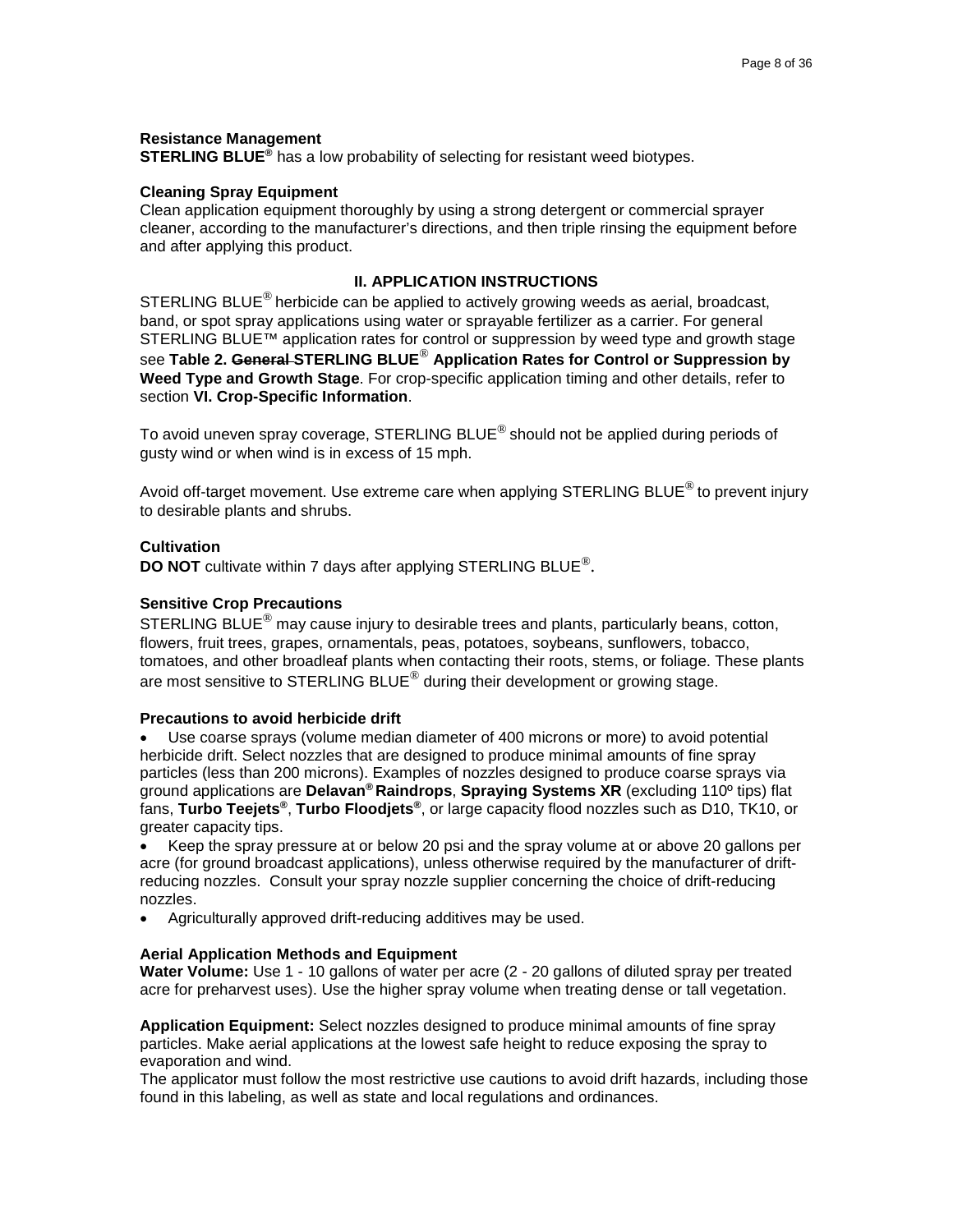**DO NOT** use aerial equipment if spray particles can be carried by the wind into areas where sensitive crops or plants are growing or when temperature inversions exist.

### **Ground Application (Banding)**

When applying STERLING BLUE<sup>®</sup> by banding, determine the amount of herbicide and water volume needed using the following formula:

| Band width in inches | Broadcast rate   | Banding herbicide<br>- |
|----------------------|------------------|------------------------|
| Row width in inches  | per acre         | rate per acre          |
|                      |                  |                        |
| Band width in inches | <b>Broadcast</b> | Banding water          |
| Row width in inches  | volume per acre  | volume per acre        |

#### **Ground Application (Broadcast)**

**Water Volume:** Use 3 - 50 gallons of spray solution per broadcast acre for optimal performance. Use the higher spray volume when treating dense or tall vegetation.

**Application Equipment:** Select nozzles designed to produce minimal amounts of fine spray particles. Spray with nozzles as close to the weeds as is practical for good weed coverage.

### **Ground Application (Wipers)**

**STERLING BLUE**® **herbicide** may be applied through wiper application equipment to control or suppress actively growing broadleaf weeds, brush, and vines. Use a solution containing 1 part **STERLING BLUE**® to 1 part water. **DO NOT** apply greater than 1 lb dicamba acid equivalent (1 quart **STERLING BLUE®)** per acre per application**. DO NOT** contact desirable vegetation with herbicide solution. Wiper application may be made to crops (including pastures) and noncropland areas described in this label with the exception of cotton, sorghum, and soybean.

# **Table 2. STERLING BLUE**® **Application Rates for Control or Suppression by Weed Type and Growth Stage**

Use rate limitations are given in sections **V.** and **VI. Crop-Specific Information**.

| <b>Weed Type and Stage</b>                                                                                               | Rate Per Acre (fl oz) | <b>Weed Type and Stage</b>        | Rate Per Acre (fl oz) |
|--------------------------------------------------------------------------------------------------------------------------|-----------------------|-----------------------------------|-----------------------|
| Annual <sup>1</sup>                                                                                                      |                       | <b>Perennial</b>                  |                       |
| Small, actively growing                                                                                                  | $8 - 16$              | Top growth suppression            | $8 - 16$              |
| Established weed growth                                                                                                  | $16 - 24$             | Top growth control and root       | $16 - 32$             |
|                                                                                                                          |                       | suppression                       |                       |
|                                                                                                                          |                       | Noted perennials (footnote 1      | 32                    |
|                                                                                                                          |                       | in Table $1$ )                    |                       |
|                                                                                                                          |                       | Other perennials $3$              | 32                    |
| <b>Biennial</b>                                                                                                          |                       | <b>Woody Brush &amp; Vines</b>    |                       |
| Rosette diameter 1 - 3"                                                                                                  | $8 - 16$              | Top growth suppression            | $16 - 32$             |
| Rosette diameter 3" or                                                                                                   | $16 - 32$             | Top growth control <sup>2,3</sup> | 32                    |
| more                                                                                                                     |                       | Stems and stem                    | 32                    |
| <b>Bolting</b>                                                                                                           | 32                    | suppression <sup>3</sup>          |                       |
| <sup>1</sup> Rates below 8 fluid ounces per acre may provide control or suppression but should typically be applied with |                       |                                   |                       |
| other herbicides that are effective on the same species and biotype.                                                     |                       |                                   |                       |
| <sup>2</sup> Species noted in Table 2 will require tank mixes for adequate control.                                      |                       |                                   |                       |
| <sup>3</sup> DO NOT broadcast apply more than 32 fluid ounces per acre for single application. Use the higher level of   |                       |                                   |                       |
| listed rate ranges when treating dense vegetative growth or perennial weeds with well established root                   |                       |                                   |                       |
| growth. "Other perennials" are defined as those listed in Table 1. General Weed List, including ALS- and                 |                       |                                   |                       |
| Triazine-Resistant Biotypes without footnote 1. The use on other perennials and on Woody Brush and                       |                       |                                   |                       |

vine stems and for stem suppression is not registered in California.

Rates higher than 32 fluid ounces per acre are for spot treatment only. **DO NOT** exceed 64 fluid ounces per acre per year.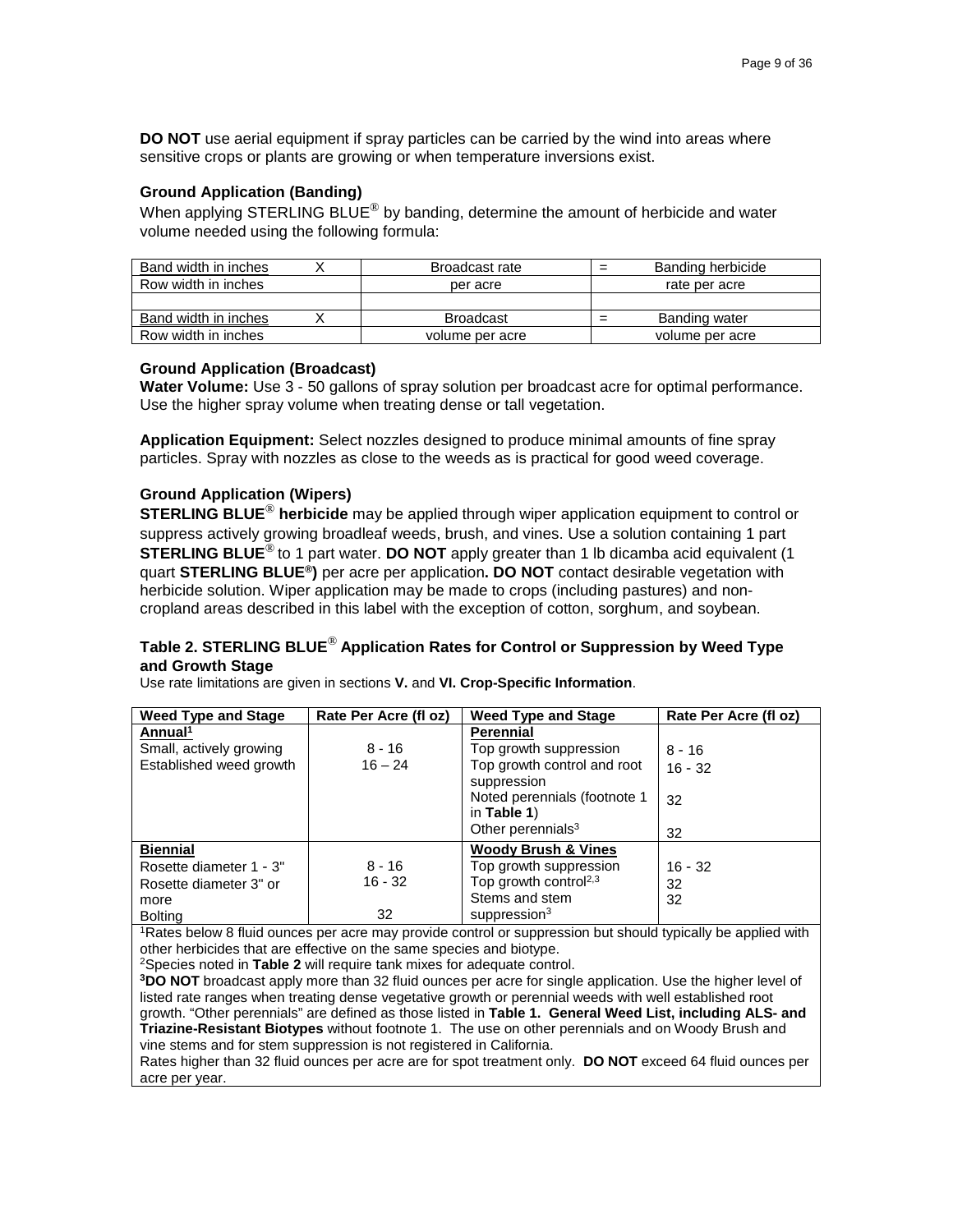### **III. ADDITIVES**

To improve postemergence weed control, agriculturally approved surfactants, sprayable fertilizers (urea ammonium nitrate, or ammonium sulfate), or crop oil concentrate may be added, particularly in dry growing conditions. (Refer to **Table 3. Additive Rate Per Acre**.)

### **Nitrogen Source**

• **Urea ammonium nitrate (UAN):** Use 2 - 4 quarts of UAN (commonly referred to as 28%, 30%, or 32% nitrogen solution) per acre. **DO NOT** use brass or aluminum nozzles when spraying UAN.

• **Ammonium sulfate (AMS):** AMS at 2.5 pounds per acre may be substituted for UAN. Use high-quality AMS (spray grade) to avoid plugging of nozzles. Other sources of nitrogen are not as effective as those mentioned. Winfield Solutions does not recommend applying AMS, if applied in less than 10 gallons per acre because of potential problems with precipitation in reduced volumes. Use AMS only if it has been demonstrated to be successful in local experience.

### **Nonionic Surfactant**

The standard label recommendation is 1 pint of an 80% active nonionic spray surfactant per 100 gallons of water. For certain weeds, a higher spray surfactant rate is recommended.

### **Oil Concentrate**

A crop oil concentrate must contain either a petroleum or vegetable oil base and must meet all of the following criteria:

- be nonphytotoxic,
- contain only EPA-exempt ingredients,
- provide good mixing quality in the jar test, and
- be successful in local experience.

The exact composition of suitable products will vary; however, vegetable and petroleum oil concentrates should contain emulsifiers to provide good mixing quality. Highly refined vegetable oils have proven more satisfactory than unrefined vegetable oils. For additional information, see **Compatibility Test for Mix Components**.

Adjuvants containing crop oil concentrates may be used in preplant, preemergence, and preharvest application, as well as in pastures and noncropland. **DO NOT** use crop oil concentrate for postemergence in-crop applications unless specifically allowed in section **VI. Crop-Specific Information** of this label.

| <b>Additive</b>                                             | <b>Rate Per Acre</b>                   |
|-------------------------------------------------------------|----------------------------------------|
| <b>Nonionic Surfactant</b>                                  | 1 - 2 pints per 100 gallons            |
| AMS                                                         | 2.5 pounds                             |
| <b>UAN Solution</b>                                         | $2 - 4$ quarts<br>1 quart <sup>*</sup> |
| Crop Oil Concentrate                                        |                                        |
| *see manufacturer's label for specific rate recommendations |                                        |

#### **Table 3. Additive Rate Per Acre**

#### **COMPATIBILITY TEST FOR MIX COMPONENTS**

Before mixing components, always perform a compatibility jar test.

For 20 gallons per acre spray volume, use 3.3 cups (800 ml) of water. For other spray volumes, adjust accordingly. Only use water from the intended source at the source temperature.

Add components in the sequence indicated in the **Mixing Order** using 2 teaspoons for each pound or 1 teaspoon for each pint of recommended label rate per acre.

Always cap the jar and invert 10 cycles between component additions.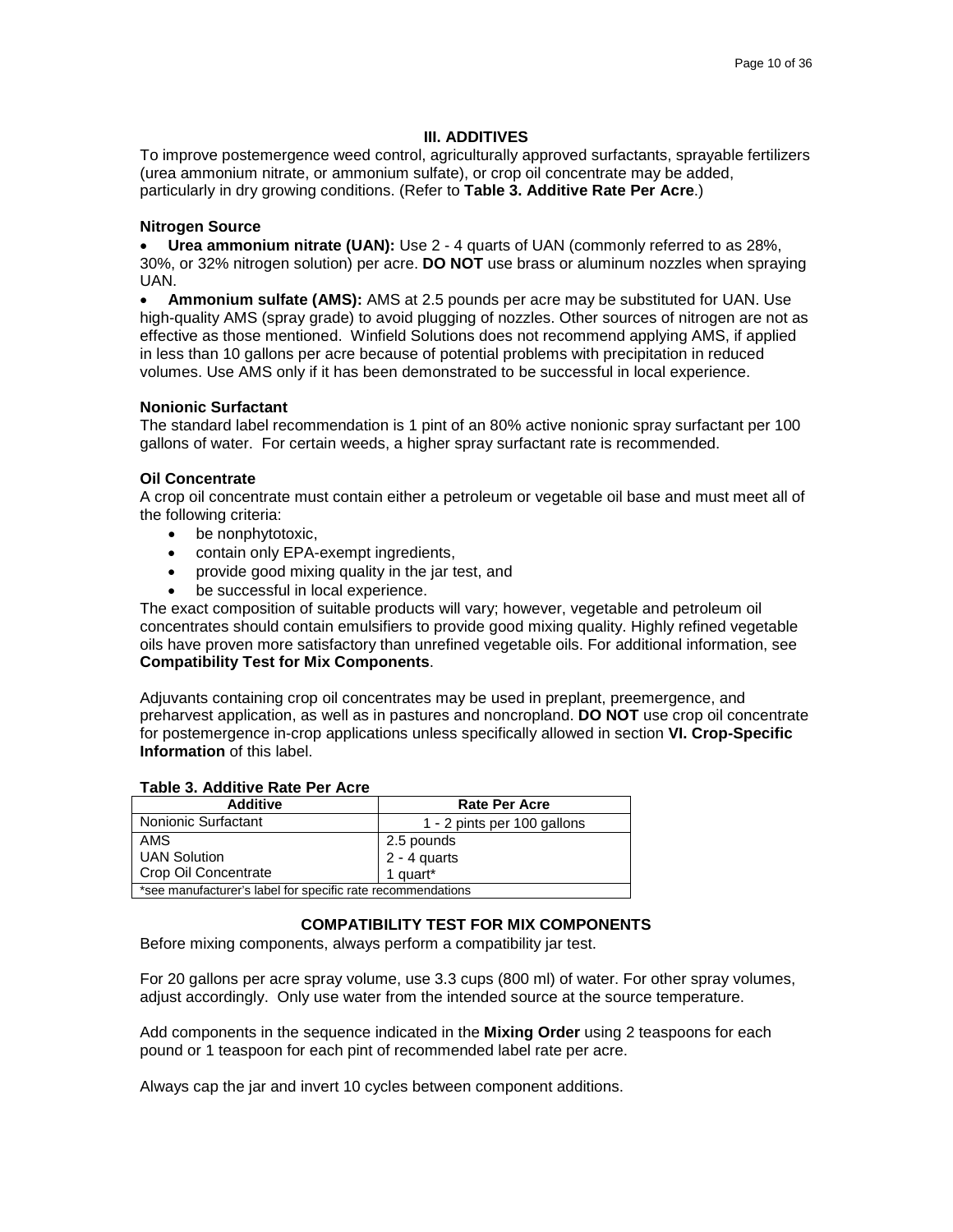When the components have all been added to the jar, let the solution stand for 15 minutes. Evaluate the solution for uniformity and stability. The spray solution should not have free oil on the surface, nor fine particles that precipitate to the bottom, nor thick (clabbered) texture. If the spray solution is not compatible, repeat the compatibility test with the addition of a suitable compatibility agent. If the solution is then compatible, use the compatibility agent as directed on its label. If the solution is still incompatible, **DO NOT** mix the ingredients in the same tank.

### **Mixing Order**

1) **Water.** Begin by agitating a thoroughly clean sprayer tank three-quarters full of clean water. 2) **Agitation.** Maintain constant agitation throughout mixing and application.

3) **Inductor.** If an inductor is used, rinse it thoroughly after each component has been added.

4) **Products in PVA bags.** Place any product contained in water-soluble PVA bags into the

mixing tank. Wait until all water-soluble PVA bags have fully dissolved and the product is evenly mixed in the spray tank before continuing.

5) **Water-dispersible products** (dry flowables, wettable powders, suspension concentrates, or suspo-emulsions).

6) **Water-soluble products.** (such as STERLING BLUE®)

7) **Emulsifiable concentrates** (such as oil concentrate when applicable).

8) **Water-soluble additives** (such as AMS or UAN when applicable).

### 9) **Remaining quantity of water.**

Maintain constant agitation during application.

# **Tank Mix Partners/Components**

# **IV. TANK MIXING INFORMATION**

The herbicide products listed may be applied with **STERLING BLUE**® **herbicide** according to the specific tank mixing instructions in this label and respective product labels.

See section **VI. Crop-Specific Information** for more details. Read and follow the applicable **Restrictions and Limitations** and **Directions For Use** on all products involved in tank mixing. The most restrictive labeling applies to tank mixes.

**STERLING BLUE**® may also be used in tank mixtures with foliar applied insecticides including synthetic pyrethroids such as Ambush**®**, Asana**®**, Pounce**®** and Warrior**®** insecticides or with the carbamate insecticide Furadan**®**. **DO NOT** apply **STERLING BLUE**® in tank mixtures with Lorsban**®** insecticide.

Physical incompatibility, reduced weed control, or crop injury may result from mixing **STERLING BLUE**®with other pesticides (fungicides, herbicides, insecticides, or miticides), additives, or fertilizers. Winfield Solutions does not recommend using tank mixes other than those listed on Winfield Solutions labeling. Local agricultural authorities may be a source of information when using other than Winfield Solutions recommended tank mixes.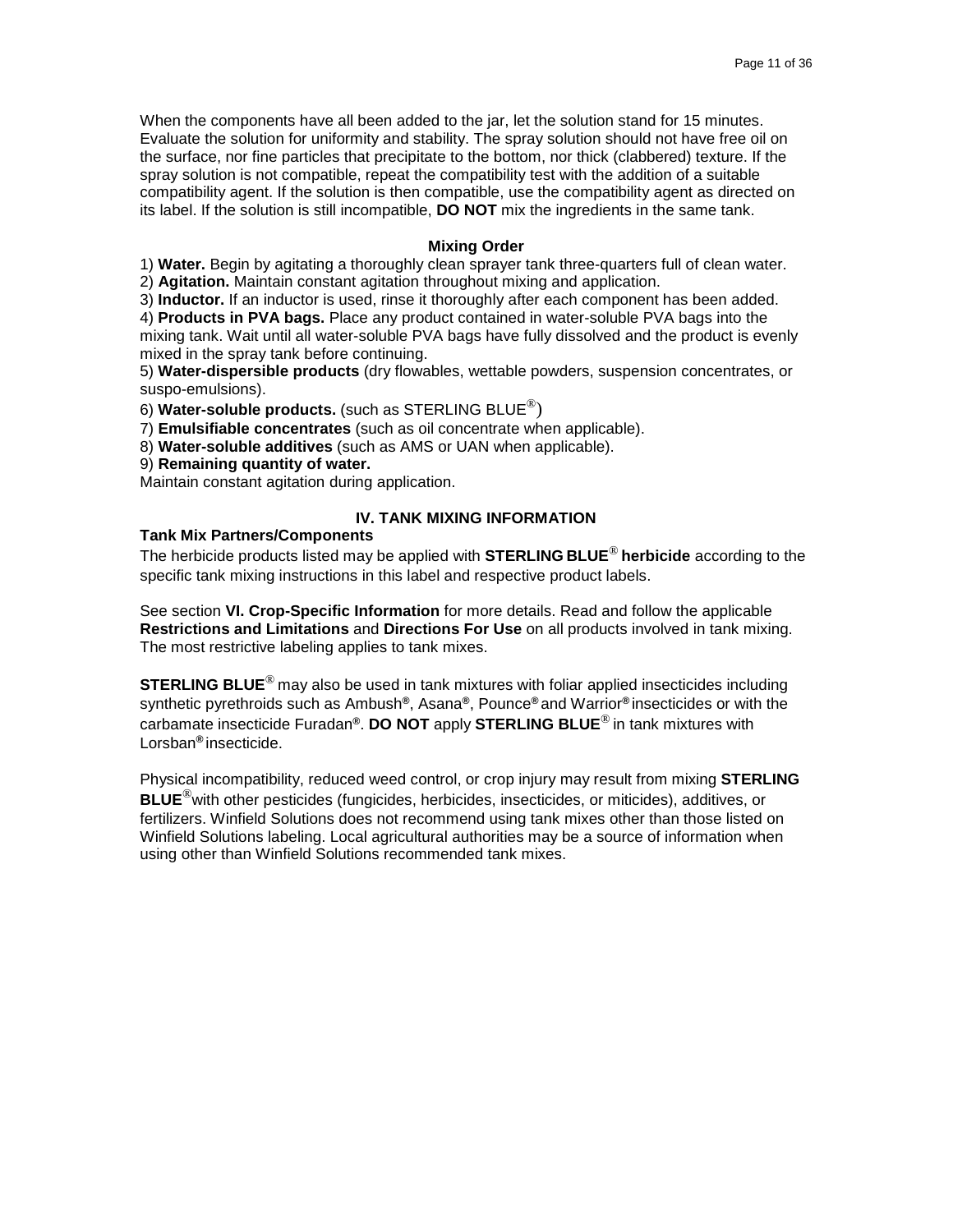- 
- Ally<sup>®</sup> (metsulfuron-methyl)
- Amber® (triasulfuron)
- Asulox® (asulam)
- Atrazine
- Axiom™(flufenacet + metribuzin)
- Banvel® SGF (dicamba)
- Basagran® (bentazon)
- Beacon® (primisulfuron-methyl)
- Bicep II Magnum® (s-metolachlor + atrazine)
- Bladex® (cyanazine)
- Bronate<sup>®</sup> (bromoxynil + MCPA)
- Bronco® (alachlor + glyphosate)
- Buctril<sup>®</sup> (bromoxynil) Gramoxone®Extra (paraquat) (glyphosate)
- Bullet®(alachlor + atrazine) Guardsman**®** (dimethenamid + Sencor® (metribuzin) • Canvas® (thifensulfuron +
- tribenuron + metsulfuron)
- Caparol® (prometryn)
- Crossbow<sup>®</sup> (2,4-D + triclopyr)
- Curtail<sup>®</sup> (clopyralid + 2,4-D)
- Cyclone® (paraquat)
- Dakota® (fenoxaprop + MCPA)
- Degree™(acetochlor)
- Degree Xtra™ (acetochlor + Kerb® (pronamide) Tordon® 22K (picloram) atrazine) Laddok® S-12 (bentazon + Touchdown® (sulfosate)
- DoublePlay<sup>®</sup> (acetochlor + atrazine) atrazine Tough<sup>®</sup> (pyridate) EPTC) • Landmaster® BW • 2,4-D
- Dual Magnum™(s metolachlor)
- Dual II Magnum®(s metolachlor + atrazine)
- 
- Evik® (ametryn)
- Exceed<sup>®</sup> (primisulfuron + prosulfuron)
- Express® (thifensulfuron + tribenuron-methyl)
- Extrazine® II (cyanazine + atrazine)
- Fallow Master<sup>®</sup> (glyphosate + dicamba)
- Field Master™(acetochlor + atrazine + glyphosate)
- Finesse® (chlorsulfuron +
- metsulfuron-methyl) • Frontier<sup>®</sup> (dimethenamid)
- FulTime™(acetochlor + atrazine)
- Garlon<sup>®</sup> (triclopyr)
- 
- Glean<sup>®</sup> (chlorsulfuron)
- 
- atrazine)
- Harmony® Extra (thifensulfuron + tribenuron-methyl)
- Harness<sup>®</sup> (acetochlor)
- Harness<sup>®</sup> Xtra (acetochlor + atrazine)
- Hornet™(flumetsalam + clopyralid)
- Karmex® (diuron)
- 
- atrazine) Laddok® S-12 (bentazon + •
	- $(glyphosate + 2,4-D)$
	- Lariat<sup>®</sup> (alachlor + atrazine)
	- Lasso<sup>®</sup> (alachlor)
	- Lexone<sup>®</sup> (metribuzin)
	- Liberty<sup>®</sup> (glufosinate)

# **V. RESTRICTIONS AND LIMITATIONS**

**Maximum seasonal use rate:** Refer to **Table 4. Crop-Specific Restrictions and Limitations**  for crop-specific maximum seasonal use rates. **DO NOT** exceed **64 fluid ounces** of **STERLING BLUE**® **herbicide** (2 pounds acid equivalent) per acre, per year.

• **Preharvest Interval (PHI):** Refer to section **VI. Crop-Specific Information** for preharvest intervals.

• **Restricted-Entry Interval (REI): 24 hours**

- Accent® (nicosulfuron) Eradicane® (EPTC) Lightning**®** (imazethapyr + imazapyr)
	- Marksman**®** (dicamba + atrazine)
	- MCPA
	- Outlook<sup>®</sup> (dimethenamid-P)
	- Paramount®(quinclorac)
	- Partner<sup>®</sup> (alachlor)
	- Peak® (prosulfuron)
	- Permit<sup>®</sup>(halosulfuron)
	- Princep® (simazine)
	- Prowl<sup>®</sup> (pendimethalin)
	- Python™(flumetsulam)
	- Ramrod<sup>®</sup>(propachlor)
	- Roundup Ultra<sup>®</sup> (glyphosate)
	- Roundup Ultra® RT
	-
	- Spirit™(primisulfuron + prosulfuron)
	- Stinger<sup>®</sup> (clopyralid)
	- Surpass® (acetochlor)
	- Sutan<sup>®</sup> + (butylate)
	- Tiller<sup>®</sup> (fenoxapropethyl +  $MCPA + 2,4-D$
	- TopNotch™(acetochlor)
	-
	-
	-
	-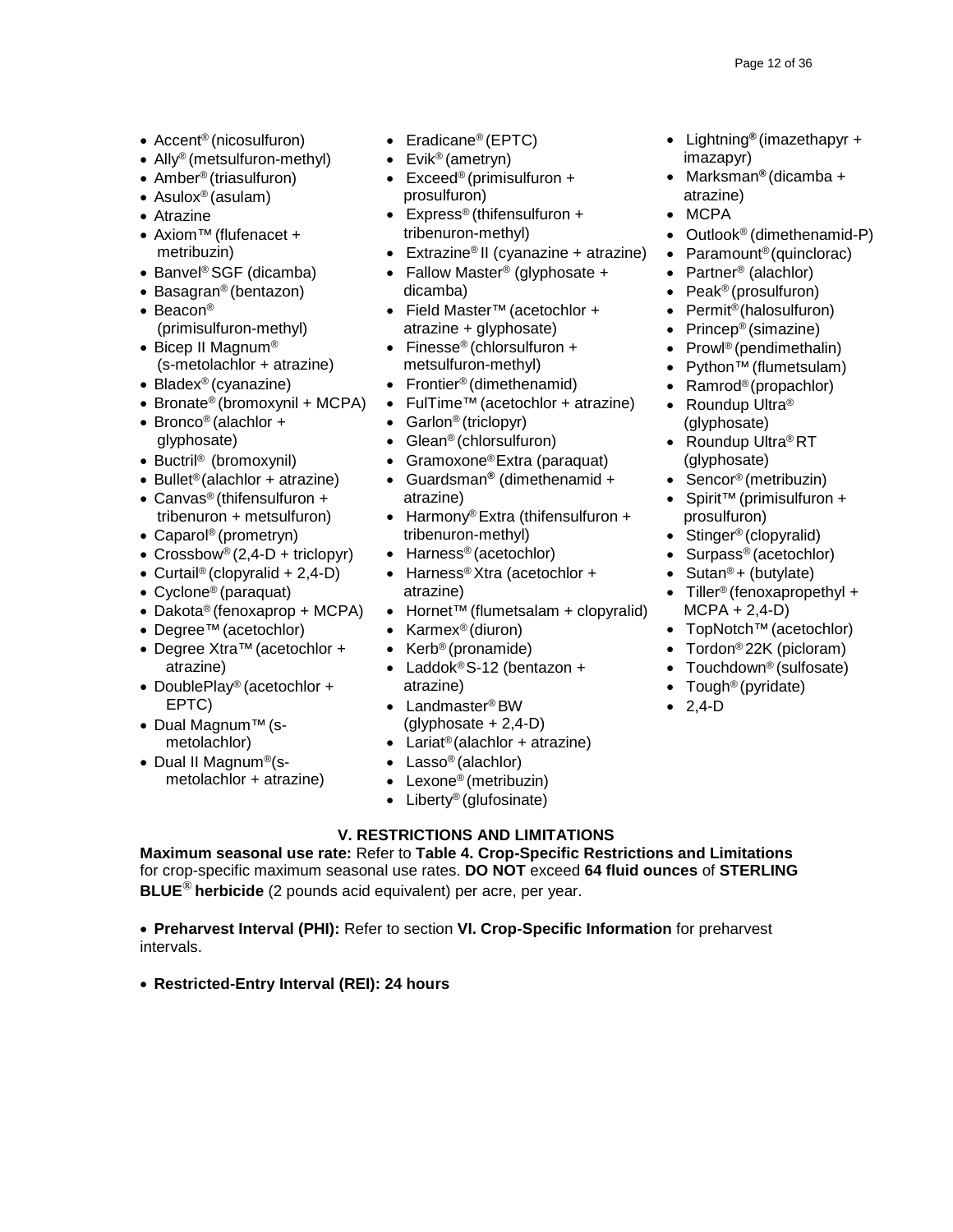#### **Crop Rotational Restrictions:**

The interval between application and planting rotational crop is given below. Always exclude counting days when the ground is frozen. Planting at intervals less than specified below may result in crop injury. Moisture is essential for the degradation of this herbicide in soil. If dry weather prevails, use cultivation to allow herbicide contact with moist soil.

**Planting/replanting restrictions for STERLING BLUE**® **applications of 24 fluid ounces per acre or less:** No rotational cropping restrictions apply at 120 days or more following application. Additionally, for annual crop uses in this label including corn, cotton, sorghum, and soybean, follow the preplant use directions in section **VI. Crop-Specific Information**. For barley, oat, wheat, and other grass seedings, the interval between application and planting is 15 days per 8 fluid ounces per acre applied east of the Mississippi River and 22 days per 8 fluid ounces per acre west of the Mississippi River.

**Planting/replanting restrictions for applications of more than 24 fluid ounces and up to 64 fluid ounces of STERLING BLUE**® **per acre:** Corn, sorghum, cotton (east of the Rocky Mountains) and all other crops grown in areas with 30"or more of annual rainfall may be planted 120 days or more after application. Barley, oat, wheat, and other grass seedings, may be planted if the interval from application to planting is 30 days per 16 fluid ounces per acre east of the Mississippi River and 45 days per 16 fluid ounces per acre west of the Mississippi River. For all other crops in areas with less than 30" of annual rainfall, the interval between application and planting is 180 days or more.

**Rainfast period:** Rainfall or irrigation occurring within **4 hours** after postemergence applications may reduce the effectiveness of **STERLING BLUE**® .

• **Stress: DO NOT** apply to crops under stress due to lack of moisture, hail damage, flooding, herbicide injury, mechanical injury, insects, or widely fluctuating temperatures as injury may result.

• **DO NOT** apply through any type of **irrigation** equipment. **DO NOT** treat irrigation ditches or water used for crop irrigation or domestic purposes.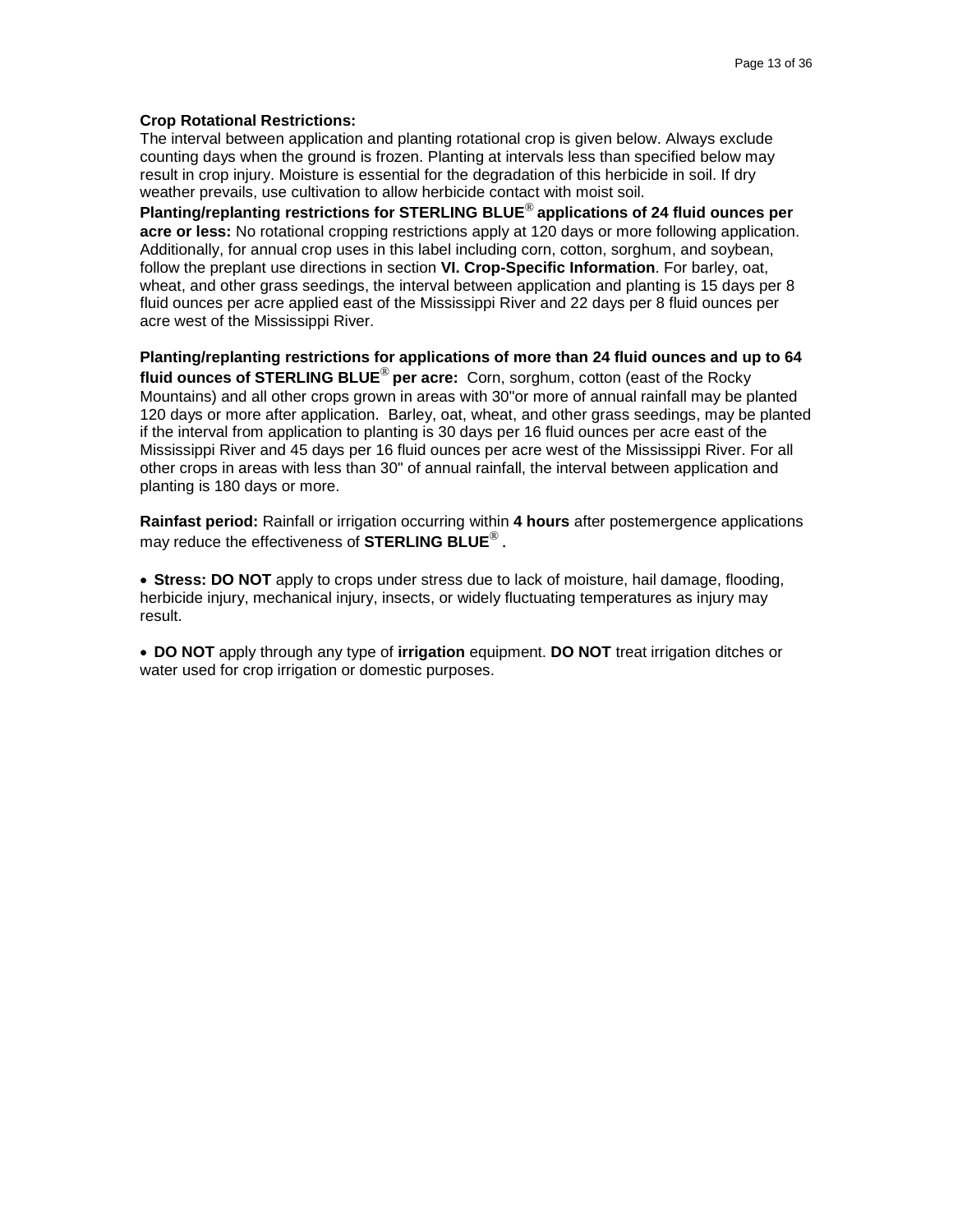| Crop                                                                          | <b>Maximum Rate Per</b>                | <b>Maximum In-Crop</b>                     | Livestock                    | <b>Aircraft</b>                      |
|-------------------------------------------------------------------------------|----------------------------------------|--------------------------------------------|------------------------------|--------------------------------------|
|                                                                               | <b>Acre Per</b><br>Application (fl oz) | <b>Rate Per Acre Per</b><br>Season (fl oz) | <b>Grazing or</b><br>Feeding | <b>Application</b><br><b>Allowed</b> |
| Asparagus                                                                     | 16                                     | 16                                         | Yes                          | Yes                                  |
| Barley, Fall,                                                                 | 8                                      | 12                                         | Yes                          | Yes                                  |
| Spring                                                                        | 8                                      | 11                                         |                              |                                      |
| Conservation                                                                  | 32                                     | 64                                         | Yes                          | Yes                                  |
| Reserve Program<br>(CRP)                                                      |                                        |                                            |                              |                                      |
| Corn                                                                          | 16                                     | 24                                         | Yes <sup>2</sup>             | Yes                                  |
| Cotton                                                                        | 8                                      | 8                                          | Yes                          | Yes                                  |
| <b>Fallow Ground</b>                                                          | 32                                     | 64                                         | Yes                          | <b>Yes</b>                           |
| Grass grown for<br>seed                                                       | 32                                     | 64                                         | Yes                          | Yes                                  |
| Oats                                                                          | 4                                      | 4                                          | Yes                          | Yes                                  |
| Pastureland                                                                   | 32                                     | 32                                         | Yes                          | Yes                                  |
| Proso Millet                                                                  | $\overline{\mathbf{4}}$                | $\overline{\mathbf{4}}$                    | Yes                          | Yes                                  |
| Small grains<br>grown for grass,<br>forage, fodder, hay<br>and/or pasture     | $\overline{16}$                        | 16                                         | Yes                          | Yes                                  |
| Sorghum                                                                       | 8                                      | 16                                         | Yes                          | Yes                                  |
| Soybean                                                                       | $\overline{32}$                        | 64                                         | Yes                          | Yes                                  |
| Sugarcane                                                                     | 32                                     | 64                                         | Yes                          | Yes                                  |
| <b>Triticale</b>                                                              | 4                                      | $\overline{4}$                             | Yes                          | Yes                                  |
| Sod farms and<br>farmstead turf                                               | 32                                     | 32                                         | Yes                          | Yes                                  |
| Wheat                                                                         | $\overline{8}$                         | 16                                         | Yes                          | Yes                                  |
| <sup>1</sup> Refer to section VI. Crop-Specific Information for more details. |                                        |                                            |                              |                                      |

**Table 4. Crop-Specific Restrictions and Limitations1**

<sup>1</sup>Refer to section **VI. Crop-Specific Information** for more details.<br><sup>2</sup>Once the crop reaches the ensilage (milk) stage or later in maturity.

### **VI. CROP-SPECIFIC INFORMATION ASPARAGUS**

Apply **Sterling Blue**® **herbicide** to emerged and actively growing weeds in 40 - 60 gallons of diluted spray per treated acre immediately after cutting the field, but at least 24 hours before the next cutting. Multiple applications may be made per growing season.

If spray contacts emerged spears, crooking (twisting) of some spears may result. If such crooking occurs, discard affected spears.

**Rates:** Apply 8 - 16 fluid ounces of **Sterling Blue**® per acre to control annual sowthistle, black mustard, Canada and Russian thistle, and redroot pigweed, (carelessweed).

Apply 16 fluid ounces of **Sterling Blue**® per acre to control common chickweed, field bindweed, nettleleaf goosefoot, and wild radish. Multiple applications may be made per growing season. **DO NOT** exceed a total of 16 fluid ounces of **Sterling Blue**® per treated acre, per crop year.

**DO NOT** harvest prior to 24 hours after treatment.

**DO NOT** use in the Coachella Valley of California.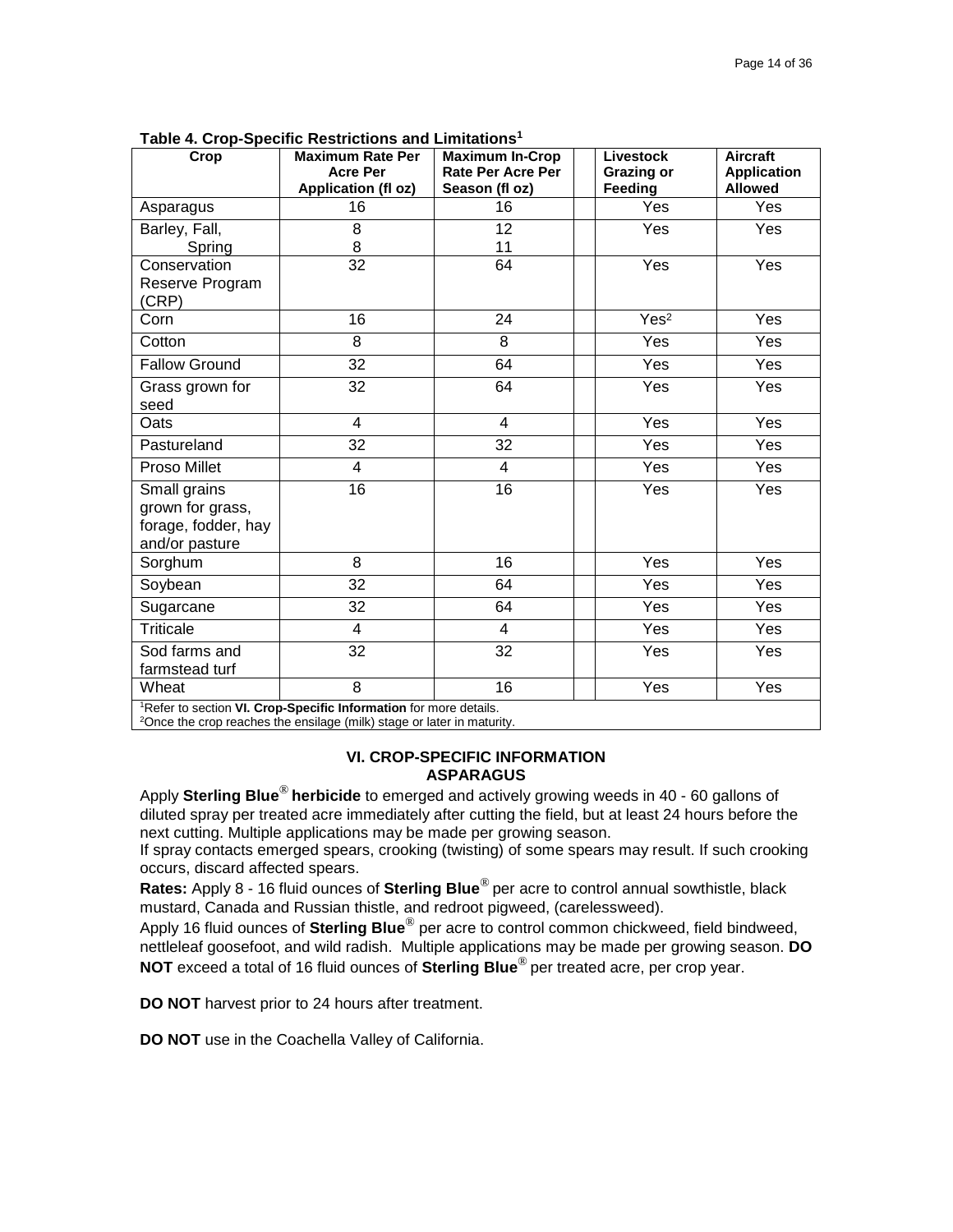# **ASPARAGUS TANK MIXES**

Apply 8 - 16 fluid ounces of **Sterling Blue**® **herbicide** per acre with glyphosate (Roundup® Ultra herbicide) or 2,4-D to improve control of Canada thistle and field bindweed.

### **BETWEEN CROP APPLICATIONS**

# **PREPLANT DIRECTIONS (POSTHARVEST, FALLOW, CROP STUBBLE, SET-ASIDE) FOR BROADLEAF WEED CONTROL:**

**Sterling Blue**® can be applied either postharvest in the fall, spring, or summer during the fallow period or to crop stubble/set-aside acres. Apply **Sterling Blue**® as a broadcast or spot treatment to emerged and actively growing weeds after crop harvest (postharvest) and before a killing frost or in the fallow cropland or crop stubble the following spring or summer.

See **Crop-Rotational Restrictions** in section **V. General Restrictions and Limitations** for the recommended interval between application and planting to prevent crop injury.

### **Rates and Timings:**

Apply 4 - 32 fluid ounces of **Sterling Blue**® per acre. Refer to **Table 2** to determine use rates for specific targeted weed species. For best performance, apply **Sterling Blue**® when annual weeds are less than 6" tall, when biennial weeds are in the rosette stage and to perennial weed regrowth in late summer or fall following a mowing or tillage treatment. The most effective control of upright perennial broadleaf weeds such as Canada thistle and Jerusalem artichoke occurs if **Sterling Blue**® is applied when the majority of weeds have at least 4 - 6" of regrowth or for weeds such as field bindweed and hedge bindweed that are in or beyond the full bloom stage.

Avoid disturbing treated areas following application. Treatments may not kill weeds that develop from seed or underground plant parts such as rhizomes or bulblets, after the effective period for **Sterling Blue**®.For seedling control, a follow-up program or other cultural practices could be instituted. For small grain in-crop uses of **Sterling Blue**®, refer to the small grain section for details.

### **BETWEEN CROP TANK MIXES**

In tank mixes with one or more of the following herbicides, apply 4 - 16 fluid ounces of **Sterling Blue**® per acre for control of annual weeds, or 16 - 32 fluid ounces of **Sterling Blue**® per acre for control of biennial and perennial weeds:

- 
- Amber® Kerb®
- 
- 
- Cyclone® Sencor®
- Fallow Master®  **Tordon®22K**
- 
- glyphosate (Roundup Ultra)
- Ally® Gramoxone® Extra
	-
- Atrazine Landmaster®BW
- Curtail® Paramount**®**
	-
	-
- Finesse® Touchdown®
	- 2,4-D

# **CORN (FIELD, POP, SEED, AND SILAGE)**

Direct contact of **Sterling Blue**® with corn seed must be avoided. If corn seeds are less than 1.5" below the soil surface, delay application until corn has emerged.

Applications of **Sterling Blue**® to corn during periods of rapid growth may result in temporary leaning. Corn will usually become erect within 3 - 7 days. Cultivation should be delayed until after corn is growing normally to avoid breakage.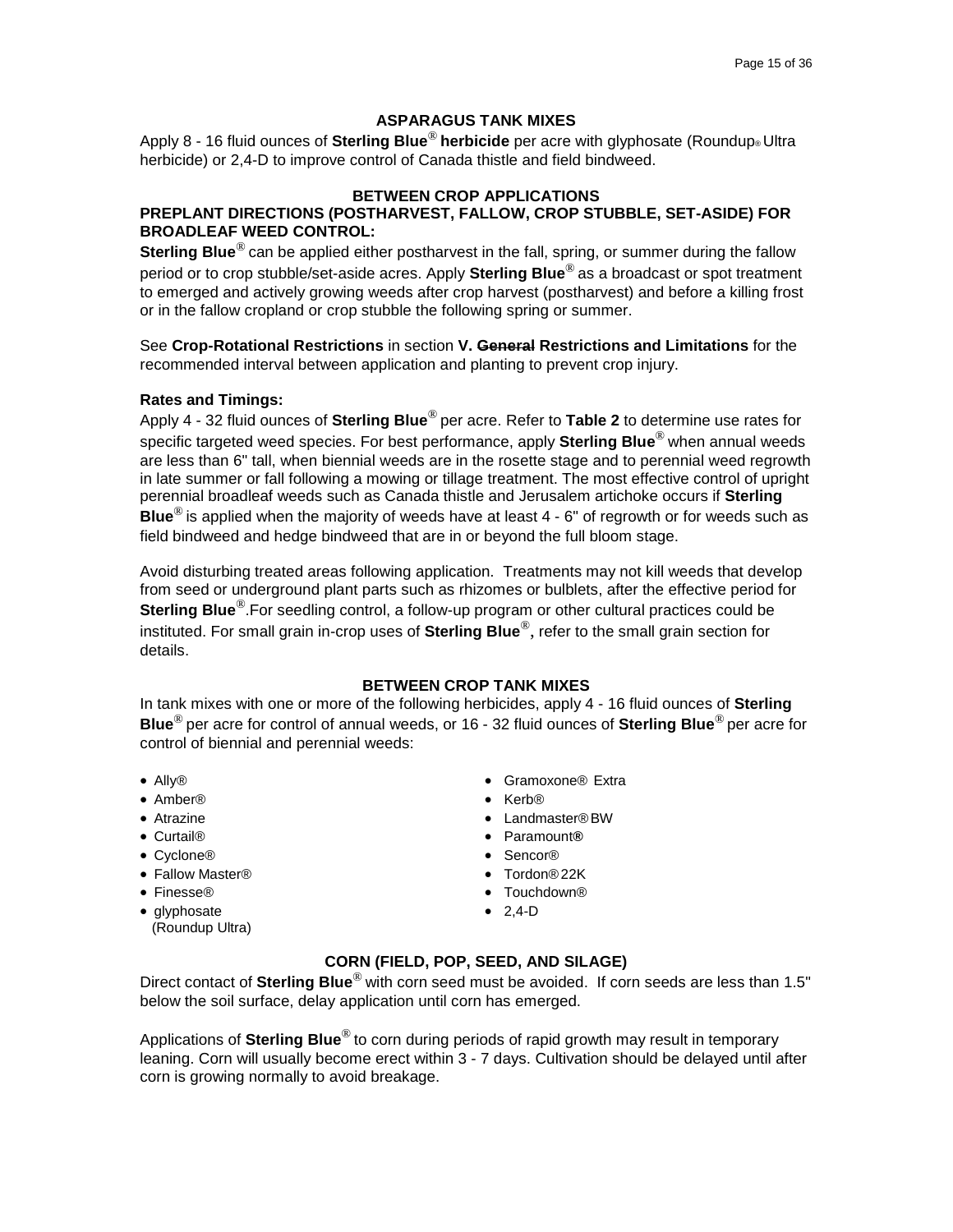Corn may be harvested or grazed for feed once the crop has reached the ensilage (milk) stage or later in maturity. Up to 2 applications of **Sterling Blue**® may be made during a growing season. Sequential applications must be separated by 2 weeks or more.

**DO NOT** apply **Sterling Blue**® to seed corn or popcorn without first verifying with your local seed corn company (supplier) the selectivity of **Sterling Blue**® on your inbred line or variety of popcorn. This precaution will help avoid potential injury of sensitive varieties.

Avoid using crop oil concentrates after crop emergence as crop injury may result. Use crop oil concentrates only in dry conditions when corn is less than 5" tall and when applying **Sterling Blue**® alone or tank mixed with atrazine.

Use of sprayable fluid fertilizer as the carrier is not recommended for applications of **Sterling Blue**® made after corn emergence.

**Sterling Blue**<sup>®</sup> is not registered for use on sweet corn.

# **PREPLANT AND PREEMERGENCE APPLICATION IN NO TILLAGE CORN:**

**Rates:** Apply 16 fluid ounces of **Sterling Blue**® per acre on medium-or fine-textured soils containing 2.5% or greater organic matter. Use 8 fluid ounces of **Sterling Blue**® per acre on coarse soils (sand, loamy sand, and sandy loam) or medium-and fine-textured soils with less than 2.5% organic matter.

**Timing: Sterling Blue**® can be applied to emerged weeds before, during, or after planting a corn crop. When planting into a legume sod (e.g. alfalfa or clover), apply **Sterling Blue**® **herbicide**  after 4 - 6" of regrowth has occurred.

### **PREEMERGENCE APPLICATION IN CONVENTIONAL OR REDUCED TILLAGE CORN:**

**Rates:** Apply 16 fluid ounces of **Sterling Blue**® per treated acre to medium- or fine-textured soils that contain 2.5% organic matter or more. **DO NOT** apply to coarse-textured soils (sand, loamy sand, or sandy loam) or any soil with less than 2.5% organic matter until after corn emergence (see **Early Postemergence** uses below).

**Timing: Sterling Blue**® may be applied after planting and prior to corn emergence.

Preemergence application of **Sterling Blue**® does not require mechanical incorporation to become active. A shallow mechanical incorporation is recommended if the application is not followed by adequate rainfall or sprinkler irrigation. Avoid tillage equipment (e.g. drags, harrows) that concentrate treated soil over seed furrow, as seed damage could result.

Preemergence control of cocklebur, jimsonweed, and velvetleaf may be reduced if conditions such as low temperature or lack of soil moisture cause delayed or deep germination of weeds.

# **EARLY POSTEMERGENCE APPLICATION IN ALL TILLAGE SYSTEMS:**

**Rates:** Apply 16 fluid ounces of **Sterling Blue**® per treated acre. Reduce the rate to 8 fluid ounces of **Sterling Blue**® per treated acre for corn grown on coarse-textured soils (sand, loamy sand, and sandy loam).

**Timing:** Apply between corn emergence and the 5-leaf stage or 8" tall, whichever occurs first. Refer to **Late Postemergence Application** if the sixth true leaf is emerging from whorl or the corn is greater than 8" tall.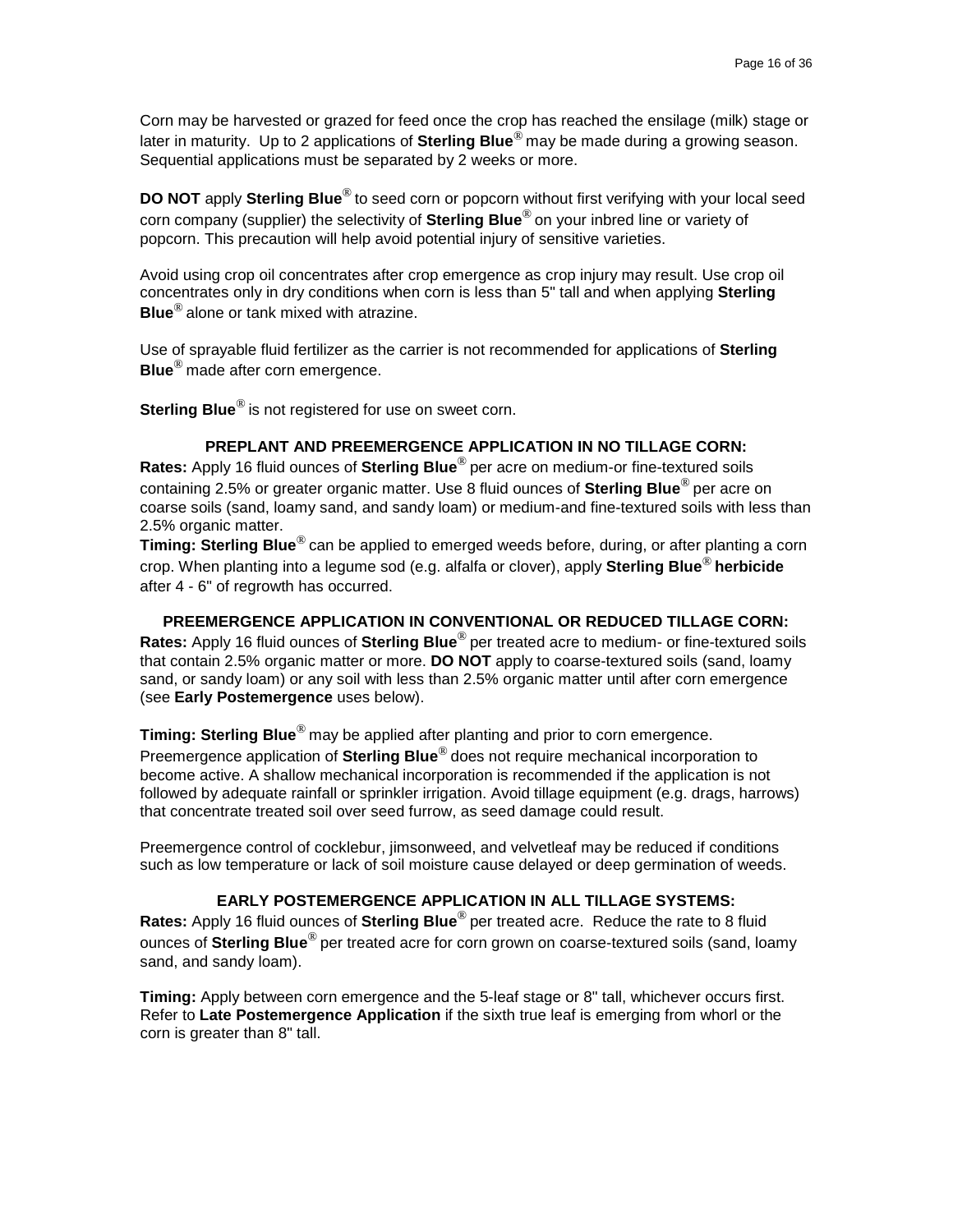# **LATE POSTEMERGENCE APPLICATION:**

**Rate:** Apply 8 fluid ounces of **Sterling Blue**® per treated acre.

**Timing:** Apply **Sterling Blue**® from 8 - 36" tall corn or 15 days before tassel emergence, whichever comes first. For best performance, apply when weeds are less than 3" tall.

Apply directed spray when corn leaves prevent proper spray coverage, sensitive crops are growing nearby, or tank mixing with 2,4-D. **DO NOT** apply **Sterling Blue**® when soybeans are growing nearby if any of these conditions exist:

- corn is more than 24" tall
- soybean are more than 10" tall
- soybean have begun to bloom

### **CORN TANK MIXES OR SEQUENTIAL USES**

When using tank mix or sequential applications with **Sterling Blue**®, always follow the companion product label to determine specific use rates by soil types, weed species, and weed or crop growth stage. In addition, follow precautions and restrictions including state and local use restrictions that may apply to specific products.

Apply **Sterling Blue**® prior to, in tank mix with, or after one or more of the following herbicides:

- 
- 
- 
- 
- 
- 
- 
- 
- 
- 
- 
- Dual Magnum™ Hornet™1 Spirit™1
- Accent®1 Dual II Magnum® Lasso® Stinger®1
	-
- Axiom™ Exceed®<sup>1</sup> Lightning®<sup>5</sup> Sutan® +<sup>2</sup>
	-
	-
	-
- Bladex® FulTime® Princep® 2,4-D1
- Bullet® Gramoxone®Extra Prowl**®**
- Degree™ Guardsman**®** Python™
	-
- Degree Xtra™ Harness® Roundup Ultra®4 • DoublePlay®<sup>2</sup> • Harness® Xtra • Roundup Ultra®RT
	-
	- Laddok $@S-12$  Sterling Blue $@S-12$
- Atrazine Eradicane® Liberty®<sup>3</sup> Surpass®
	-
- Banvel**®**<sup>1</sup> Extrazine®II Marksman®1 TopNotch™
	-
- Bicep® Frontier**®** Permit®1 Tough®
	-
	-
	-
	-
	-
	-
	-
	-

1 See **Table 5. Specific Guidelines for Tank Mixes or Sequential Use Programs** for additional limitations or restrictions that apply for tank mix or sequential use programs with these products.

2 Sequential use only.

3 Use only on Liberty Link®(glufosinate tolerant) corn hybrids.

<sup>4</sup>Includes postemergence use on Roundup Ready® (glyphosate tolerant) corn hybrids.

5 Use only **CLEARFIELD\*** (imidazolinone tolerant) corn hybrids.

- 
- 
- 
- 
- Beacon®1 Field Master Outlook**®** Touchdown®
	-
	-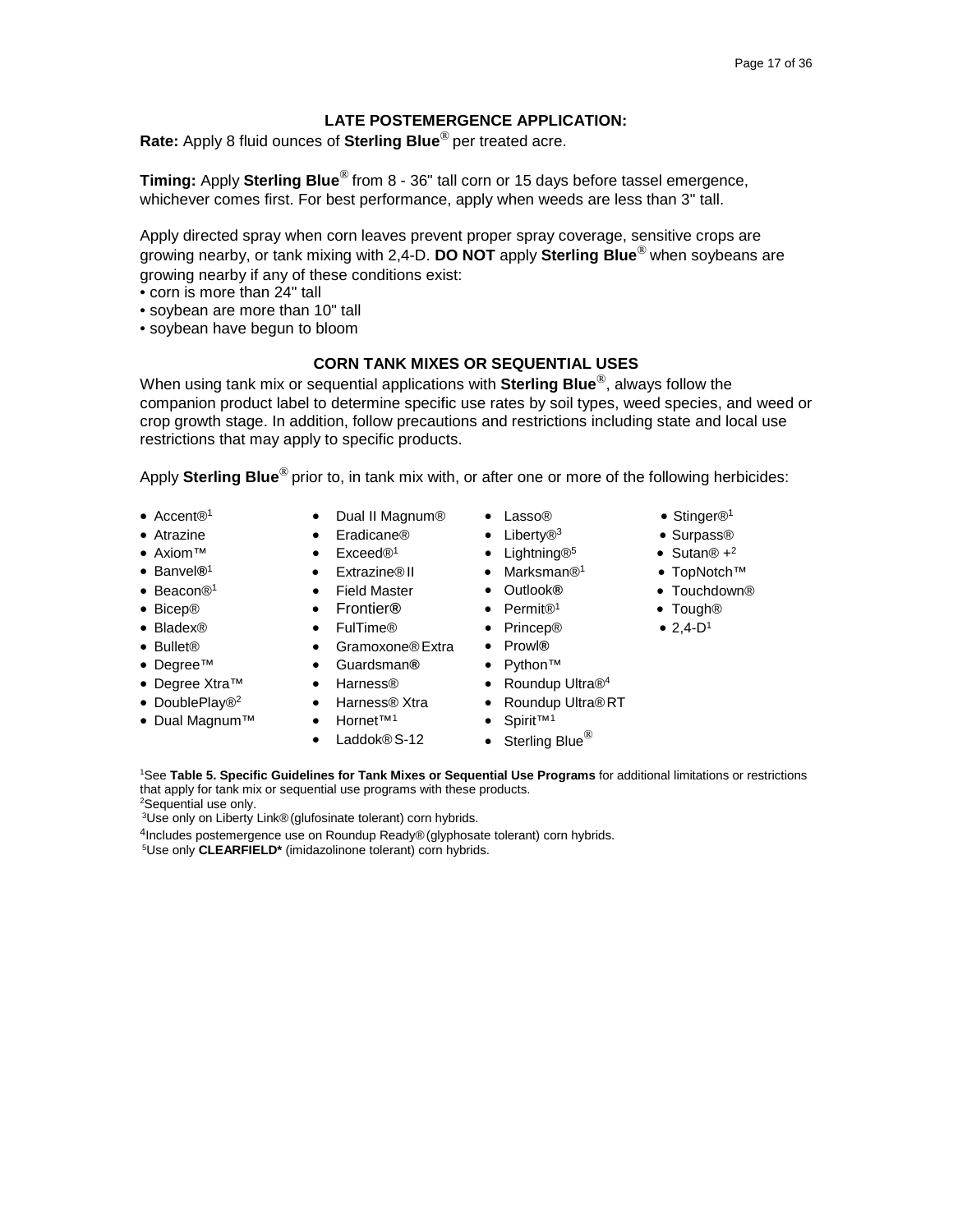| Table 5. Specific Guidelines for Tank Mixes or Sequential Use Programs |                                                                 |
|------------------------------------------------------------------------|-----------------------------------------------------------------|
| <b>Tank Mix Partner</b>                                                | <b>Rate Per Acre</b>                                            |
| Accent <sup>®</sup> or                                                 | When tank mixing, applications immediately                      |
| Beacon®                                                                | following extreme day or night temperature                      |
|                                                                        | fluctuations or applications when daytime                       |
|                                                                        | temperatures DO NOT exceed 50° F may result in                  |
|                                                                        | decreased weed control or crop injury. Delay                    |
|                                                                        | application until the temperatures warm and both                |
|                                                                        | weeds and crop resume normal growth.                            |
| $2,4-D$                                                                | To provide maximum crop safety after corn                       |
|                                                                        | emergence, use this tank mix only after corn is                 |
|                                                                        | greater than 8" tall and when application can be                |
|                                                                        | made with drop pipes that direct spray beneath corn             |
|                                                                        | leaves and away from the whorl of the corn. The                 |
|                                                                        | maximum rate of 2.4-D recommended in this tank                  |
|                                                                        | mix is 0.25 pints per acre (0.125 pounds of acid                |
|                                                                        | equivalent per acre).                                           |
| Banvel®, Sterling Blue® or Marksman®                                   | Tank mixes with these products that contain                     |
| <b>Herbicide</b>                                                       | dicamba must not exceed a total combined rate of                |
|                                                                        | 0.50 pounds of dicamba acid equivalent per acre                 |
|                                                                        | (0.25 pound on coarse-textured soils or on any soil             |
|                                                                        | when corn is greater than 8" tall). Sequential                  |
|                                                                        | applications of these products must be separated by             |
|                                                                        | a minimum of 2 weeks (unless the combined rate is               |
|                                                                        | less than 0.5 pounds of dicamba acid equivalent and             |
|                                                                        | corn is 8" tall or less) and must not exceed a                  |
|                                                                        | combined total of 0.75 pounds dicamba acid                      |
|                                                                        | equivalent per acre for in-crop use.                            |
| Exceed®, Spirit <sup>™</sup> , Stinger®, Hornet <sup>™</sup> ,         | For improved control of velvetleaf, tank mix 0.25 -             |
| or Permit <sup>®</sup>                                                 | 0.5 ounce of Exceed, 0.5 ounce of Spirit, or 0.17 -             |
|                                                                        | 0.33 ounce Permit per acre with Sterling Blue <sup>®</sup> .For |
|                                                                        | improved control of Canada thistle, Stinger at 1.5 - 3          |
|                                                                        | fluid ounces per acre or Hornet at 0.6 - 1.2 ounces             |
|                                                                        | per acre may be tank mixed with Sterling Blue <sup>®</sup> .    |
|                                                                        | Use the higher rate in the range for heavier                    |
|                                                                        | infestations of these weeds.                                    |

# **COTTON**

# **PREPLANT APPLICATION:**

Apply up to 8 fluid ounces of **Sterling Blue**® per acre to control emerged broadleaf weeds prior to planting cotton in conventional or conservation tillage systems.

For best performance, apply **Sterling Blue**® when weeds are in the 2 - 4 leaf stage and rosettes are less than 2" across.

Following application of **Sterling Blue**® and a minimum accumulation of 1" of rainfall or overhead irrigation, a waiting interval of 21 days is required per 8 fluid ounces per acre or less. These intervals must be observed prior to planting cotton.

**DO NOT** apply preplant to cotton west of the Rockies.

**DO NOT** make **Sterling Blue**® preplant applications to cotton in geographic areas with average annual rainfall less than 25".

If applying a spring preplant treatment following application of a fall preplant (postharvest) treatment, then the combination of both treatments may not exceed 2 pounds acid equivalent (64 fluid ounces) per acre.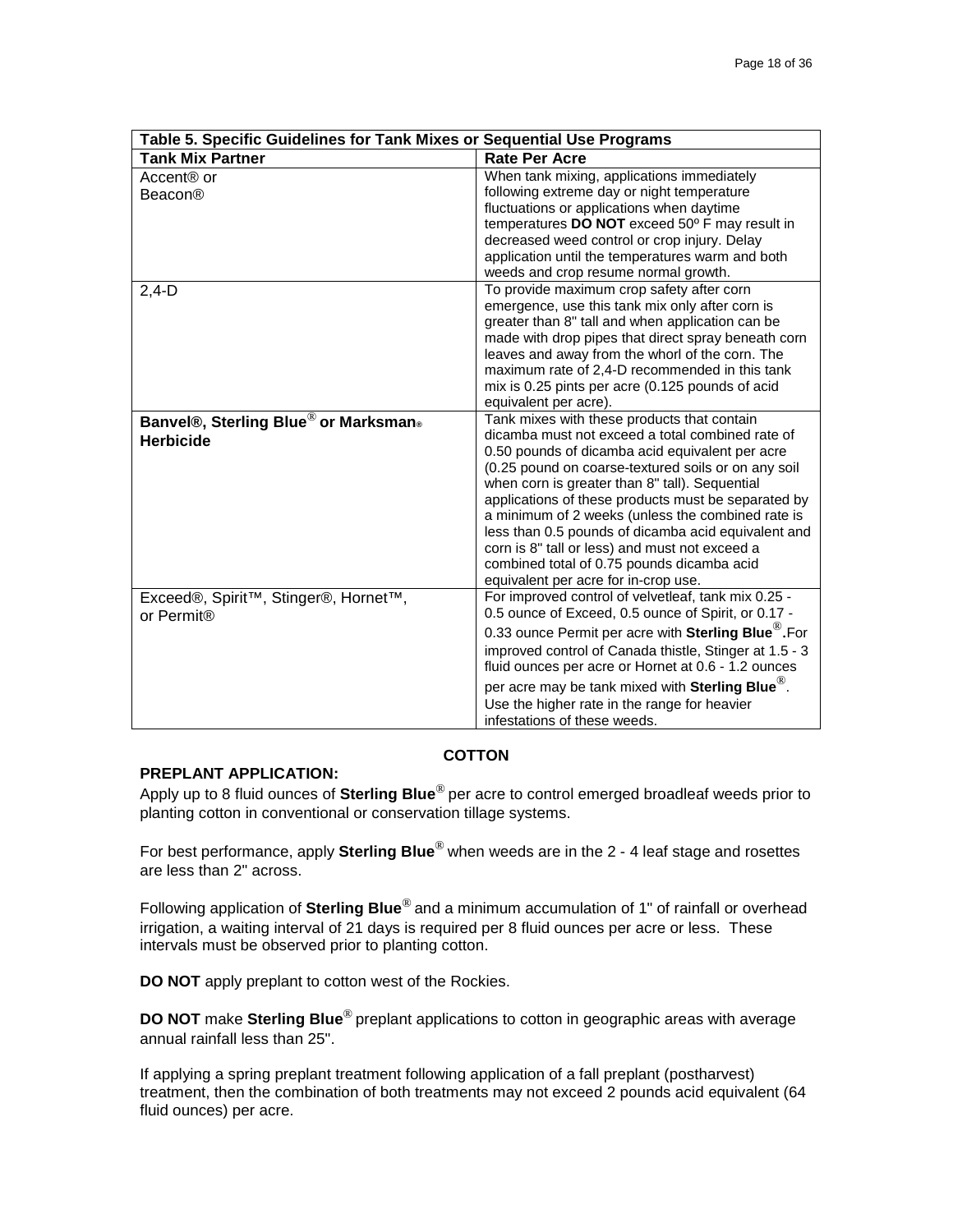### **COTTON TANK MIXES**

For control of grasses or additional broadleaf weeds, **Sterling Blue**® may be tank mixed with Bladex®, Caparol®, Gramoxone®Extra, and Roundup®Ultra RT herbicides.

### **GRASSES GROWN FOR SEED**

Apply 8 - 16 fluid ounces of **Sterling Blue™** per treated acre on seedling grass after the crop reaches the 3 - 5 leaf stage. Apply up to 32 fluid ounces of **Sterling Blue**® per acre on wellestablished perennial grass. For best performance, apply **Sterling Blue**® when weeds are in the 2 - 4 leaf stage and rosettes are less than 2" across. Use the higher level of listed rate ranges when treating more mature weeds or dense vegetative growth.

To suppress annual grasses such as brome (downy and ripgut), rattail fescue, and windgrass, apply up to 32 fluid ounces of **Sterling Blue**® per treated acre in the fall or late summer after harvest and burning of established grass seed crops. Applications should be made immediately following the first irrigation when the soil is moist and before weeds have more than 2 leaves.

**DO NOT** apply **Sterling Blue**® after the grass seed crop begins to joint.

Refer to the **Pasture, Hay, Rangeland, and General Farmstead** section for grazing and feeding restrictions.

# **GRASS SEED TANK MIXES**

**Sterling Blue**<sup>®</sup> may be applied in tank mixes with one or more of the following herbicides:

- Buctril®
- Curtail®
- Express®
- Karmex®
- MCPA amine
- Sencor®
- Stinger®
- 2,4-D amine or ester

# **PROSO MILLET**

**For use only within Colorado, Nebraska, North Dakota, South Dakota, and Wyoming.**

**Sterling Blue**® **herbicide** combined with 2,4-D will provide control or suppression of the annual broadleaf weeds listed in **Table 1**.

Apply 4 ounces of **Sterling Blue**® per treated acre with 0.375 pounds a.i. of 2,4-D. Apply the tank mix of **Sterling Blue**® + 2,4-D as a broadcast or spot treatment to emerged and actively growing weeds and when proso millet is in the 2 - 5 leaf stage. Use directions for 2,4-D products vary with manufacturers. Refer to a 2,4-D product with labeling consistent with the crop stage timing for **Sterling Blue**®. Some types of proso millet may be affected adversely by a tank mix of **Sterling Blue**® + 2,4-D.

**DO NOT** apply unless possible proso millet crop injury will be acceptable.

Restrictions for proso millet that is grazed or cut for hay are indicated in **Table 6. Timing Restrictions for Lactating Dairy Animals Following Treatment** in **Pasture, Hay, Rangeland, and General Farmstead** section of this label.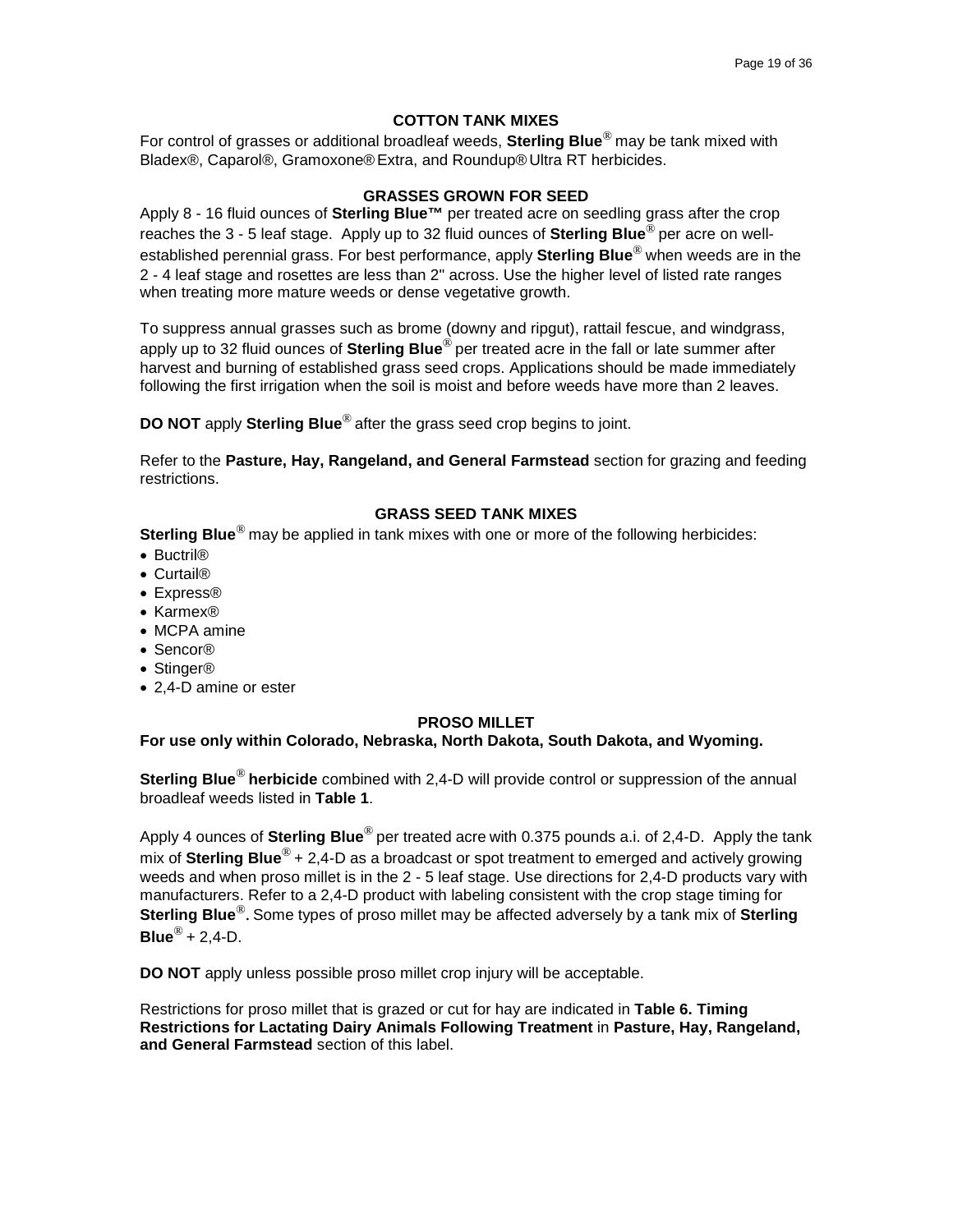# **PASTURE, HAY, RANGELAND, AND GENERAL FARMSTEAD (NONCROPLAND)**

**Sterling Blue**® is recommended for use on pasture, hay, rangeland, and general farmstead (noncropland) (including fencerows and non-irrigation ditchbanks) for control or suppression of broadleaf weed and brush species listed in **Table 1**.

**Sterling Blue**® may also be applied to non-cropland areas to control broadleaf weeds in noxious weed control programs, districts, or areas including broadcast or spot treatment of roadsides and highways, utilities, railroad, and pipeline rights-of-way. Noxious weeds must be recognized at the state level, but programs may be administered at state, county, or other level.

**Sterling Blue**® uses described in this section also pertain to grasses and small grains (forage sorghum, rye, sudangrass, or wheat) grown for grass, forage, fodder, hay and/or pasture only. Grasses and small grains not grown for grass, forage, fodder, hay and/or pasture must comply with crop-specific uses in this label. Some perennial weeds may be controlled with lower rates of either **Sterling Blue**® or **Sterling Blue**® plus 2,4-D (refer to **Table 2**).

### **Rates and Timings**

Refer to **Table 2** for rate selection based on targeted weed or brush species. Some weed species will require tank mixes for adequate control.

Rates above 32 fluid ounces of **Sterling Blue**® per acre are for spot treatments only. **DO NOT**  broadcast apply more than 32 fluid ounces per acre.

Retreatments may be made as needed; however, **DO NOT** exceed a total of 32 fluid ounces of **Sterling Blue**<sup>®</sup> per treated acre during a growing season.

Grass grown for hay requires a 7-day wait period between application and harvest.

### **Crop-Specific Restrictions and Limitations**

**DO NOT** apply more than 16 fluid ounces of **Sterling Blue**® per acre to small grains grown for pasture.

Newly seeded areas may be severely injured if more than 16 fluid ounces of **Sterling Blue**® is applied per acre.

Established grass crops growing under stress can exhibit various injury symptoms that may be more pronounced if herbicides are applied. Bentgrass, carpetgrass, buffalograss, and St. Augustinegrass may be injured if more than 16 fluid ounces of **Sterling Blue**® is applied per acre. Usually colonial bentgrasses are more tolerant than creeping types. Velvetgrasses are most easily injured. Treatments will kill or injure alfalfa, clovers, lespedeza, wild winter peas, vetch, and other legumes.

**Table 6** lists the timing restrictions for grazing or harvesting hay from treated fields. There are no grazing restrictions for animals other than lactating dairy animals.

| Table 6. Timing Restrictions for Lactating Dairy Animals Following Treatment |                            |                                |  |
|------------------------------------------------------------------------------|----------------------------|--------------------------------|--|
| Sterling Blue™ Rate per                                                      | Days Before Grazing (days) | Days Before Hay Harvest (days) |  |
| <b>Treated Acre (pts)</b>                                                    |                            |                                |  |
| Up to $1$                                                                    |                            | 37                             |  |
| Up to $2$                                                                    | 21                         | 51                             |  |
| Up to $4$                                                                    | 40                         | 70                             |  |

**Sterling Blue**® can be applied using water, oil in water emulsions including invert systems, or sprayable fluid fertilizer as a carrier (refer to the **Compatibility Test for Mix Components**).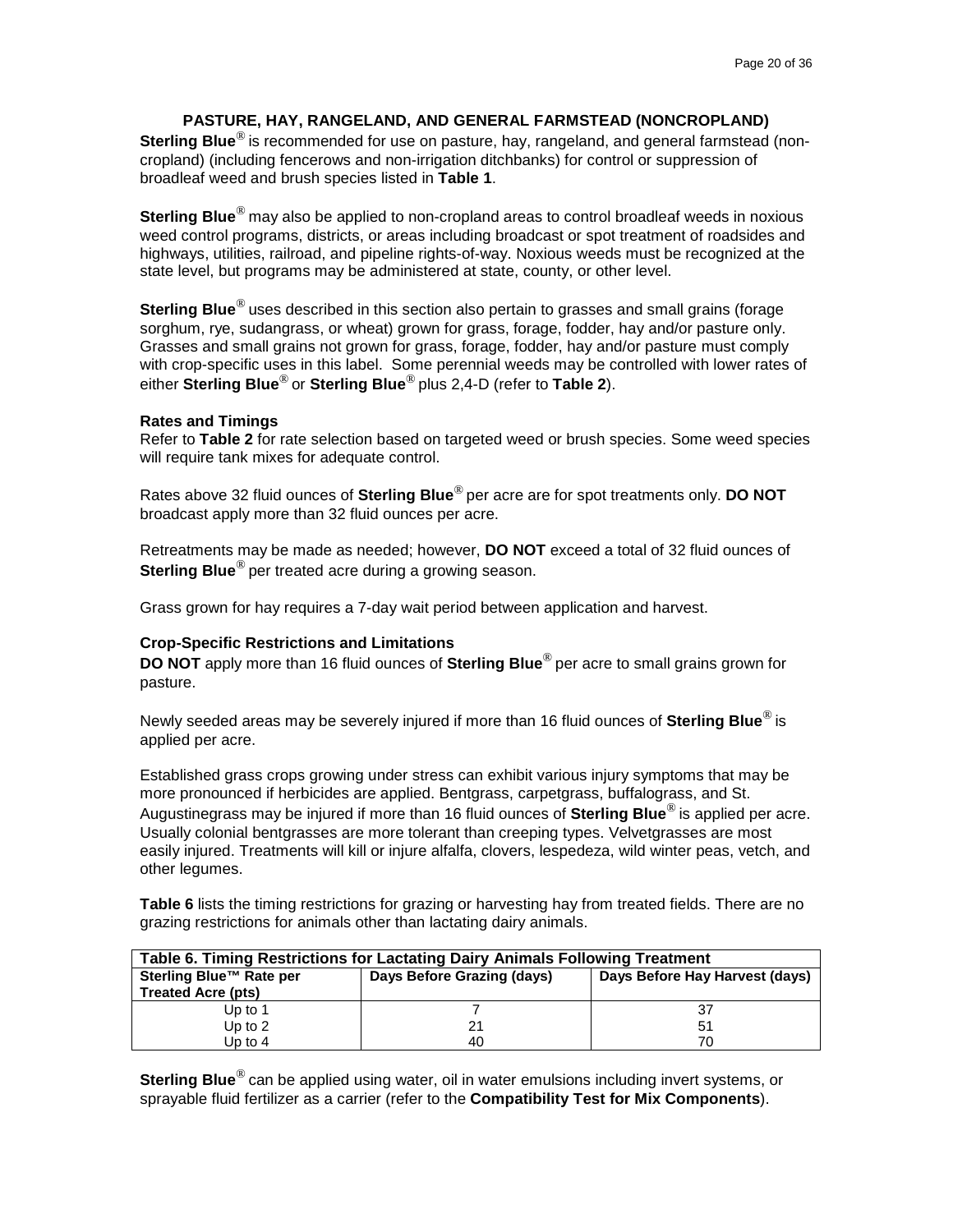To prepare oil in water emulsions, half-fill spray tank with water, then add the appropriate amount of emulsifier. With continuous agitation, slowly add the herbicide and then the oil (such as diesel oil or fuel oil) or a premix of oil plus additional emulsifier to spray tank. Complete filling of spray tank with water. Maintain vigorous agitation during spray operation to prevent oil and water from forming separate layers. **Sterling Blue**® may be applied broadcast using either ground or aerial application equipment.

### **Aerial Application:**

• **Spray Volume:** Use 2 - 40 gallons of diluted spray per treated acre in a water-based carrier.

### **Ground Application:**

• **Spray Volume:** Use 3 - 600 gallons of diluted spray per treated acre. The volume of spray applied will depend on the height, density, and type of weeds or brush being treated and on the type of equipment being used.

• **Spot Treatments: Sterling Blue**® may be applied to individual clumps or small areas of undesirable vegetation using handgun or similar types of application equipment. Apply diluted sprays to allow complete wetting (up to runoff) of foliage and stems.

### **Cut Surface Treatments:**

**Sterling Blue**® **herbicide** may be applied as a cut surface treatment for control of unwanted trees and prevention of sprouts of cut trees.

**Rate:** Mix 1 part **Sterling Blue**® with 1 - 3 parts water to create the application solution. Use the lower dilution rate when treating difficult-to-control species.

• **For Frill or Girdle Treatments:** Make a continuous cut or a series of overlapping cuts using an axe to girdle tree trunk. Spray or paint the cut surface with the solution.

• **For Stump Treatments:** Spray or paint freshly cut surface with the water mix. The area adjacent to the bark should be thoroughly wet.

**Note:** For more rapid foliar effects, 2,4-D may be added to the solution.

# **Applications For Control of Dormant Multiflora Rose:**

**Sterling Blue**® can be applied when plants are dormant as an undiluted spot treatment directly to the soil or as a Lo-Oil basal bark treatment using an oil-water emulsion solution.

• **Spot treatments:** Spot treatment applications of **Sterling Blue**® should be applied directly to the soil as close as possible to the root crown but within 6 - 8" of the crown. On sloping terrain, apply **Sterling Blue**® to the uphill side of the crown. **DO NOT** apply when snow or water prevents applying **Sterling Blue**® directly to the soil. The use rate of **Sterling Blue**® depends on the canopy diameter of the multiflora rose.

**Examples:** Use 0.25, 1.0, or 2.35 fluid ounces of **Sterling Blue**® respectively, for 5, 10, or 15 feet canopy diameters.

• **Lo-Oil basal bark treatments:** For Lo-Oil basal bark treatments, apply **Sterling Blue**® to the basal stem region from the ground line to a height of 12 - 18". Spray until runoff, with special emphasis on covering the root crown. For best results, apply **Sterling Blue**® when plants are dormant. **DO NOT** apply after bud break or when plants are showing signs of active growth. **DO NOT** apply when snow or water prevents applying **Sterling Blue**® to the ground line. To prepare approximately 2 gallons of a Lo-Oil spray solution:

1) Combine 1.5 gallons of water, 1 ounce of emulsifier, 16 fluid ounces of **Sterling Blue**®, and 2.5 pints of No. 2 diesel fuel.

2) Adjust the amounts of materials used proportionately to the amount of final spray solution desired.

**DO NOT** exceed 8 gallons of spray solution mix applied per acre, per year.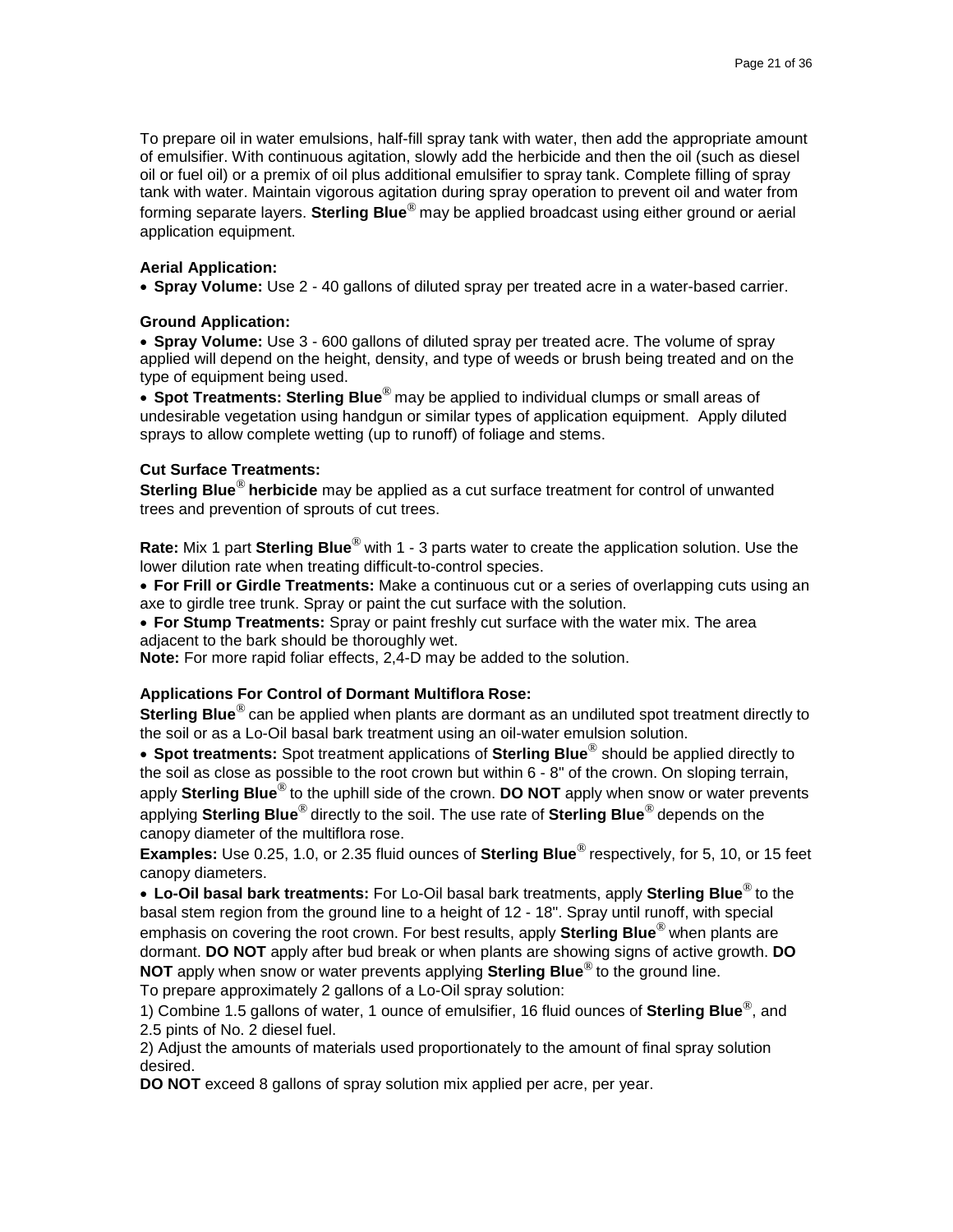### **Pasture Tank Mixes**

**Sterling Blue**® may be applied in tank mixes with one or more of the following herbicides:

- 
- 
- Crossbow®<br>● Curtail®
- 
- Garlon® 2,4-D
- Ally® Gramoxone®Extra
- Amber® Roundup Ultra®RT
	-
	- Curtail® Tordon®22K
	-

# **CONSERVATION RESERVE PROGRAM (CRP)**

**Sterling Blue**® is recommended for use on both newly seeded and established grasses grown in Conservation Reserve or federal Set-Aside Programs. Treatments of **Sterling Blue**® will injure or may kill alfalfa, clovers, lespedeza, wild winter peas, vetch, and other legumes.

# **NEWLY SEEDED AREAS**

**Sterling Blue**® may be applied either preplant or postemergence to newly seeded grasses or small grains such as barley, oats, rye, sudangrass, wheat, or other grain species grown as a cover crop. Postemergence applications may be made after seedling grasses exceed the 3-leaf stage. Rates of **Sterling Blue**® greater than 16 fluid ounces per treated acre may severely injure newly seeded grasses.

Preplant applications may injure new seedings if the interval between application and grass planting is less than 45 days per 16 fluid ounces of **Sterling Blue**® applied per treated acre west of the Mississippi River or 20 days per 16 fluid ounces applied east of the Mississippi River.

## **ESTABLISHED GRASS STANDS**

Established grass stands are perennial grasses planted one or more seasons prior to treatment. Certain species (bentgrass, carpetgrass, smooth brome, buffalograss, or St. Augustinegrass) may be injured when treated with more than 16 fluid ounces of **Sterling Blue**® per treated acre.

When applied at recommended rates, **Sterling Blue**® will control many annual and biennial weeds and provide control or suppression of many perennial weeds.

### **Rates and Timings**

Apply 4 - 32 fluid ounces of **Sterling Blue**® per acre. Refer to **Table 2** for rates based on target weed species. **Sterling Blue**® may be tank mixed or applied sequentially with other products labeled for use in Conservation Reserve Programs such as atrazine, Cyclone®, glyphosate (Roundup Ultra®), Gramoxone® Extra, Touchdown®, or 2,4-D.

Retreatments may be made as needed; however, **DO NOT** exceed a total of 64 fluid ounces (4 pints) of **Sterling Blue**® per acre per year.

### **SMALL GRAINS NOT UNDERSEEDED TO LEGUMES (FALL-AND SPRING-SEEDED BARLEY, OAT, TRITICALE AND WHEAT)**

**Sterling Blue**® combinations with listed tank mix partners will provide control or suppression of the annual broadleaf weeds listed in **Table 1**. For improved control of listed weeds, tank mix **Sterling Blue**® with one or more of the herbicides listed. **Sterling Blue**® used in a tank mix with other herbicides offers the best spectrum of weed control and herbicide tolerant or resistant weed management. Refer to the specific crop section for **Sterling Blue**® application rate and timing.

For applications prior to weed emergence or when sulfonylurea-resistant weeds are present or suspected, tank mix a minimum of 3 fluid ounces of **Sterling Blue**® **herbicide** per treated acre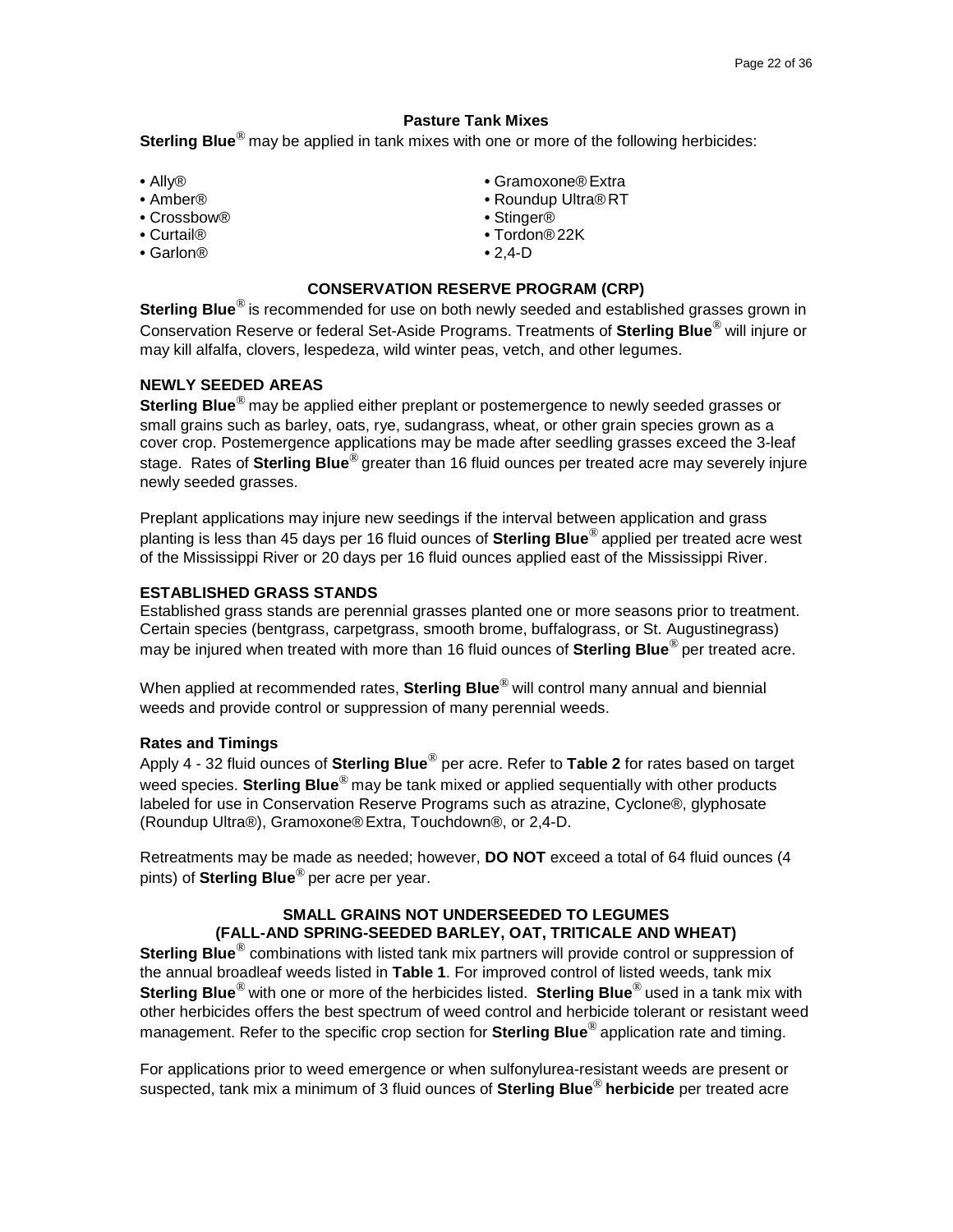with a non-sulfonylurea herbicide such as 2,4-D or MCPA. Tank mixing **Sterling Blue**® with these products will offer more consistent control of sulfonylurea-resistant weeds.

**Additives:** When tank mixing **Sterling Blue**® with sulfonylurea herbicides (Ally®, Amber®, Canvas®, Express®, Finesse®, Glean®, Harmony®Extra, and Peak®), use 1 - 4 pints of an agriculturally approved surfactant (containing at least 80% active ingredient) per 100 gallons of spray or not more than 0.25 - 0.5% by volume. Use the highest rate of surfactant when using the lower rate ranges of the tank mix or when treating more mature and difficult to control weeds or dense vegetative growth.

Refer to the specific crop sections below for use rates. When treating difficult to control weeds such as kochia, wild buckwheat, cow cockle, prostrate knotweed, Russian thistle, and prickly lettuce or when dense vegetative growth occurs, use the 3 - 4 fluid ounces of **Sterling Blue**® per acre.

**Timings:** Apply **Sterling Blue**® before, during, or after planting small grains. See specific small grain crop uses below for maximum crop stage. For best performance, apply **Sterling Blue**® when weeds are in the 2 - 3 leaf stage and rosettes are less than 2" across. Applying **Sterling Blue**® to small grains during periods of rapid growth may result in crop leaning. This condition is temporary and will not reduce crop yields.

Applications to small grains may be made with aerial applications with 1 gallon of water or more per acre. Where dense foliage is present, 2 - 3 gallons of water per acre should be used.

Restrictions for small grain areas that are grazed or cut for hay are indicated in **Table 6** in **Pasture, Hay, Rangeland, and General Farmstead** section of this label.

# **SMALL GRAINS: BARLEY (FALL-AND SPRING-SEEDED)**

### **EARLY SEASON APPLICATIONS:**

Apply 2 - 4 fluid ounces of **Sterling Blue**® per treated acre to fall-seeded barley prior to the jointing stage. Apply 2 - 3 fluid ounces of **Sterling Blue**® per acre before spring-seeded barley exceeds the 4-leaf stage.

**Note:** For spring barley varieties that are seeded during the winter months or later, follow the rates and timings given for spring-seeded barley.

**DO NOT** tank mix **Sterling Blue**® with 2,4-D in early season applications on spring-seeded barley.

# **PREHARVEST APPLICATIONS:**

**Sterling Blue**® can be used to control weeds that may interfere with harvest of fall- and springseeded barley. Apply 8 fluid ounces of **Sterling Blue**® per acre as a broadcast or spot treatment to annual broadleaf weeds when barley is in the hard dough stage and the green color is gone from the nodes (joints) of the stem. Best results will be obtained if application can be made when weeds are actively growing, but before weeds canopy.

A waiting interval of 7 days is required before harvest. **DO NOT** use preharvest-treated barley for seed unless a germination test is performed on the seed with an acceptable result of 95% germination or better.

For control of additional broadleaf weeds or grasses, **Sterling Blue**® may be tank mixed with other herbicides, such as 2,4-D, that are labeled for preharvest uses in barley.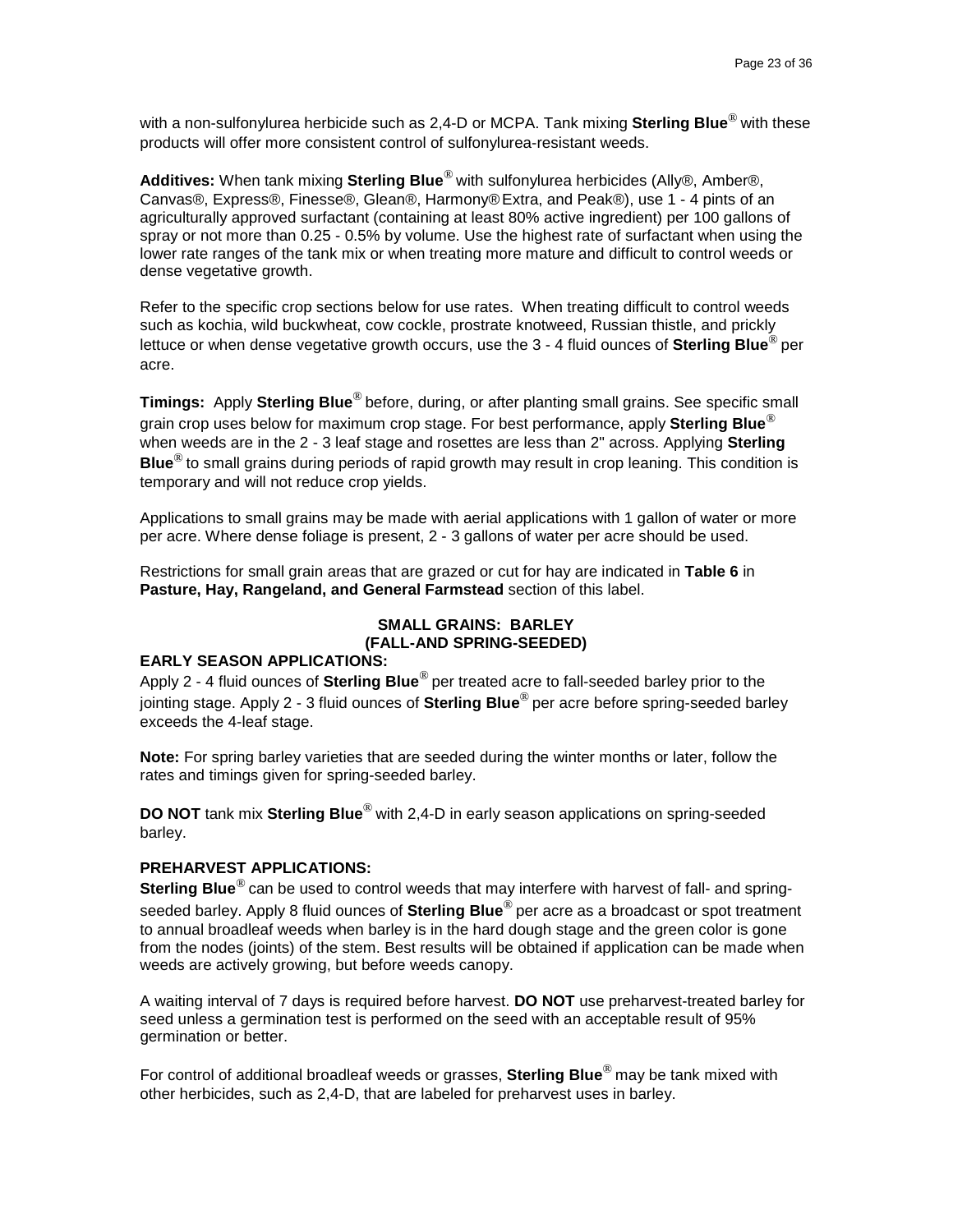**DO NOT** make preharvest applications in California.

| Table 7.                                                                                          |                                    |  |
|---------------------------------------------------------------------------------------------------|------------------------------------|--|
| <b>Tank Mix Partner</b>                                                                           | <b>Rate Per Acre</b>               |  |
| Ally®                                                                                             | $0.05 - 0.1$ ounce <sup>1</sup>    |  |
| Amber®                                                                                            | $0.14 - 0.28$ ounce <sup>1</sup>   |  |
| <b>Bronate<sup>®</sup></b>                                                                        | $0.75 - 1.5$ pints                 |  |
| <b>Buctril®</b>                                                                                   | $1 - 1.5$ pints                    |  |
| Canvas <sup>®</sup>                                                                               | $0.2 - 0.4$ ounce <sup>1</sup>     |  |
| <b>Express®</b>                                                                                   | $0.083 - 0.167$ ounce <sup>1</sup> |  |
| Finesse®                                                                                          | $0.167 - 0.33$ ounce <sup>1</sup>  |  |
| Glean <sup>®</sup>                                                                                | $0.167$ ounce <sup>1</sup>         |  |
| Harmony <sup>®</sup> Extra                                                                        | $0.167 - 0.33$ ounce <sup>1</sup>  |  |
| MCPA amine or ester                                                                               | $8 - 12$ fluid ounces <sup>2</sup> |  |
|                                                                                                   | $(0.25 - 0.375$ pound a.e.)        |  |
| Metribuzin (Sencor <sup>®</sup> , Lexone <sup>®</sup> )                                           | 0.125 - 0.47 pound a.i.            |  |
| 2,4-D amine or ester <sup>2,3</sup>                                                               | 8 fluid ounces                     |  |
|                                                                                                   | $(0.25$ pound a.e.)                |  |
| 1DO NOT use low rates of sulfonylureas (Ally, Amber, Canvas, Express, Finesse, Glean, and Harmony |                                    |  |
| Extra) on more mature weeds or on dense vegetative growth.                                        |                                    |  |

# **Barley Tank Mixes**

Extra) on more mature weeds or on dense vegetative growth.  $^{2}$ When using formulations other than 4 pounds per gallon use pounds of a.e. per acre listed.

<sup>3</sup>This tank mix is for fall-seeded barley only

# **SMALL GRAINS: OAT (FALL-AND SPRING-SEEDED)**

# **EARLY SEASON APPLICATIONS:**

Apply 2 - 4 fluid ounces of **Sterling Blue**® per acre to fall-seeded oat prior to the jointing stage. Apply 2 - 4 fluid ounces of **Sterling Blue**® per acre before spring-seeded oat exceeds the 5-leaf stage.

A waiting interval of 7 days is required before harvest.

**Sterling Blue**® may be tank mixed with MCPA amine or ester for applications in oat.

**DO NOT** tank mix **Sterling Blue**® with 2,4-D in oat.

# **SMALL GRAINS: TRITICALE (FALL-AND SPRING-SEEDED)**

# **EARLY SEASON APPLICATIONS:**

Apply 2 - 4 fluid ounces of **Sterling Blue**® **herbicide** per treated acre to triticale. Early season applications to fall-seeded triticale must be made prior to the jointing stage.

Early season applications to spring-seeded triticale must be made before triticale reaches the 6 leaf stage.

**Triticale Tank Mixes:** For best performance, **Sterling Blue**® should be used in tank mix combination with bromoxynil (Buctril, Moxy® 2E) herbicide.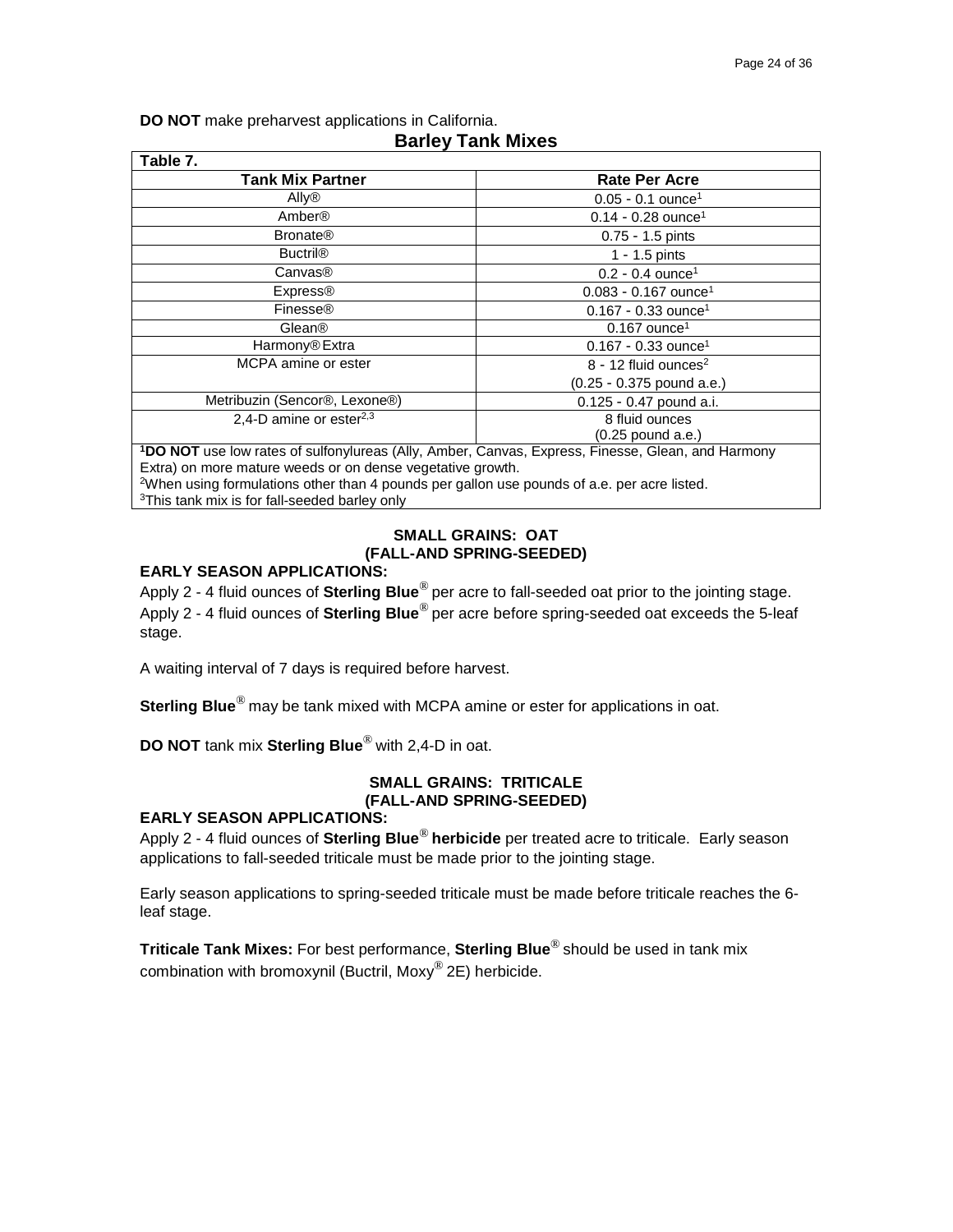### **SMALL GRAINS: WHEAT (FALL- AND SPRING-SEEDED)**

### **EARLY SEASON APPLICATIONS:**

Apply 2 - 4 fluid ounces of **Sterling Blue**® per treated acre to wheat unless using one of the fallseeded wheat specific programs below. Early season applications to fall-seeded wheat must be made prior to the jointing stage.

Early season applications to spring-seeded wheat must be made before wheat exceeds the 6-leaf stage.

Early developing wheat varieties such as TAM 107, Madison, or Wakefield must receive application between early tillering and the jointing stage. Care should be taken in staging these varieties to be certain that the application occurs prior to the jointing stage.

To improve control of Russian thistle, flixweed, gromwell, or mayweed, add 2,4-D amine or ester to a tank mix with one of the following herbicides: Ally®, Amber®, Canvas®, Express®, Finesse®, Glean®, Harmony® Extra, or Peak®.

### **SPECIFIC USE PROGRAMS FOR FALL-SEEDED WHEAT ONLY:**

**Sterling Blue**® may be used at 6 fluid ounces on fall-seeded wheat in Western Oregon as a spring application only. In Colorado, Kansas, New Mexico, Oklahoma, and Texas, up to 8 fluid ounces of **Sterling Blue**® may be applied on fall-seeded wheat after it exceeds the 3-leaf stage for suppression of perennial weeds, such as field bindweed. Applications may be made in the fall following a frost but before a killing freeze. **Sterling Blue**® may be tank mixed with 2,4-D amine at 8 fluid ounces after wheat begins to tiller. Periods of extended stress such as cold and wet weather may enhance the possibility of crop injury. For fall applications only, **DO NOT** use if the potential for crop injury is not acceptable.

### **PREHARVEST APPLICATIONS:**

**Sterling Blue**® can be used to control weeds that may interfere with harvest of wheat. Apply 8 fluid ounces **Sterling Blue**® per acre as a broadcast or spot treatment to annual broadleaf weeds when wheat is in the hard dough stage and the green color is gone from the nodes (joints) of the stem. Best results will be obtained if application can be made when weeds are actively growing but before weeds canopy.

A waiting interval of 7 days is required before harvest. **DO NOT** use preharvest-treated wheat for seed unless a germination test is performed on the seed with an acceptable result of 95% germination or better.

For control of additional broadleaf weeds or grasses, **Sterling Blue**® may be tank mixed with other herbicides such as Ally, Roundup®Ultra, and 2,4-D.

**DO NOT** make preharvest applications in California.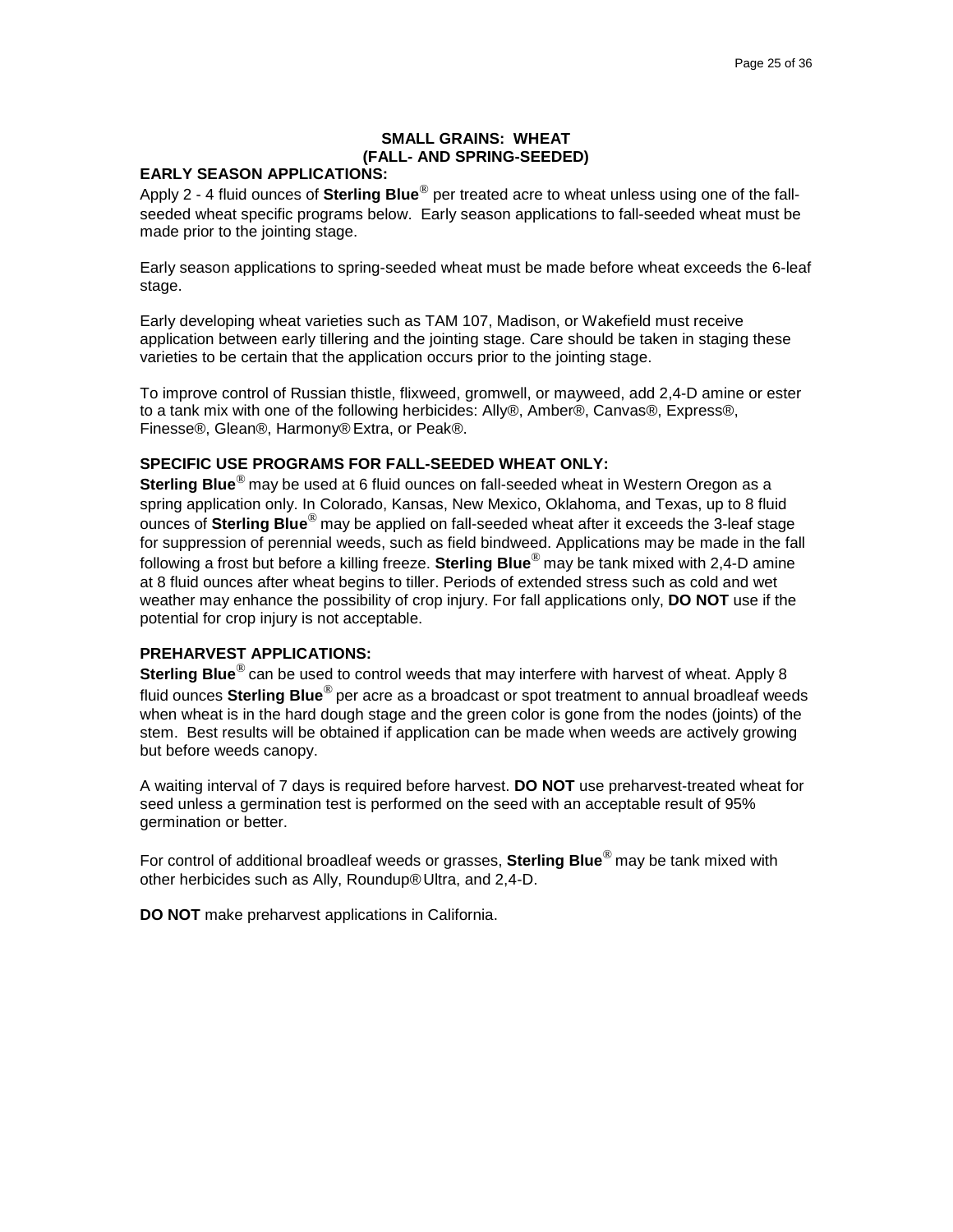| Table 8.                                      |                                    |  |
|-----------------------------------------------|------------------------------------|--|
| <b>Tank Mix Partner</b>                       | <b>Rate Per Acre</b>               |  |
| Ally®                                         | $0.05 - 0.1$ ounce <sup>1</sup>    |  |
| Amber®                                        | $0.14 - 0.28$ ounce <sup>1</sup>   |  |
| <b>Bronate®</b>                               | 0.75 - 1.5 pints                   |  |
| <b>Buctril®</b>                               | $1 - 1.5$ pints                    |  |
| Canvas <sup>®</sup>                           | $0.2 - 0.4$ ounce <sup>1</sup>     |  |
| <b>Curtail®</b>                               | 2 - 2.67 pints                     |  |
| Dakota $\mathbb{R}^2$                         | 16 fluid ounces                    |  |
| <b>Express®</b>                               | $0.083 - 0.167$ ounce <sup>1</sup> |  |
| Finesse®                                      | $0.167 - 0.33$ ounce <sup>1</sup>  |  |
| Glean <sup>®</sup>                            | $0.167$ ounce <sup>1</sup>         |  |
| Harmony® Extra                                | $0.167 - 0.33$ ounce <sup>1</sup>  |  |
| Karmex® <sup>2</sup>                          | 0.5 - 1.5 pounds                   |  |
| Glyphosate<br>(Roundup Ultra®RT) <sup>4</sup> | 12 - 16 fluid ounces               |  |
| MCPA amine or ester <sup>5</sup>              | 8 - 12 fluid ounces                |  |
|                                               | (0.25 - 0.375 pound a.e.)          |  |
| Metribuzin <sup>3</sup>                       | 0.25 - 0.375 pound a.i.            |  |
| (Sencor <sup>®</sup> , Lexone <sup>®</sup> )  |                                    |  |
| Peak@ <sup>1</sup>                            | 0.25 - 0.38 ounce                  |  |
| Stinger®                                      | 4 - 5.33 fluid ounces              |  |
| Tiller $\mathbb{R}^2$                         | 1 - 1.7 pints                      |  |
| 2,4-D amine or ester <sup>5</sup>             | 8 - 12 fluid ounces                |  |
|                                               | (0.25 - 0.375 pound a.e.)          |  |

# **Wheat Tank Mixes**

**1DO NOT** use low rates of sulfonylurea herbicides, such as Ally, Amber, Canvas, Express, Finesse, Glean, Harmony Extra, and Peak on more mature weeds or on dense vegetative growth.

**2DO NOT** use **Sterling Blue**® as a tank mix treatment with Dakota or Tiller on Durum wheat. **DO NOT** tank mix with Tiller if wild oat is the target weed.

 $3$ Tank mixes with Karmex and metribuzin are for use in fall-seeded wheat only.

4A tank mix of up to 4 fluid ounces of **Sterling Blue**® with Roundup Ultra RT or any glyphosate formulation labeled for use as a preplant application to small grains may be applied with no waiting period prior to planting.

5Up to 32 fluid ounces of (1.0 pound a.e.) may be used on fall-seeded wheat if crop injury is acceptable. When using formulations other than 4 pounds per gallon, use the pounds of a.e. per acre listed.

### **SORGHUM**

**Sterling Blue**® **herbicide** may be applied preplant, postemergence, or preharvest in sorghum to control many annual broadleaf weeds and to reduce competition from established perennial broadleaf weeds, as well as control their seedlings.

**DO NOT** graze or feed treated sorghum forage or silage prior to mature grain stage. If sorghum is grown for pasture or hay, refer to **Pasture, Hay, Rangeland, and General Farmstead** section of this label for specific grazing and feeding restrictions.

**DO NOT** apply **Sterling Blue**® to sorghum grown for seed production.

### **PREPLANT APPLICATION:**

Up to 8 fluid ounces of **Sterling Blue**® may be applied per acre if applied at least 15 days before sorghum planting.

# **POSTEMERGENCE APPLICATION:**

Up to 8 fluid ounces of **Sterling Blue** ® per acre may be applied after sorghum is in the spike stage (all sorghum emerged) but before sorghum is 15" tall. For best performance, apply **Sterling**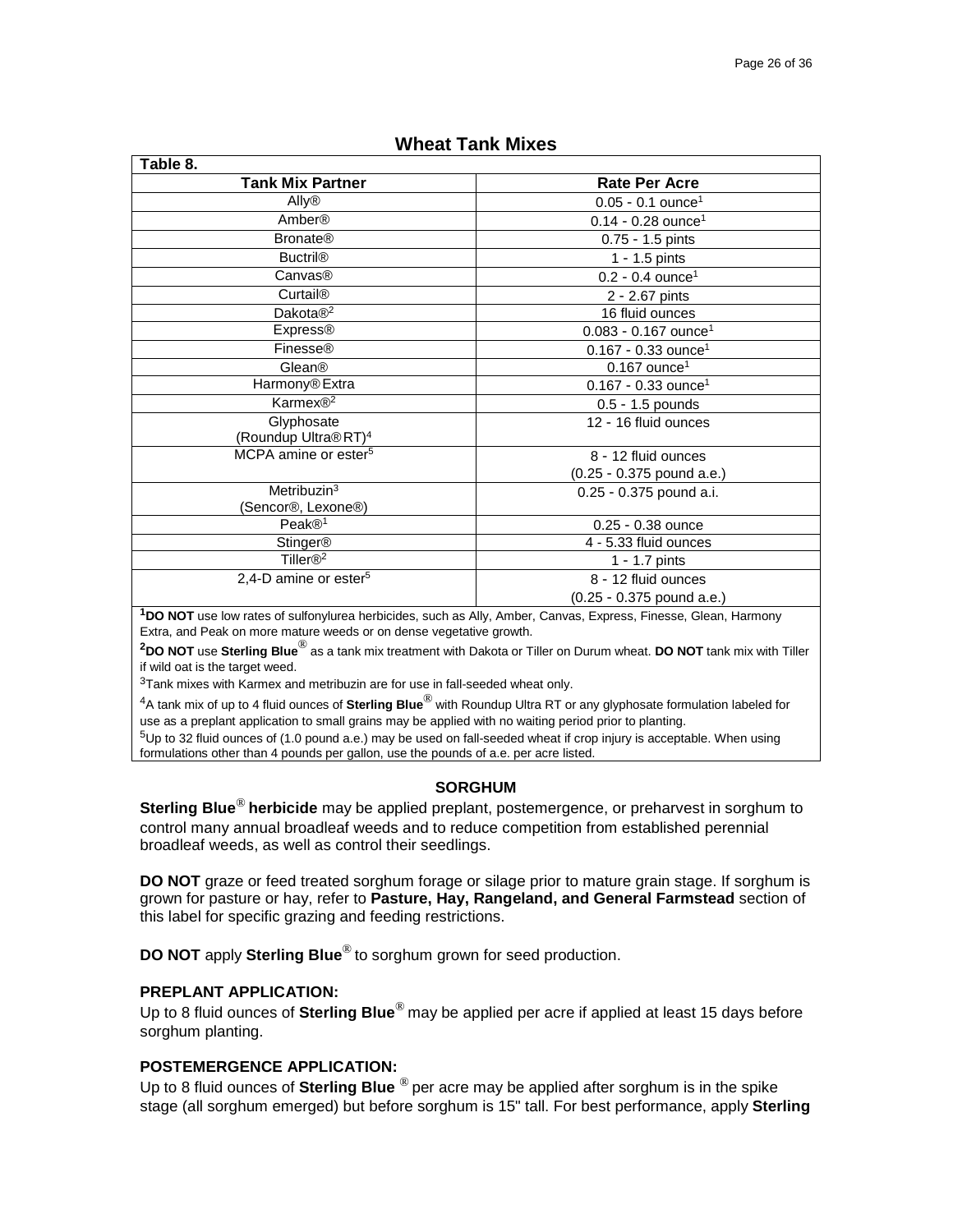**Blue**® when the sorghum crop is in the 3 - 5 leaf stage and weeds are small (less than 3" tall). Use drop pipes (drop nozzles) if sorghum is taller than 8". Keep the spray off the sorghum leaves and out of the whorl to reduce the likelihood of crop injury and to improve spray coverage of weed foliage. Applying **Sterling Blue**® to sorghum during periods of rapid growth may result in temporary leaning of plants or rolling of leaves. These effects are usually outgrown within 10 - 14 days.

Delay harvest until 30 days after treatment.

**Preharvest uses in Texas and Oklahoma only:** Up to 8 fluid ounces of **Sterling Blue**® per acre may be applied for weed suppression any time after the sorghum has reached the soft dough stage. An agriculturally approved surfactant may be used to improve performance. For aerial applications, use at least 2 gallons of water-based carrier per treated acre. Delay harvest until 30 days after a preharvest treatment.

# **SPLIT APPLICATION:**

**Sterling Blue**® may be applied in split applications: preplant followed by postemergence or preharvest; or postemergence followed by preharvest. **DO NOT** exceed 8 fluid ounces per acre, per application or a total of 16 ounces per acre, per season.

# **Sorghum Tank Mixes and Sequential Treatments**

**Sterling Blue**® may be applied prior to, in a tank mix with, or after one or more of the following herbicides:

| • Atrazine                          | Guardsman®<br>$\bullet$ |
|-------------------------------------|-------------------------|
| • Basagran®                         | Laddok® S-12            |
| • Bicep II Magnum®                  | Landmaster <sup>®</sup> |
| $\bullet$ Buctril <sup>®</sup>      | Lasso®                  |
| • Cyclone®                          | <b>Outlook®</b>         |
| $\bullet$ Dual Magnum <sup>TM</sup> | Paramount <sup>®</sup>  |
| • Dual II Magnum®                   | Peak®                   |
| • Fallow Master®                    | Permit <sup>®</sup>     |
| • Frontier®                         | Ramrod <sup>®</sup>     |
| • Gramoxone® Extra                  | Roundup Ultra®          |

# **SOYBEAN**

### **PREPLANT APPLICATIONS:**

Apply 4 - 16 fluid ounces of **Sterling Blue**® per acre to control emerged broadleaf weeds prior to planting soybeans.

**DO NOT** exceed 16 fluid ounces of **Sterling Blue**® per acre in a spring application prior to planting soybeans.

Following application of **Sterling Blue**® and a minimum accumulation of 1" rainfall or overhead irrigation, a waiting interval of 14 days is required for 8 fluid ounces per acre or less, and 28 days for 16 fluid ounces per acre. These intervals must be observed prior to planting soybeans or crop injury may occur.

**DO NOT** make **Sterling Blue**® preplant applications to soybeans in geographic areas with average annual rainfall less than 25".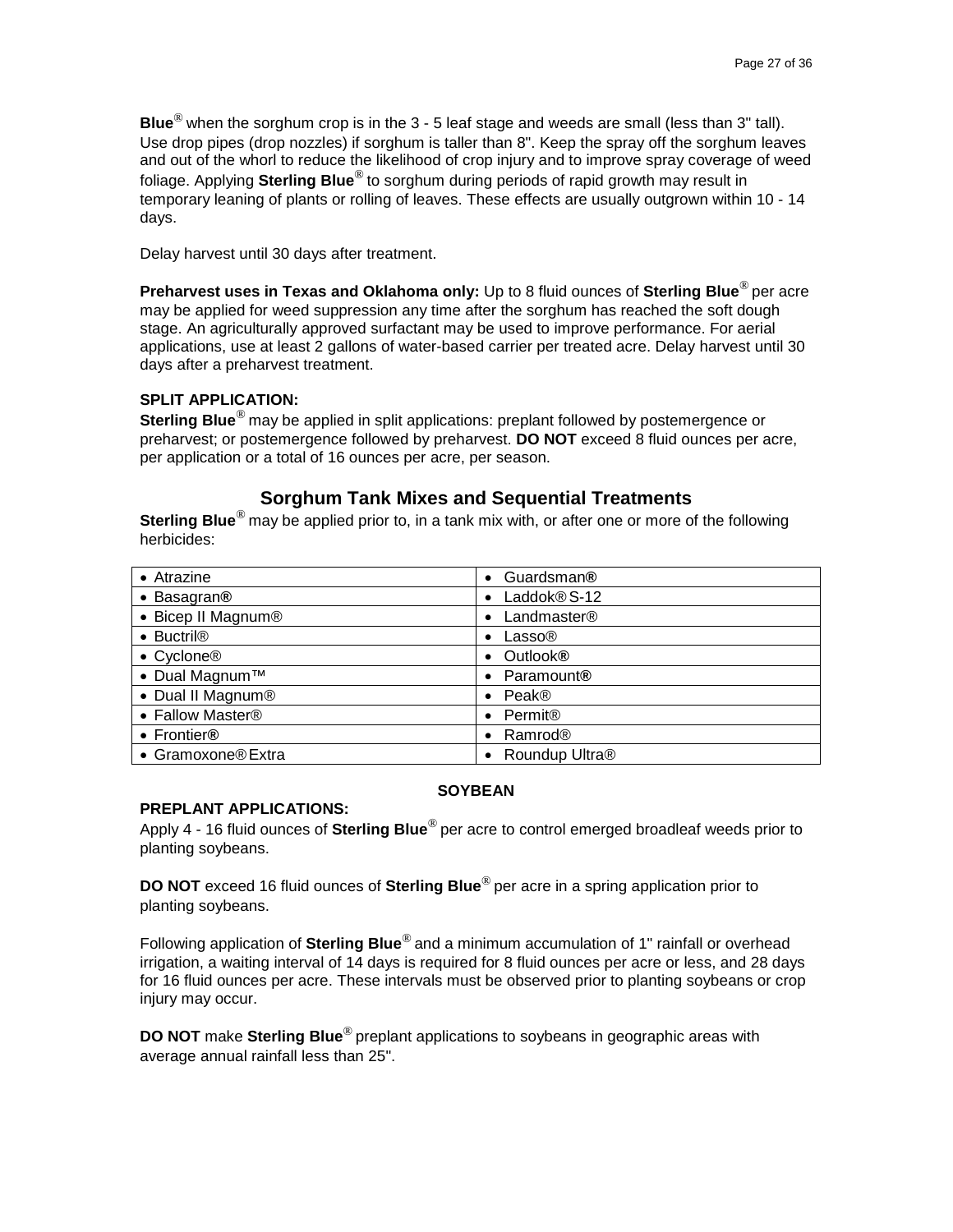# **PREHARVEST APPLICATIONS:**

**Sterling Blue**® can be used to control many annual and perennial broadleaf weeds and control or suppress many biennial and perennial broadleaf weeds in soybean prior to harvest (refer to **Table 1**). Apply 8 - 32 fluid ounces of **Sterling Blue**® per acre as a broadcast or spot treatment to emerged and actively growing weeds after soybean pods have reached mature brown color and at least 75% leaf drop has occurred.

**Do not** harvest soybeans until 7 days after application.

Treatments may not kill weeds that develop from seed or underground plant parts, such as rhizomes or bulblets, after the effective period for **Sterling Blue**®. For seedling control, a followup program or other cultural practice could be instituted.

**DO NOT** use preharvest-treated soybean for seed unless a germination test is performed on the seed with an acceptable result of 95% germination or better.

**DO NOT** feed soybean fodder or hay following a preharvest application of **Sterling Blue**®.

**DO NOT** make preharvest applications in California.

# **Soybean Tank Mixes**

# **PREPLANT TANK MIXES:**

**Sterling Blue**® **herbicide** may be tank mixed with other herbicides registered for early preplant use in soybeans including burndown herbicides such as glyphosate (Roundup Ultra®) and 2,4-D or residual herbicides such as Outlook®, Frontier® or Dual Magnum™.

# **PREHARVEST TANK MIXES:**

**Sterling Blue**® may be tank mixed with other herbicides registered for preharvest use in soybeans such as glyphosate (Roundup Ultra) and Gramoxone® Extra.

# **SUGARCANE**

Apply **Sterling Blue**® for control of annual, biennial, or perennial broadleaf weeds listed in **Table 1**. Apply 8 - 24 fluid ounces of **Sterling Blue**® per acre for control of annual weeds, 16 - 32 fluid ounces for control of biennial weeds and for control or suppression of perennial weeds.

Use the higher level of listed rate ranges when treating dense vegetative growth.

Retreatments may be made as needed, however, **DO NOT** exceed a total of 64 fluid ounces of **Sterling Blue**® per treated acre during a growing season.

**Timing: Sterling Blue**® may be applied to sugarcane any time after weeds have emerged, but before the close-in stage of sugarcane. Applications of 32 fluid ounces of **Sterling Blue**® per acre made over the top of actively growing sugarcane may result in crop injury.

When possible, direct the spray beneath the sugarcane canopy to minimize the likelihood of crop injury. Using directed sprays will also help maximize the spray coverage of weed foliage.

Delay harvest until 87 days after treatment.

# **Sugarcane Tank Mixes**

**Sterling Blue**® may be tank mixed with other products registered for use in sugarcane such as Asulox®, atrazine, Evik®, and 2,4-D.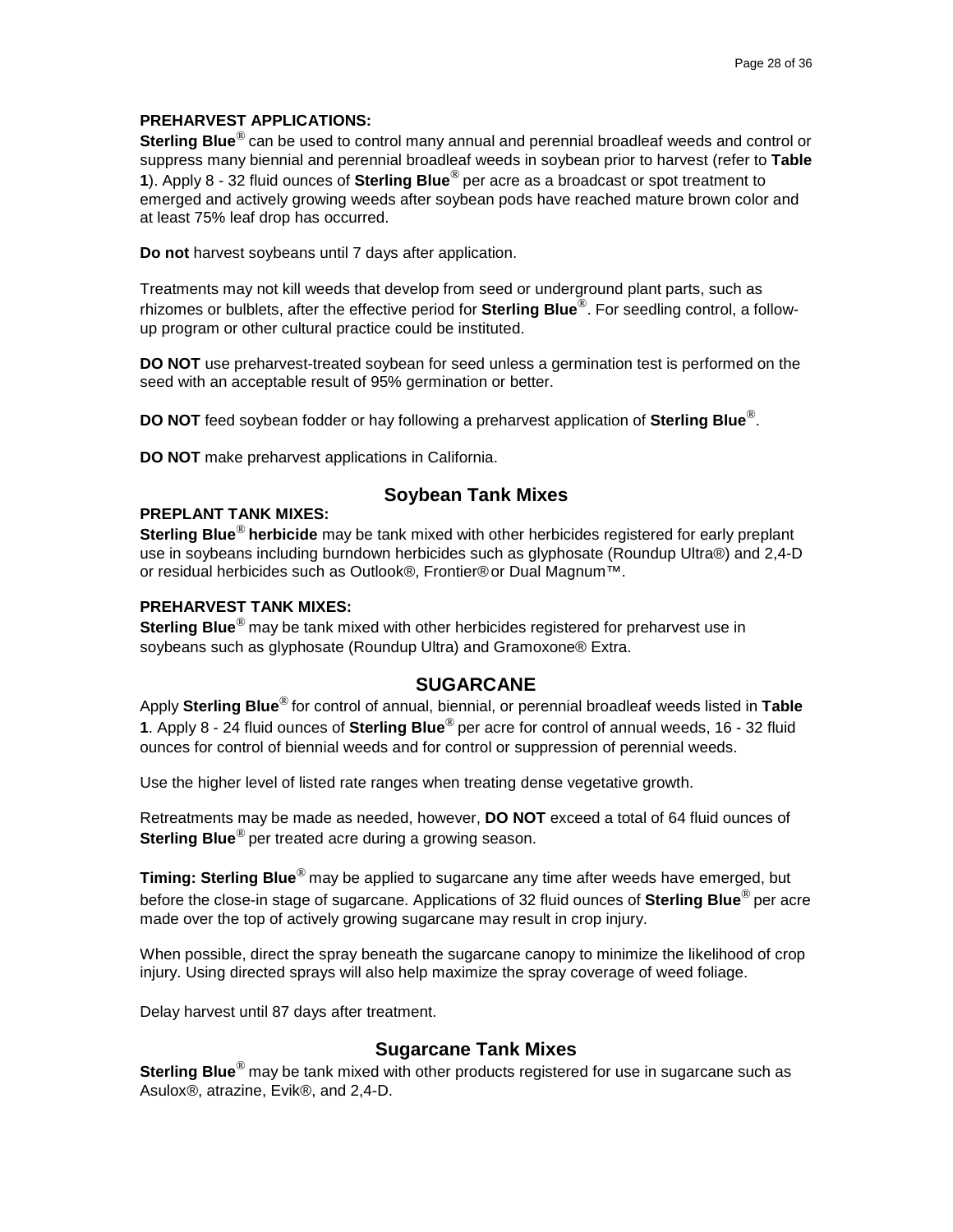# **Farmstead Turf (noncropland) and Sod Farms**

**DO NOT** use on residential sites.

For use in general farmstead (noncropland) and sod farms, apply 3 - 32 fluid ounces of **Sterling Blue**® per acre to control or suppress growth of many annual, biennial, and some perennial broadleaf weeds commonly found in turf. **Sterling Blue**® will also suppress many other listed perennial broadleaf weeds and woody brush and vine species. Refer to **Table 2** for rate recommendations based on targeted weed or brush species and growth stage. Some weed species will require tank mixes for adequate control.

Repeat treatments may be made as needed; however, **DO NOT** exceed 32 fluid ounces of **Sterling Blue**® per acre, per growing season.

Apply 30 - 200 gallons of diluted spray per treated acre (3 - 17 quarts of water per 1,000 square feet), depending on density or height of weeds treated and on the type of equipment used.

To avoid injury to newly seeded grasses, delay application of **Sterling Blue**® until after the second mowing. Furthermore, applying more than 16 fluid ounces of **Sterling Blue**® per treated acre may cause noticeable stunting or discoloration of sensitive grass species such as bentgrass, carpetgrass, buffalograss, and St. Augustinegrass.

In areas where roots of sensitive plants extend, **DO NOT** apply more than 4 fluid ounces of **Sterling Blue**® per treated acre on coarse-textured (sandy-type) soils, or in excess of 8 fluid ounces per treated acre on fine-textured soils. **DO NOT** make repeat applications in these areas for 30 days and until previous applications of **Sterling Blue**® have been activated in the soil by rain or irrigation.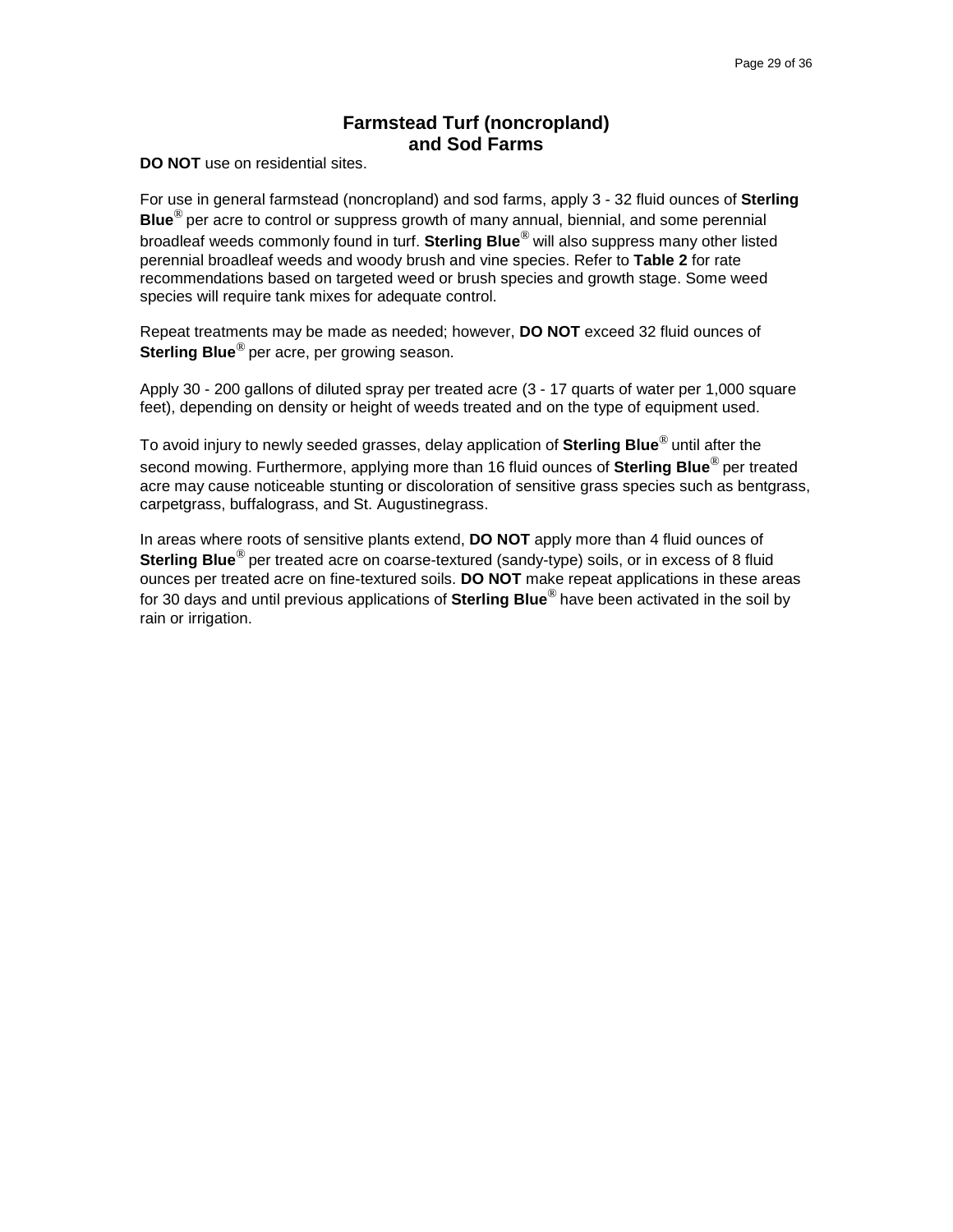# **Farmstead Turf (noncropland) and Sod Farms Tank Mixes**

Apply 3.2 - 8 fluid ounces of **Sterling Blue™** per acre in a tank mix with one of the products in **Table 9** at the rates listed. Use the higher rates when treating established weeds.

| Table 9.                |                          |
|-------------------------|--------------------------|
| <b>Tank Mix Partner</b> | <b>Rate Per Acre</b>     |
| bromoxynil (Buctril®)   | $0.375 - 0.5$ pound a.i. |
| <b>MCPA</b>             | $0.5 - 1.5$ pounds a.e.  |
| <b>MCPP</b>             | $0.5 - 1.5$ pounds a.e.  |
| 2.4-D                   | $0.5 - 1.5$ pounds a.e.  |

| <b>Crops</b>                                                                                                                                                                                                                              |  |  |
|-------------------------------------------------------------------------------------------------------------------------------------------------------------------------------------------------------------------------------------------|--|--|
| This product can be used on the following crops:                                                                                                                                                                                          |  |  |
| <b>Asparagus</b>                                                                                                                                                                                                                          |  |  |
| <b>Conservation Reserve Program (CRP)</b>                                                                                                                                                                                                 |  |  |
| Corn                                                                                                                                                                                                                                      |  |  |
| Cotton                                                                                                                                                                                                                                    |  |  |
| <b>Fallow Systems (Between Crop Applications)</b>                                                                                                                                                                                         |  |  |
| <b>Proso Millet</b>                                                                                                                                                                                                                       |  |  |
| Pastures, Rangeland, General Farmstead                                                                                                                                                                                                    |  |  |
| <b>Small Grains (Barley, Oat, Triticale and Wheat)</b>                                                                                                                                                                                    |  |  |
| Sod Farms and Farmstead Turf                                                                                                                                                                                                              |  |  |
| Sorghum                                                                                                                                                                                                                                   |  |  |
| Soybean                                                                                                                                                                                                                                   |  |  |
| <b>Sugarcane</b>                                                                                                                                                                                                                          |  |  |
| $\mathbf{1}$ and $\mathbf{1}$ and $\mathbf{1}$ are some contracting to the second term of the second contract of the second contract of the second second second second second second second second second second second second second se |  |  |

Look inside for complete **Restrictions and Limitations** and **Application Instructions**.

| Pests listed in this label |                            |
|----------------------------|----------------------------|
| <b>Common Name</b>         | <b>Scientific Name</b>     |
| <b>ANNUALS</b>             |                            |
| Alkanet                    | Lithospermum arvense       |
| Amaranth, Palmer           | Amaranthus palmeri         |
| . Powell                   | Amaranthus powellii        |
| , Spiny                    | Amaranthus spinosus        |
| Aster, Slender             | Aster subulatus            |
| Bedstraw, Catchweed        | Galium aparine             |
| Beggarweed, Florida        | Desmodium tortuosum        |
| Broomweed, Common          | Gutierrezia dracunculoides |
| Buckwheat, Tartary         | Fagopyrum tataricum        |
| Wild                       | Polygonum convolvulus      |
| <b>Buffalobur</b>          | Solanum rostratum          |
| Burclover, California      | Medicago polymorpha        |
| Burcucumber                | Sicyos angulatus           |
| Buttercup, Corn            | Ranunculus arvensis        |
| , Creeping                 | Ranunculus repens          |
| , Roughseed                | Ranunculus muricatus       |
| , Western Field            | Ranunculus occidentalis    |
| Carpetweed                 | Mollugo verticillata       |
| Catchfly, Nightflowering   | Silene noctiflorum         |
| Chamomile, Corn            | Anthemis arvensis          |
| Chervil, Bur               | Anthriscus caucalis        |
| Chickweed, Common          | Stellaria media            |
| <b>Clovers</b>             | Trifolium spp.             |
| Cockle, Corn               | Agrostemma githago         |
| . Cow                      | Vaccaria pyramidata        |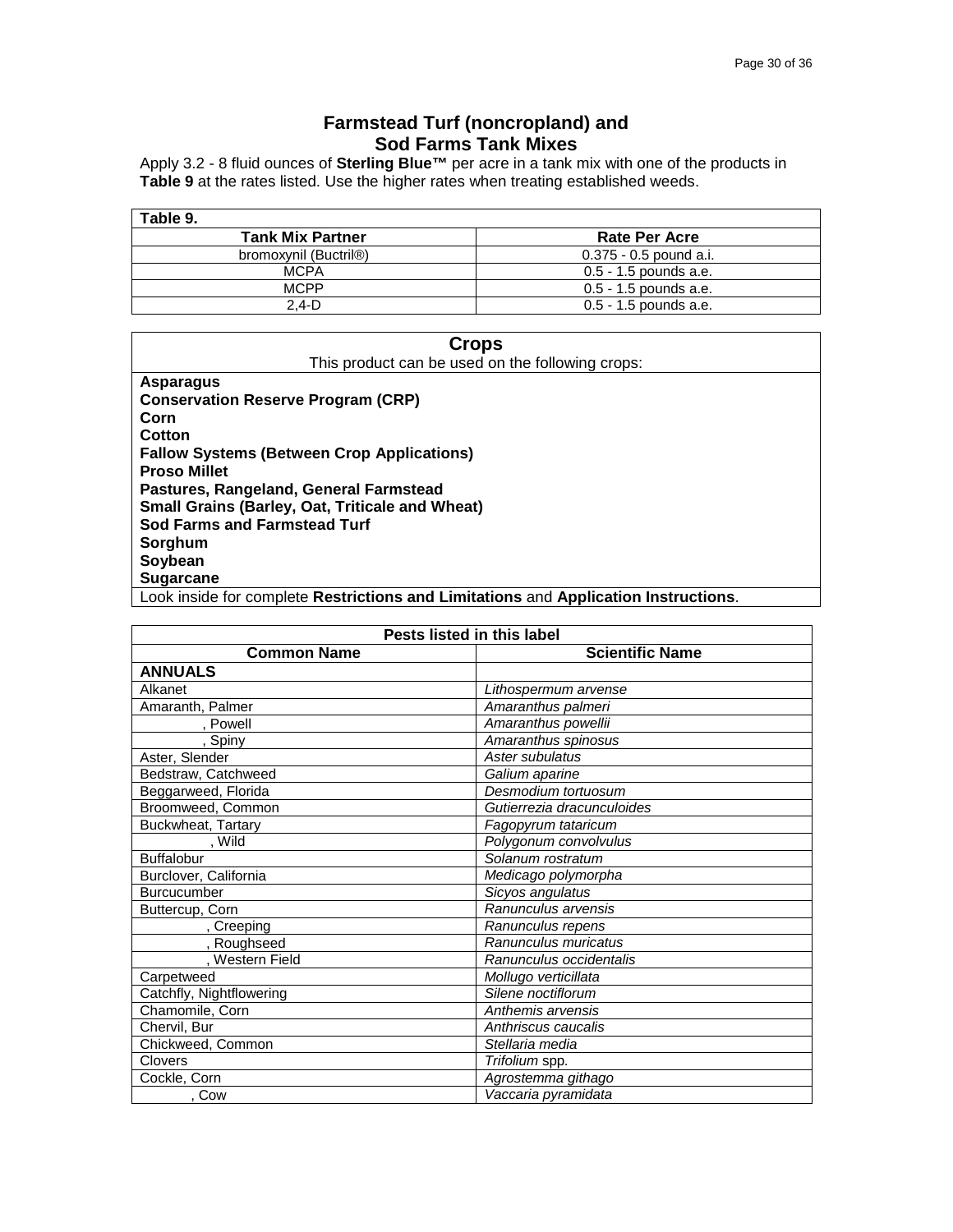| White                                    | Melandrium album                        |
|------------------------------------------|-----------------------------------------|
| Cocklebur, Common                        | Xanthium strumarium                     |
| Copperleaf, Hophornbeam                  | Acalypha ostryifolia                    |
| Cornflower (Bachelor Button)             | Centaurea cyanus                        |
| Croton, Tropic                           | Croton glandulosus                      |
| , Woolly                                 | Croton capitatus                        |
| Daisy, English                           | <b>Bellis perennis</b>                  |
| Dragonhead, American                     | Dracocephalum parviflorum               |
| Eveningprimrose, Cutleaf                 | Oenothera laciniata                     |
| Falseflax, Smallseed                     | Camelina microcarpa                     |
| Fleabane, Annual                         | Erigeron annuus                         |
| Flixweed                                 | Descurainia sophia                      |
| Fumitory                                 | Fumaria officinalis                     |
| Goosefoot, Nettleleaf                    | Chenopodium murale                      |
| Hempnettle                               | Galeopsis tetrahit                      |
| Henbit                                   | Lamium amplexicaule                     |
| Jacob's Ladder                           | Polemonium caeruleum                    |
| Jimsonweed                               | Datura stramonium                       |
| Knawel (German Moss)                     | Scleranthus annuus                      |
| Knotweed, Prostrate                      | Polygonum aviculare                     |
| Kochia                                   | Kochia scoparia                         |
| Ladysthumb                               | Polygonum persicaria                    |
| Lambsquarters, Common                    | Chenopodium album                       |
| Lettuce, Miners                          | Claytonia perfoliata                    |
| , Prickly                                | Lactuca serriola                        |
| Mallow, Common                           | Malva neglecta                          |
| , Venice                                 | Hibiscus trionum                        |
| Marestail (Horseweed)                    | Hippurus vulgaris                       |
| Mayweed                                  | Anthemis cotula                         |
| Morningglory, Ivyleaf                    | Ipomea hederacea                        |
| $T$ all                                  | Ipomea purpurea                         |
| Mustard, Black                           | Brassica nigra                          |
| , Blue                                   | Chorispora tenella                      |
| Tansy                                    | Descurainia pinnata                     |
| , Treacle                                | Erysimum repandum                       |
| , Tumble                                 | Sisymbrium altissimum                   |
| , Wild                                   | Sinapis arvensis                        |
| Nightshade, Black                        | Solanum nigrum                          |
| Cutleaf                                  | Solanum triflorum                       |
| Pennycress, Field (Fanweed, Frenchweed,  | Thlaspi arvense                         |
| Stinkweed)                               |                                         |
| Pepperweed, Virginia                     | Lepidium virginicum                     |
| (Peppergrass)                            | Amaranthus blitoides                    |
| Pigweed, Prostrate<br>Redroot            | Amaranthus retroflexus                  |
| (Carelessweed)                           |                                         |
|                                          |                                         |
| , Smooth<br>, Tumble                     | Amaranthus hybridus<br>Amaranthus albus |
| Pineappleweed                            | Matricaria matricarioides               |
| Poorjoe                                  | Diodia teres                            |
| Puncturevine                             | Tribulus terrestris                     |
| Purslane, Common                         | Portulaca oleracea                      |
| Pusley, Florida                          | Richardia scabra                        |
| Radish, Wild                             | Raphanus raphanistrum                   |
|                                          | Ambrosia artemisiifolia                 |
| Ragweed, Common<br>, Giant (Buffaloweed) | Ambrosia trifida                        |
| , Lance-Leaf                             | Ambrosia bidentata                      |
|                                          | Senecio jacobea                         |
| Ragwort, Tansy                           | Sisymbrium irio                         |
| Rocket, London                           |                                         |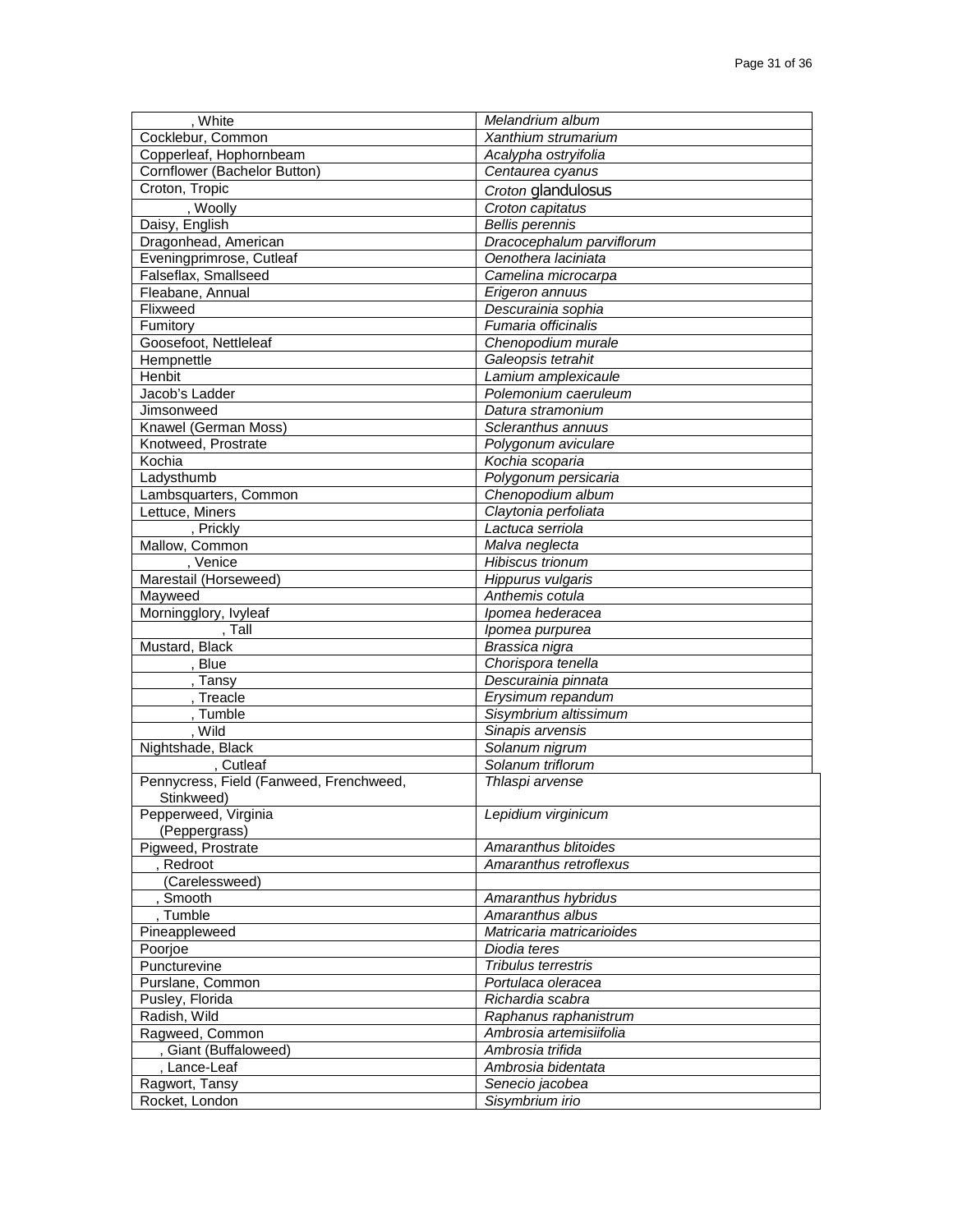| Yellow                                          | Barbarea vulgaris           |
|-------------------------------------------------|-----------------------------|
| Rubberweed, Bitter                              | Hymenoxys odorata           |
| Salsify                                         | Tragopogon porrifolius      |
| Sesbania, Hemp                                  | Sesbania exaltata           |
| Shepherdspurse                                  | Capsella bursa-pastoris     |
| Sicklepod                                       | Cassia obtusifolia          |
| Sida, Prickly (Teaweed)                         | Sida spinosa                |
| Smartweed, Green                                | Polygonum scabrum           |
| , Pennsylvania                                  | Polygonum pensylvanicum     |
| Sneezeweed, Bitter                              | Helenium amarum             |
| Sowthistle, Annual                              | Sonchus oleraceus           |
| , Spiny                                         | Sonchus asper               |
| Spikeweed, Common                               | Hemizonia pungens           |
| Spurge, Prostrate                               | Euphorbia humistrata        |
| Spurry, Corn                                    | Spergula arvensis           |
| Starbur, Bristly                                | Acanthospermum hispidum     |
| Starwort, Little                                | Stellaria graminea          |
| Sumpweed, Rough                                 | Iva ciliata                 |
| Sunflower, Common (Wild)                        | Helianthus annuus           |
| Thistle, Russian                                | Salsola iberica             |
| Velvetleaf                                      | Abutilon theophrasti        |
| Waterhemp, Common                               | Amaranthus rudis            |
| , Tall                                          | Amaranthus tuberculatus     |
| Waterprimrose, Winged                           | Ludwigia decurrens          |
| Wormwood                                        | Artemisia annua             |
|                                                 |                             |
| <b>BIENNIALS</b>                                |                             |
| Burdock, Common                                 | Arctium minus               |
| Carrot, Wild (Queen Anne's Lace)                | Daucus carota               |
| Cockle, White                                   | Melandrium album            |
| Eveningprimrose, Common                         | Oenothera biennis           |
| Geranium, Carolina                              | Geranium carolinianum       |
| Gromwell                                        | Lithospermum spp.           |
| Knapweed, Diffuse                               | Centaurea diffusa           |
| , Spotted                                       | Centaurea maculosa          |
| Mallow, Dwarf                                   | Malva borealis              |
| Plantain, Bracted                               | Plantago aristata           |
| Ragwort, Tansy                                  | Senecio jacobaea            |
| Starthistle, Yellow                             | Centaurea solstitialis      |
| Sweetclover                                     | Melilotus spp.              |
| Teasel                                          | Dipsacus sativus            |
| Thistle, Bull                                   | Cirsium vulgare             |
| , Musk                                          | Carduus nutans              |
| Plumeless                                       | Carduus acanthoides         |
|                                                 |                             |
| <b>PERENNIALS</b>                               |                             |
| Alfalfa                                         | Medicago sativa             |
| Artichoke, Jerusalem                            | <b>Helianthus tuberosus</b> |
| Aster, Spiny                                    | Aster spinosus              |
| , Whiteheath                                    | Aster pilosus               |
| Bedstraw, Smooth                                | Gallium mollugo             |
| Bindweed, Field                                 | Convolvulus arvensis        |
| , Hedge                                         | Calystegia sepium           |
| Blueweed, Texas                                 | Helianthus ciliaris         |
| Bursage, Woollyleaf, (Bur Ragweed, Povertyweed) | Ambrosia grayi              |
| Buttercup, Tall                                 | Ranunculus acris            |
| Campion, Bladder                                | Silene vulgaris             |
| Chickweed, Field                                | Cerastium arvense           |
| Mouseear                                        | Cerastium vulgatum          |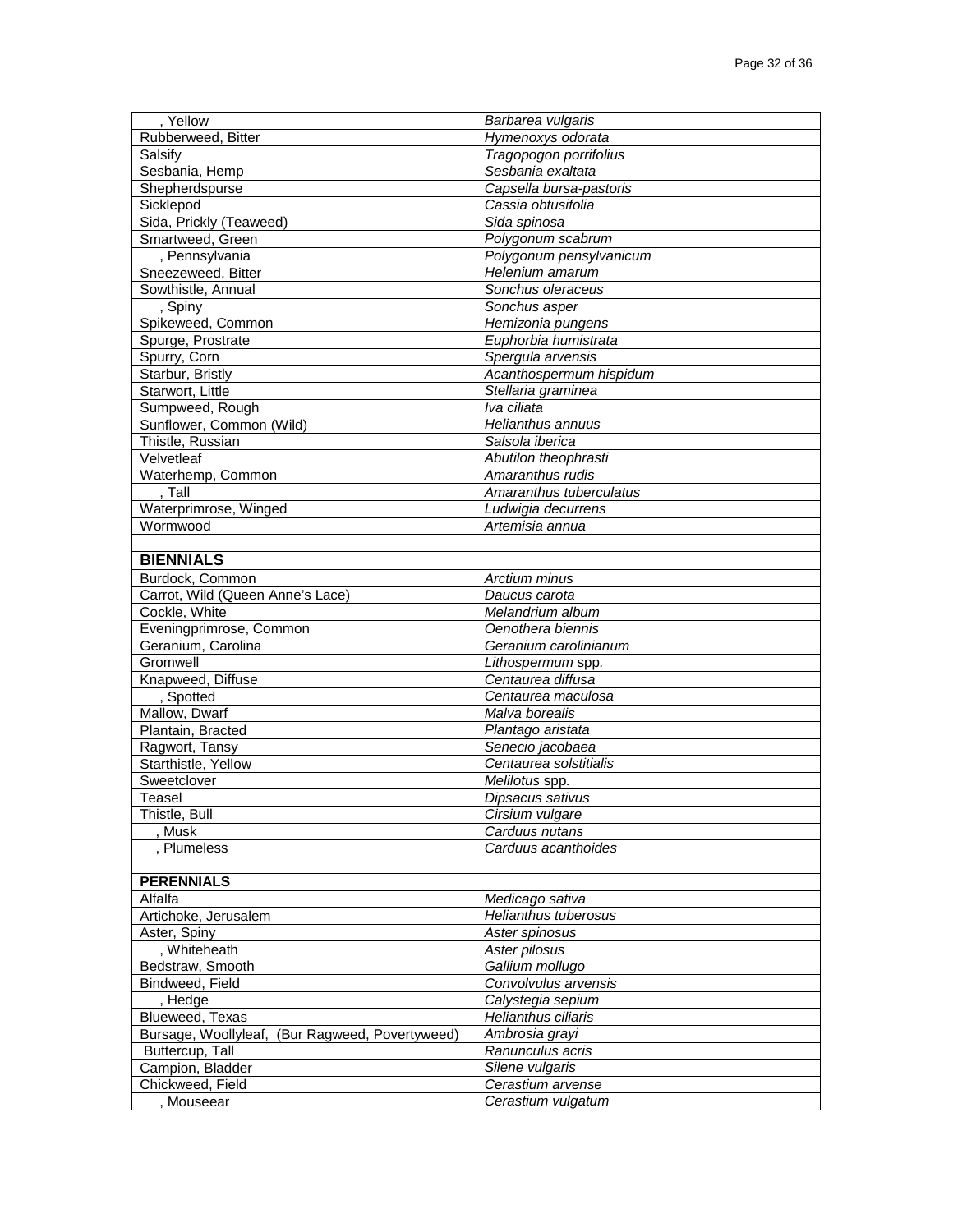| Chicory                                    | Cichorium intybus          |
|--------------------------------------------|----------------------------|
| Clover, Hop                                | Trifolium aureum           |
| Dandelion                                  | Taraxacum officinale       |
| Dock, Broadleaf (Bitterdock)               | Rumex obtusifolius         |
| , Curly                                    | <b>Rumex crispus</b>       |
| Dogbane, Hemp                              | Apocynum cannabinum        |
| Dogfennel (Cypressweed)                    | Eupatorium capillifolium   |
| Fern, Bracken                              | Pteridium aquilinum        |
| Garlic, Wild                               | Allium vineale             |
| Goldenrod, Canada                          | Solidago canadensis        |
| , Missouri                                 | Solidago missouriensis     |
| Goldenweed, Common                         | Isocoma coronopifolia      |
| Hawkweed                                   | Hieracium spp.             |
| Henbane, Black                             | Hyoscyamus niger           |
| Horsenettle, Carolina                      | Solanum caroliniense       |
| Ironweed                                   | Vernonia spp.              |
|                                            | Centaurea nigra            |
| Knapweed, Black                            |                            |
| , Russian                                  | Centaurea repens           |
| Milkweed, Common                           | Asclepias syriaca          |
| , Honeyvine                                | Ampelamus albidus          |
| , Western Whorled                          | Asclepias subverticillata  |
| Nettle, Stinging                           | Urtica dioica              |
| Nightshade, Silverleaf (White Horsenettle) | Solanum elaeagnifolium     |
| Onion, Wild                                | Allium canadense           |
| Plantain, Broadleaf                        | Plantago major             |
| , Buckhorn                                 | Plantago lanceolata        |
| Pokeweed                                   | Phytolacca americana       |
| Ragweed, Western                           | Ambrosia psilostachya      |
| Redvine                                    | Brunnichia ovata           |
| Sericia Lespedeza                          | Lespedeza cuneata          |
| Smartweed, Swamp                           | Polygonum coccineum        |
| Snakeweed, Broom                           | Gutierrezia sarothrae      |
| Sorrel, Red (Sheep Sorrel)                 | Rumex acetosella           |
| Sowthistle, Perennial                      | Sonchus arvensis           |
| Spurge, Leafy                              | Euphorbia esula            |
| Sundrops                                   | Oenothera perennis         |
| Thistle, Canada                            | Cirsium arvense            |
| , Scotch                                   | Onopordum acanthium        |
| Toadflex, Dalmatian                        | Linaria genistifolia       |
| <b>Tropical Soda Apple</b>                 | Solanum viarum             |
| Trumpetcreeper (Buckvine)                  | Campsis radicans           |
| Vetch                                      | <i>Vicia</i> spp.          |
| Waterhemlock, Spotted                      | Cicuta maculata            |
| Waterprimrose, Creeping                    | Ludwigia peploides         |
| Woodsorrel, Creeping                       | Oxalis corniculata         |
| , Yellow                                   | Oxalis stricta             |
| Wormwood, Absinth                          | Artemisia absinthium       |
| , Louisiana                                | Artemisia Iudoviciana      |
| Yankeeweed                                 | Eupatorium compositifolium |
| Yarrow, Common                             | Achillea millefolium       |
|                                            |                            |
| <b>WOODY SPECIES</b>                       |                            |
| Alder                                      | Alnus spp.                 |
| Ash                                        | Fraxinus spp.              |
| Aspen                                      | Populus spp.               |
| Basswood                                   | Tilia Americana            |
| Beech                                      | Fagus spp.                 |
| <b>Birch</b>                               | Betula spp.                |
| Blackberry                                 | Rubus spp.                 |
|                                            |                            |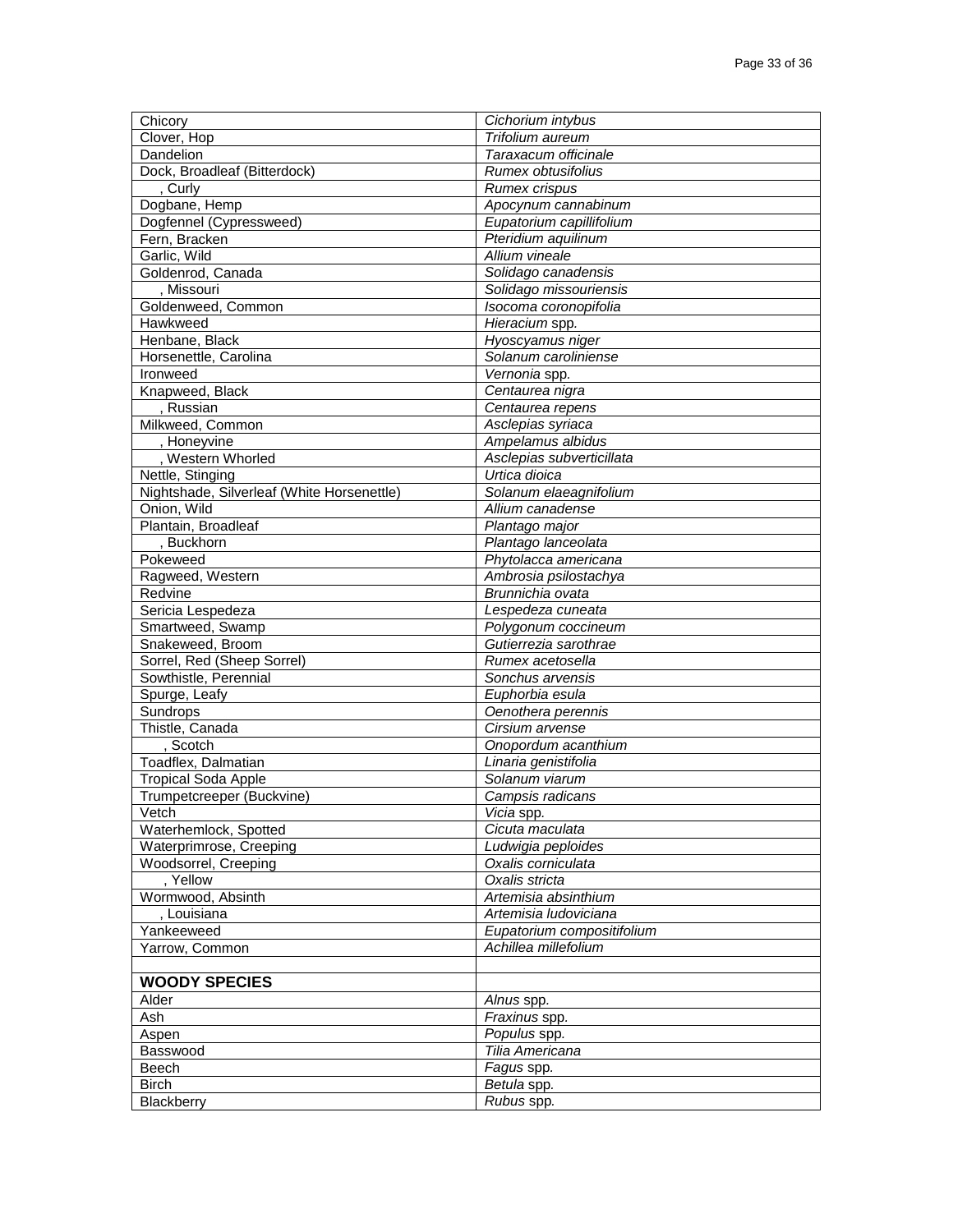| Blackgum               | Nyssa spp.               |
|------------------------|--------------------------|
| Cedar                  | Cedrus spp.              |
| Cherry                 | Prunus spp.              |
| Chinquapin             | Chrysolepis chrysophylla |
| Cottonwood             | Populus deltoides        |
| Creosotebush           | Larrea tridentata        |
| Cucumbertree           | Magnolia acuminata       |
| Dewberry               | Rubus caesius            |
| Dogwood                | Cornus spp.              |
| Elm                    | Ulmus spp.               |
| Grape                  | Vitus spp.               |
| Hawthorn (Thornapple)  | Crataegus spp.           |
| Hemlock                | Tsuga spp.               |
| Hickory                | Carya spp.               |
| Honeylocust            | Gleditsia triacanthos    |
| Honeysuckle            | Lonicera spp.            |
| Hornbeam               | Carpinus spp.            |
| Huckleberry            | Vaccinium arboreum       |
| Huisache               | Acacia farnesiana        |
| Ivy, Poison            | Rhus radicans            |
| Kudzu                  | Pueraria lobata          |
| Locust, Black          | Robinia pseudoacacia     |
| Maple                  | Acer spp.                |
| Mesquite               | Prosopis ruscifolia      |
| Oak                    | Quercus spp.             |
| Oak, Poison            | Rhus toxicodendron       |
| Olive, Russian         | Eleaegnus angustifolia   |
| Persimmon, Eastern     | Diospyros virginiana     |
| Pine                   | Pinus spp.               |
| Plum, Sand (Wild Plum) | Prunus amygdalus         |
| Poplar                 | Populus spp.             |
| Rabbitbrush            | Chrysothamnus pulchellus |
| Redcedar, Eastern      | Juniperus virginiana     |
| Rose, McCartney        | Rosa bracteata           |
| . Multiflora           | Rosa multiflorum         |
| Sagebrush, Fringed     | Artemisia frigida        |
| <b>Sassafras</b>       | Sassafras albidum        |
| Serviceberry           | Amelanchier sanguinea    |
| Spicebush              | Lindera benzoin          |
| Spruce                 | Picea spp.               |
| Sumac                  | $Rhus$ spp.              |
| Sweetgum               | Liquidambar styraciflua  |
| Sycamore               | Platanus occidentales    |
| Tarbush                | Flourensia cernua        |
| Willow                 | Salix spp.               |
| Witchhazel             | Hamamelis macrophylla    |
| Yaupon                 | llex spp.                |
| Yucca                  | Yucca spp.               |

### **Conditions of Sale and Warranty**

The **Directions For Use** of this product reflect the opinion of experts based on field use and tests. The directions are believed to be reliable and must be followed carefully. However, it is impossible to eliminate all risks inherently associated with use of this product. Crop injury, ineffectiveness or other unintended consequences may result because of such factors as weather conditions, presence of other materials, or use of the product in a manner inconsistent with its labeling, all of which are beyond the control of Winfield Solutions LLC or the Seller. To the extent consistent with applicable law, all such risks shall be assumed by the Buyer.